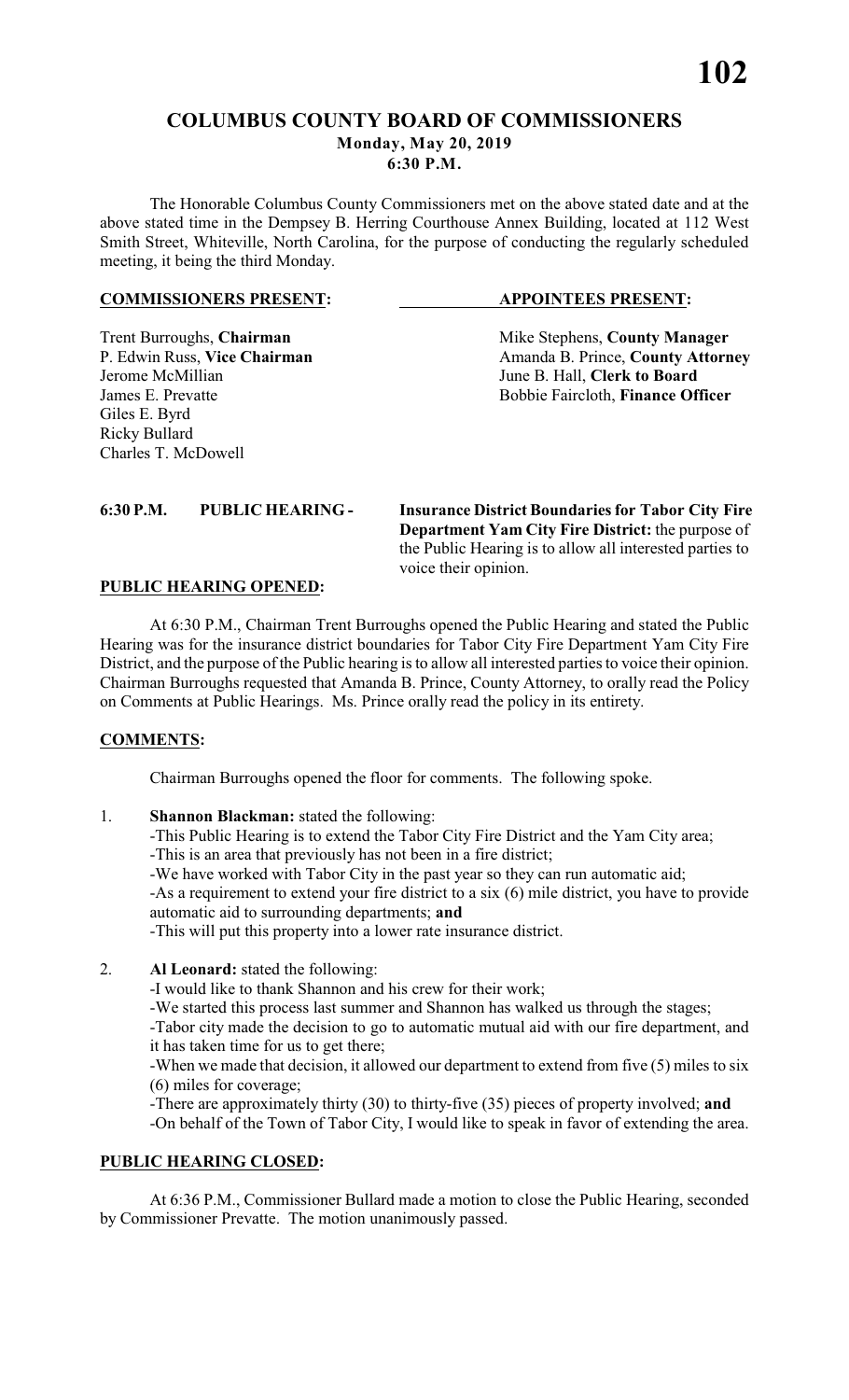**6:36 P.M. REGULAR SESSION**

#### **Agenda Items #1, #2 and #3: MEETING CALLED to ORDER, INVOCATION and PLEDGE of ALLEGIANCE:**

At 6:36 P.M., Chairman Trent Burroughs called the May 20, 2019 Columbus County Board of Commissioners Regular Session Meeting to order. The invocation was delivered by Commissioner Jerome McMillian. Everyone in attendance stood and pledged Allegiance to the Flag of the United States of America which was led by Commissioner Giles E. Byrd.

### **Agenda Item #4: BOARD MINUTES APPROVAL:**

Vice Chairman Russ made a motion to approve the May 06, 2019 Regular Session Board Meeting Minutes, as recorded, seconded by Commissioner McMillian. Commissioner Prevatte stated a correction needed to be made on Page 100 as follows: "Commissioner Prevatte made a motion to move ahead with the renovation of the Historic Courthouse, move the DA's Office, move HUD where judges are now, the Board of Elections and the Judges' Offices, seconded by Commissioner McDowell."

Vice Chairman Russ amended his motion to approve the May 06, 2019 Regular Session Board Meeting Minutes with a correction on Page 100, the second was amended by Commissioner McMillian. The amended motion unanimously passed.

#### **Agenda Item #5: BUDGET - PRESENTATION of the PROPOSED COLUMBUS COUNTY FY 2019-2020 OPERATING BUDGET:**

Mike Stephens, County Manager, presented the following Budget Message for the Proposed Columbus County FY 2019-2020 Operating Budget for acceptance, and requested the establishment of a Public Hearing for June 03, 2019, at 6:30 P.M., and establish Budget Workshop Dates.

# **B U D G E T M E S S A G E**

| TO:          | Trent Burroughs, Chairman<br>Columbus County Board of Commissioners |  |
|--------------|---------------------------------------------------------------------|--|
| <b>FROM:</b> | Michael H. Stephens<br>Columbus County Manager                      |  |
| <b>DATE:</b> | May 17, 2019                                                        |  |

**RE:** Columbus County Fiscal Year 2019-2020 Budget Message

#### **Overview**

The Proposed Budget for fiscal year 2019-2020 is presented in accordance with the North Carolina Budget and Fiscal Control Act, North Carolina General Statute 153A-82. North Carolina law states that a balanced budget must be publicly presented by June 1 and a balanced budget adopted by June 30. We are pleased to present a balanced budget that is without a property tax increase.

General fund and total budget appropriations are noted below:

| 2019-2020 General Fund | 2018-2019 General Fund | <b>Increase Dollars</b> | $\frac{6}{9}$ |
|------------------------|------------------------|-------------------------|---------------|
| \$58,953,908           | \$56,935,492           | \$2,018,416             | 3.5           |
| 2019-2020 Total Budget | 2018-2019 Total Budget | <b>Increase Dollars</b> | $\frac{0}{0}$ |
| \$75,249,462           | \$72,812,232           | \$2,437,230             | 3.35          |

### **Employee Salary and Wage Adjustments**

All employees will receive a 3% COLA adjustment. The wage adjustments will be effective July 1, 2019.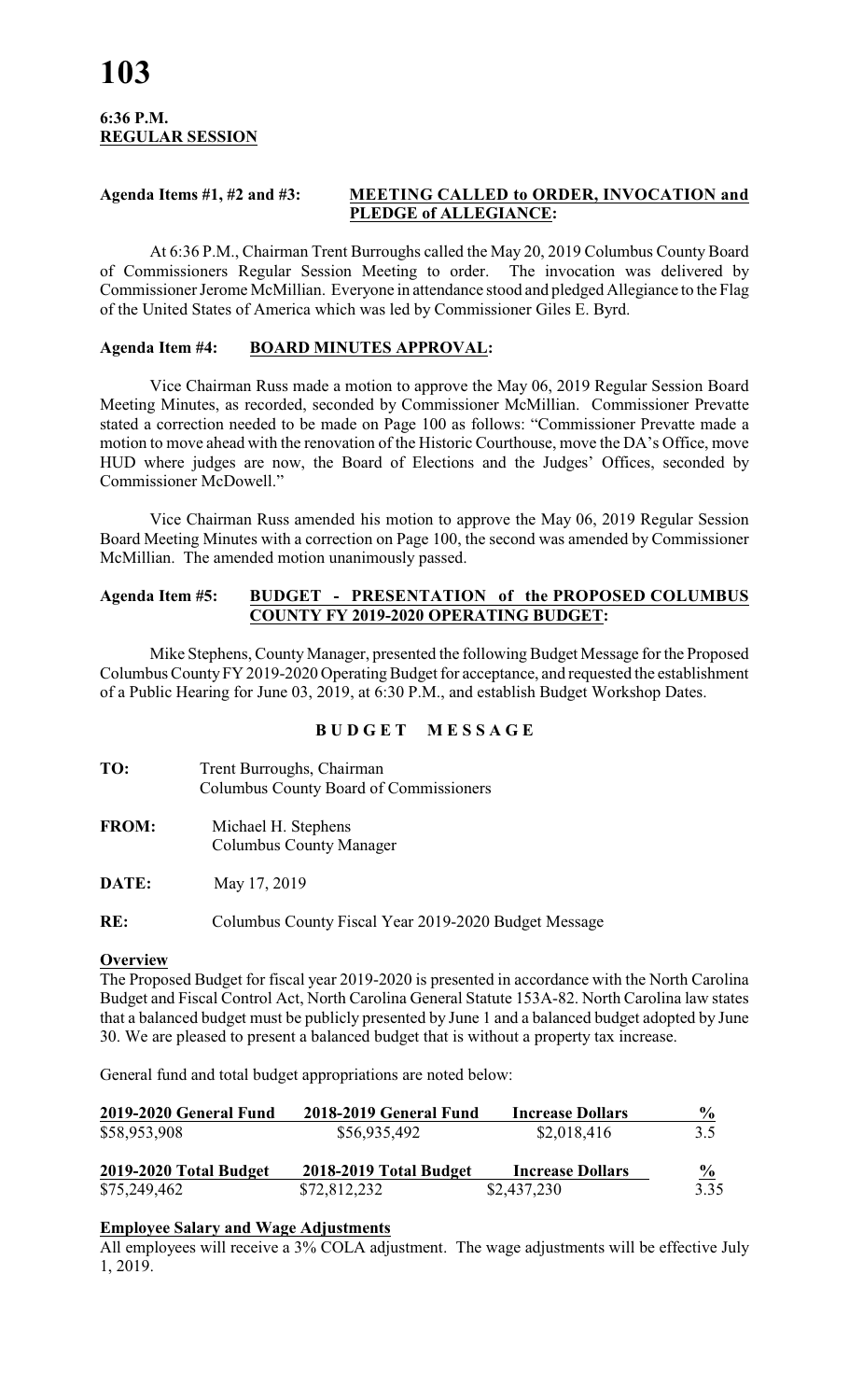#### **Local Governmental Employees Retirement System**

The employer contribution to the Local Governmental Employees Retirement System for our Law Enforcement Officers will be 9.70%, which is an increase from the prior fiscal year of 1.20%. Local employees rates will be 8.95%, which is an increase of 1.20% from the prior fiscal year.

#### **Health Insurance**

The insurance carrier for county employees will continue to be the State Health Plan. Rates are estimated to increase by 5% for the last six months of the fiscal year. As you know, the State Health Plan will not cover our 38 pre-65 retirees. Costs for their insurance premiums have decreased from \$878,973 to \$733,550, a savings of \$145,423. The average premium is now \$1,646.66 per month for a pre-65 retiree.

#### **General Insurance**

General Liability, Property and Workers Compensation insurance premiums increased by 3.24%, for an increase in cost of \$23,578.

#### **Enterprise Funds**

Solid Waste User Fees: The proposed rate is to remain the same. A) County Residents \$200.00/year B) Municipal Residents \$113.00/year

# **Water District Rates:**

Columbus County Combined Water Districts' rates will change to the following rate schedule: the base rate will now be \$25.00, \$3.90/1000 gallons from 0 to 2,999 gallons; \$4.10/1000 gallons from 3,000 to 4,999 gallons; \$4.35/1000 gallons from 5,000 to 20,999 gallons; \$6.10/1000 gallons from 21,000 to 49,999 and \$7.10/1000 gallons for 50,000 and above gallons. The average residential water bill (2350 gallons) will now be approximately \$34.17, an increase of \$1.24 per month or \$14.88 annually.

#### **Revenue Sources**

Ad-valorem Property Tax Collections – Tax collections are calculated based on a collection rate of 97%, at the current rate of 80.5 cents per \$100.

Transfers from Other Departments to the General Fund – Total transfers to the General Fund for indirect costs are as follows:

\$96,787 - CWD's Indirect Costs \$15,280 - HUD Indirect Costs \$28,149 - Transportation Administrative Costs \$38,944 – Health Department Indirect Costs \$64,687- Solid Waste Indirect Costs

The transferred amount of \$243,847 is the equivalent of approximately .0094 cents in property tax.

#### **Education**

Total current expense allocations for city and county school systems and Southeastern Community College have been increased by 3%. Additionally, Columbus County Schools has an allocation of \$884,849 in Article 44 Sales and Use tax, Whiteville City School has an allocation of \$54,023 in Article 44 Sales and Use tax, and SCC has an allocation of \$204,703 in Article 44 Sales and Use tax to help meet their additional requests for capital outlay needs.

### **Capital Outlay**

Capital and non-capital outlay includes the purchase of 10 vehicles plus equipment for the Sheriff's Office, Southern Software mobile cad units for the Sheriff's Department, replacement of BPV's, 2 computer servers for the Sheriff's Department, replacement of 25 computers and software for the Sheriff's Office, sound proofing of the Jury Room and an additional camera system for the new Courthouse, replacement of 52 laptops and 7 desktop computers at the Board of Elections, a vehicle for the county Fleet, replacement of several HVAC units, generators for Emergency Services, the Health Department and the Airport, security updates in the Administration Building, elevator repairs in the Miller Building, renovations to the Miller Building, roof repair or replacement at the Board of Elections/HUD Building and the Airport, repaving of the parking lot at Administration, 1 truck for Building Inspections, 11-24 hour chairs for the Detention Center, 24 portable radios for the Detention Center, pole cameras and a telephone box for outside security at the Detention Center, and 2 computer stations. Also budgeted, is one van and one mid-size car for Social Services, 75 scanners for Social Services, one 4X4 F250 for Parks and Recreation, additions to the Animal Control building for quarantined animals, 3 vans and equipment for Transportation, and one Dodge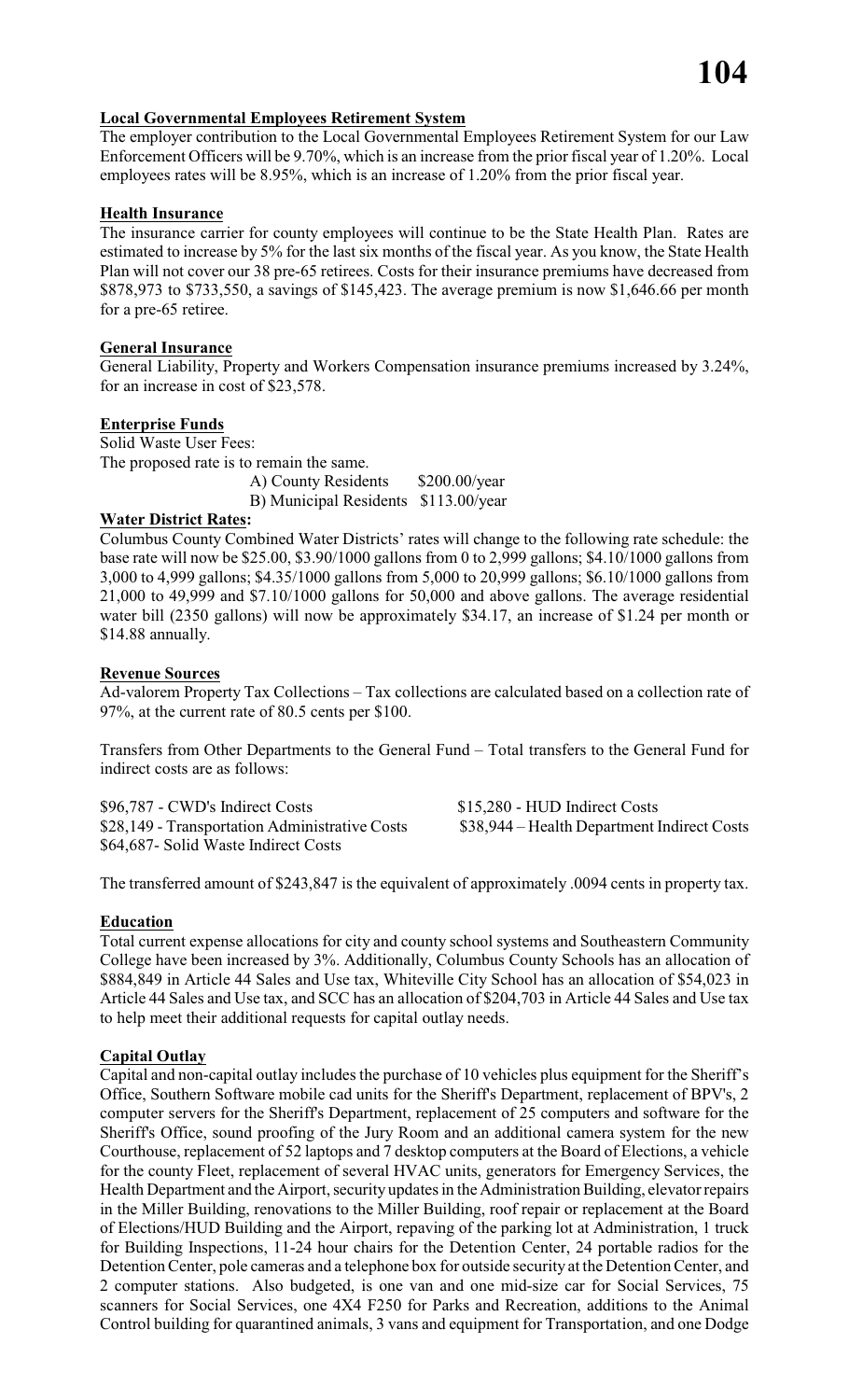Journey for HUD. The Public Utilities budget includes two 4X4 extended cab trucks and Solid Waste's budget includes capital outlay purchases of a dump truck and improvements to the transfer station. The third and final of 3 disbursements of \$125,000 for the Fire Training Facility previously approved by Commissioners is also included. There is a total of \$4,429,155 in capital, non-capital outlay, and renovation costs in this budget, of which \$2,773,519 will come from the general fund balance.

### **Conclusion**

Staff has worked hard to recommend a balanced budget for fiscal year 2019-2020 without a property tax increase. I would like to thank Finance Director Bobbie Faircloth and our department managers for their efforts in the development of this budget.

Thank you for your consideration of this proposal.

Respectfully Submitted, /s/ Michael H. Stephens, Columbus County Manager

Commissioner McDowell made a motion to accept the Proposed Columbus County FY 2019-2020 Operating Budget, seconded by Vice Chairman Russ. The motion unanimously passed.

## **MOTION:**

Commissioner Prevatte made a motion to establish a Public Hearing on June 03, 2019, at 6:30 P.M., for the Proposed Columbus County FY 2019-2020 Operating Budget, seconded by Vice Chairman Russ. The motion unanimously passed.

## **MOTION:**

Commissioner Prevatte made a motion to establish Wednesday, April 29, 2019, at 6:30 P.M., for a FY 2019-2020 Budget Workshop, at 6:30 P.M., seconded by Commissioner Byrd. The motion unanimously passed.

#### **Agenda Item #6: FIRE and RESCUE - REVISED RESOLUTION APPROVING INSURANCE DISTRICT BOUNDARIES for TABOR CITY FIRE DEPARTMENT YAM CITY FIRE DISTRICT 6 MILE FIRE DISTRICT:**

Al Leonard, Tabor City Manager, requested Board approval of the extension of the fire service and proposed insurance district for the Tabor City Fire Department Yam City Fire District. (The required Public Hearing was conducted on this date at 6:30 P.M.)

### **REVISED COLUMBUS COUNTY BOARD OF COMMISSIONERS RESOLUTION APPROVING INSURANCE DISTRICT BOUNDARIES FOR TABOR CITY FIRE DEPARTMENT YAM CITY FIRE DISTRICT 6 MILE FIRE DISTRICT**

**WHEREAS,** the fire district boundaries for fire departments are established by board of County Commissioners pursuant to N.C.G.S. 153A-233, which districts are also used for insurance grading purposes; **and**

**WHEREAS,** the fire district boundaries of Columbus County need to be revised to change the way they have historically been described by a point to point description to by reference of maps created using the GIS system, and to reflect annexations by municipalities in the County; **and**

**WHEREAS,** the Columbus County Fire Marshal has caused to be created a new fire insurance district map using the GIS system for the Tabor city Fire Department, Yam City Fire District which is incorporated by reference into Exhibit A to this Resolution, now, therefore, be it

**RESOLVED** that the Columbus County Board of Commissioners approves the boundary lines of the Tabor City Fire Department Yam City Fire District and as represented in the GIS produced map certified by the County Fire Marshal referenced in Exhibit A.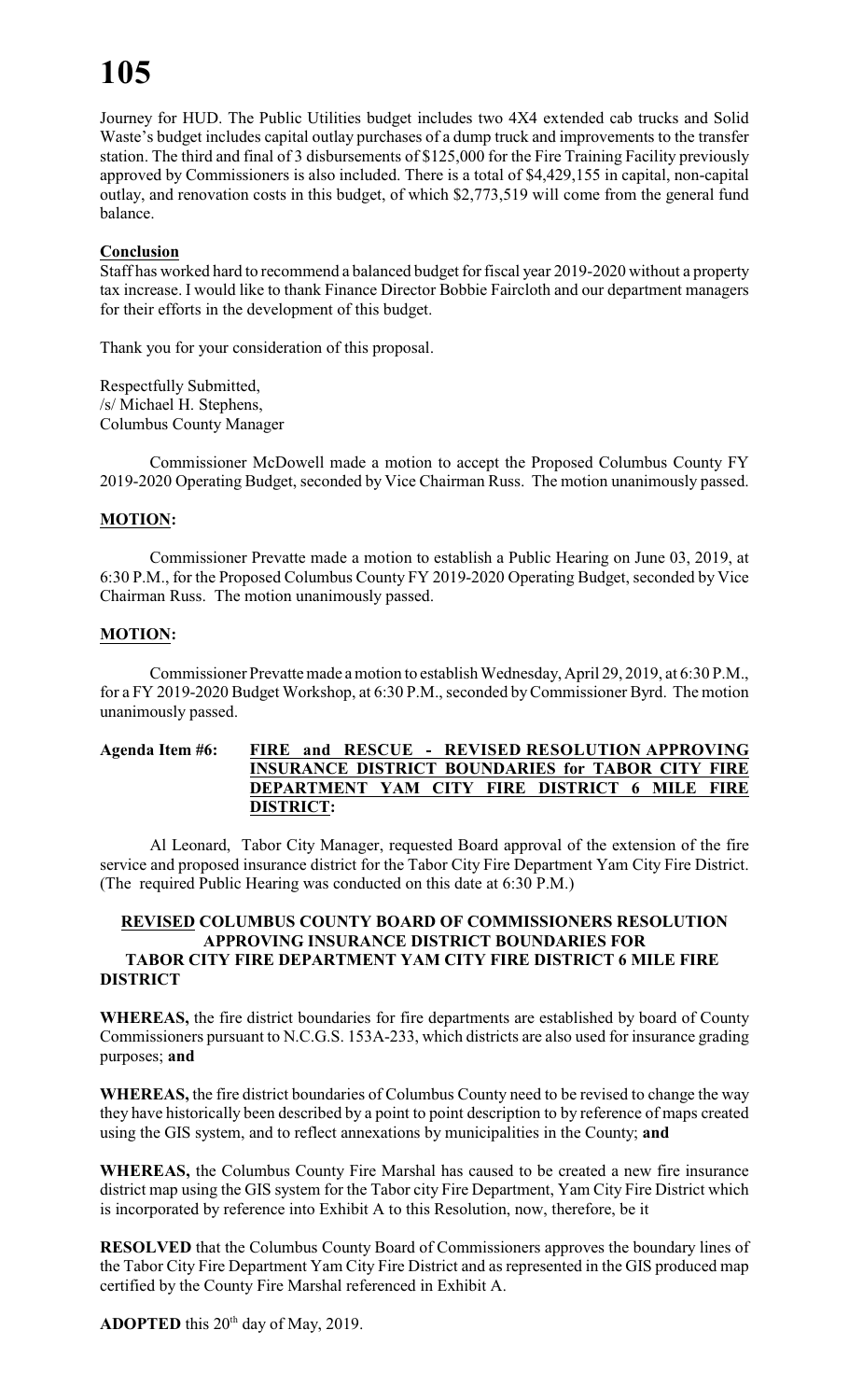#### /s/ **TRENT BURROUGHS, Chairman COLUMBUS COUNTY BOARD OF COMMISSIONERS**

#### /s/ **JUNE B. HALL CLERK TO THE BOARD**

Commissioner Prevatte made a motion to approve the Revised Columbus County Board of Commissioners Resolution Approving Insurance District Boundaries for Tabor City Fire Department Yam City Fire District 6 Mile Fire District, seconded by Commissioner Byrd. The motion unanimously passed.

#### **Agenda Item #7: JUVENILE CRIME PREVENTION COUNCIL - CERTIFICATION DOCUMENTS and COUNTY PLAN:**

Nicole Hopkins requested Board approval of the NC DPS - Community Programs - County Funding Plan, as follows, the Juvenile Crime Prevention Council Certification, and the following Juvenile Crime Prevention Council members.

| Columbus County JCPC Administrative                   | \$12,917  |
|-------------------------------------------------------|-----------|
| Ambassador's Program                                  | \$34,000  |
| Columbus County Schools and Family Counseling Program | \$46,800  |
| Columbus County Teen Court/Restitution                | \$60,100  |
| Safe Haven Afterschool Program                        | \$45,100  |
| <b>TOTAL:</b>                                         | \$198,917 |

| Vice Chairman Trent Burroughs Vacancy:   | Heidi Herring      |
|------------------------------------------|--------------------|
| Commissioner Jerome McMillian Vacancy:   | Kathleen Edge      |
| 18 And under (Student at Early College): | Madison Williamson |

Commissioner Byrd made a motion to approve the NC DPS - Community Programs - County Funding Plan, the Juvenile Crime Prevention Council Certification, and the Juvenile Crime Prevention Council members, seconded by Commissioner Prevatte. The motion unanimously passed. A copy of this document will be kept on file in the Clerk to the Board's Office and the JCPC Office, for review.

# **Agenda Item #8: PUBLIC TRANSPORTATION - NEW TAB MANUAL:**

Joy Jacobs, Transportation Director, requested Board approval of the new Tab Manual that is requested by North Carolina Department of Transportation. Ms Jacobs stated the following:

1. This was a template received from the State and I just modified it for our county;

2. This is a guide for our TAB Board who advises us on our transportation, policies, etc.; **and**

3. It lets them know what we expect from them and what they expect from me.

Commissioner Byrd made a motion to approve the new TAB Manual, seconded by Commissioner McDowell. The motion unanimously passed. A copy of the new TAB Manual will be kept on file in the Public Transportation Office, and in the office of the Clerk to the Board, for review.

Ms. Jacobs stated the Columbus County Public Transportation has been awarded a Best Safety Record for the past three (3) years. The consensus of the Board was to give the following Proclamation of Appreciation to the Columbus County Public Transportation for recognition.

# **PROCLAMATION of APPRECIATION to**

# *COLUMBUS COUNTY PUBLIC TRANSPORTATION*

**WHEREAS,** with the assistance of the North Carolina Department of Transportation, Columbus County diligently attempts to provide affordable transportation to its citizens with handicaps, limited travel means and income; **and**

**WHEREAS,** the North Carolina Department of Transportation has provided accessibility to transport vehicles for our citizens who are in need; **and**

**WHEREAS,** Columbus County is very fortunate to have a public transportation system in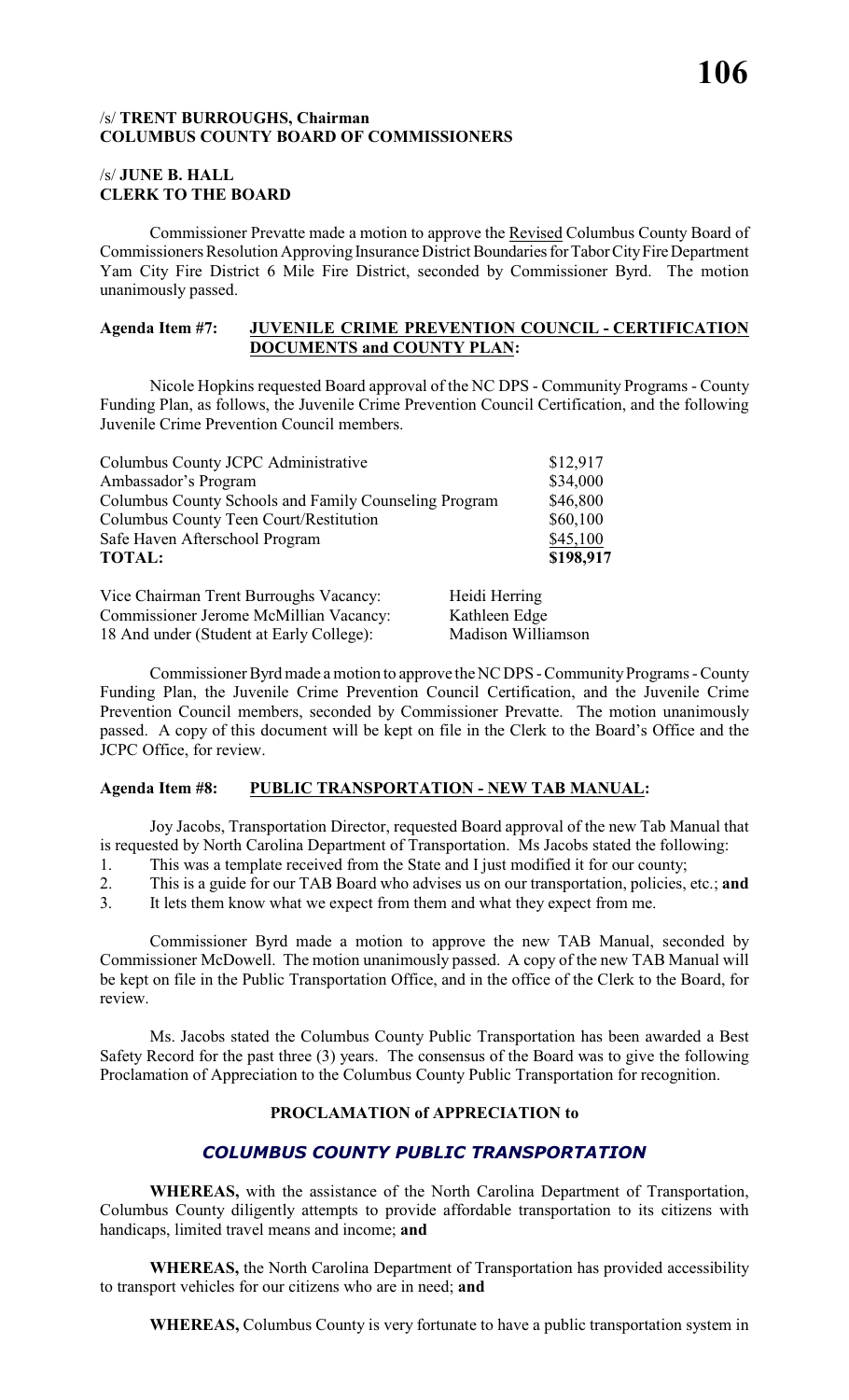place that makes needed transportation available to the citizens of Columbus County; **and**

**WHEREAS, Columbus County Public Transportation** has provided this much-needed service to our citizens and the North Carolina Public Transportation Association has awarded them the **Best Safety Record** for the past three (3) years; **and**

**NOW, THEREFORE, BE IT PROCLAIMED** that the **Columbus County Board of Commissioners** proudly presents this **Proclamation of Appreciation** to *Columbus* **County Public Transportation** for the award for three (3) years with the Best Safety Record. This record provides a secure and sound record for our citizens who utilize this method of transportation.

**APPROVED and ADOPTED** this the 20th day of May, 2019.

### **COLUMBUS COUNTY BOARD OF COMMISSIONERS**

**/s/** *TRENT BURROUGHS***, Chairman** */s/ P. EDWIN RUSS***, Vice Chairman /s/** *JEROME McMILLIAN* **/s/** *JAMES E. PREVATTE /s/ GILES E. BYRD**/s/***/** *RICKY BULLARD /s/ CHARLES T. McDOWELL* **ATTESTED BY:**

**/s/** *JUNE B. HALL***, Clerk to the Board**

#### /s/ *MICHAEL H. STEPHENS***, County Manager /s/** *AMANDA B. PRINCE***, County Attorney**

#### **Agenda Item #9: SOCIAL SERVICES - MONTHLY ADMINISTRATIVE UPDATE:**

Algernon McKenzie, Social Services Director, delivered the Social Services Monthly Administrative Update.

On April 10, 2019 a short agency staff meeting was held. During this meeting, I discussed some safety concerns with staff. I have asked that vendors and visitors check in at the front desk so we are aware of who is in the building. I also reminded staff not to prop doors open for co-workers to enter the back or side doors.

I told staff we must work together as a team to get the work done and serve the public. This is not the place for gossip and stirring up trouble.

Staff was informed that April is Child Abuse Prevention month and was invited to the April 30, 2019 observance service held at the health department.

The Proclamation given by the Board of County Commissioners in observance of Social Work Appreciation month was read to staff and all social workers were recognized.

On April 11, 2019 I attended the Director's Executive Board meeting in Raleigh, North Carolina. During this meeting, we received some information about the Memorandum of Understanding that was signed between DHHS and local counties. The agreements have been changed due to the fact that some data reports are incorrect. Therefore, some of the measures counties are being required to meet will not have corrective actions until the date can be validated. We were informed we would be receiving an updated Memorandum of Understanding soon and it will have to be signed again. They will also be sending information about the measures that are not included.

We were informed the State is looking at Child Protective Services Intake across the State. They are interested in how the process varies from county to county. They will be conducting a survey to capture that information.

We were also given information about the Privacy Act HIPPA. Counties need to ensure security software is updated and should not be using unsupported software or out dated firewalls. This could cause a problem with the privacy of agency information. We were informed to contact the State if there was ever an issue.

The Division of Childhood Development and Early Education has informed us that counties are not to add children from the waiting list at this time, due to the high level of spending statewide for child care. They will let us know when and if to add children on child care subsidy.

Lastly, committee reports were given and we were encouraged to attend the Director's annual meeting in May.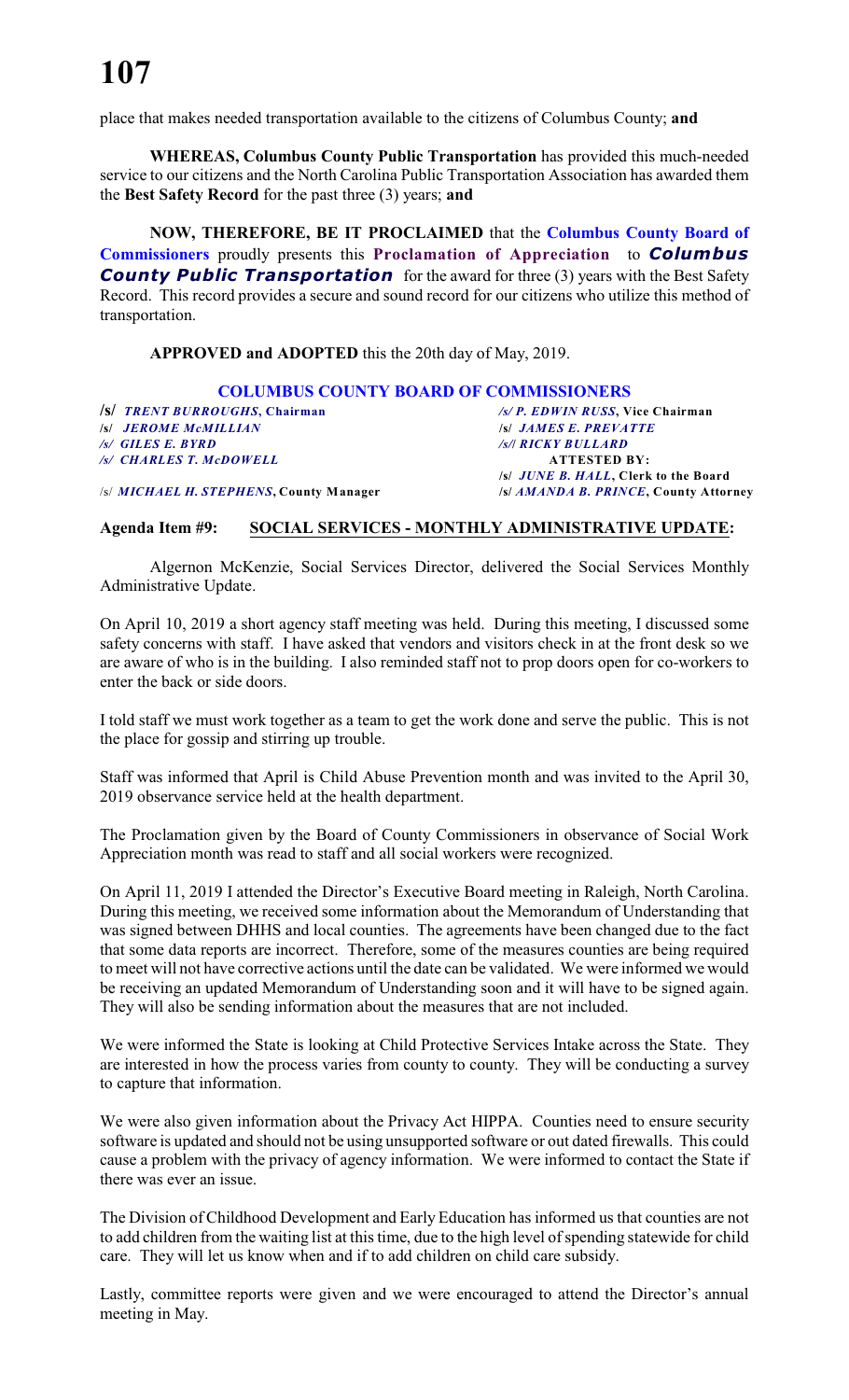On April 15, 2019 there was a statewide call about Medicaid Managed Care and how it will impact non-emergency Medicaid Transportation. We were informed, the local DSS agency will continue to arrange transportation for some individuals and for disability hearings. The health care plans that are selected will be responsible for arranging all other transportation for beneficiaries. They will also be responsible for completing the annual assessments. The State will provide more information to counties, as there are still many unanswered questions. The five health plans will be reaching out to local transportation providers to develop contracts to provide services to beneficiaries.

| <b>PROGRAM</b>                          | есопонне эсі тісел<br><b>STATISTICS</b>                                                                                                               |
|-----------------------------------------|-------------------------------------------------------------------------------------------------------------------------------------------------------|
| <b>Food &amp; Nutrition</b>             | Applications Taken: 133<br>Applications Approved: 142<br>Active Cases: 5,292<br>Benefits Issued: \$1,210.740.00<br>Participants Served: 11,046        |
| <b>Adult Medicaid</b>                   | Applications Taken: 149<br>Cases Terminated: 54<br>Redeterminations: 274<br>Applications Processed: 186                                               |
| <b>Family &amp; Children's Medicaid</b> | Applications Taken: 130<br>Applications Processed: 87<br>Redeterminations: 622<br>Total Medicaid Cases: 13,919<br>Total Individuals Receiving: 23,912 |
| <b>Child Support</b>                    | <b>Absent Parents Located: 87</b><br>Orders Enforced: 868<br>Active Cases: 3,940<br>Collections: \$526,065.35                                         |

#### **April 2019 Economic Services**

| <b>Human Services</b>                       |                                                                                                                                                                                                              |  |  |
|---------------------------------------------|--------------------------------------------------------------------------------------------------------------------------------------------------------------------------------------------------------------|--|--|
| <b>PROGRAM</b>                              | <b>STATISTICS</b>                                                                                                                                                                                            |  |  |
| <b>Adult Services (APS)</b>                 | APS Reports Accepted: 6<br>County Wards: 28<br>Number of Payee Cases: 15<br><b>Adults Served APS: 7</b><br>Number of Medicaid Transportation Trips: 1,960<br>Amount Requested for Reimbursement: \$40,070.43 |  |  |
| <b>Children's Protective Services (CPS)</b> | Reports Accepted: 37<br>Reports Screened Out: 20<br>Families Receiving In-Home Services: 45<br>Children Served: 85<br>Contacts with Families Monthly: 478<br>Assessments: 23                                 |  |  |
| <b>Foster Care</b>                          | Foster Children in Foster Homes: 58<br>Children Placed Outside County: 17<br>Agency Adoptions: 1<br>Pending Adoptions: 4<br>Total Foster Homes Licensed: 6<br>Total Children in Foster Care: 63              |  |  |
| <b>Work First Employment (TANF)</b>         | Applications Taken: 27<br>Applications Approved: 10<br>Individuals Receiving Benefits: 205<br>Entered Employment: 3<br>Number in Non-Paid Work Experience: 3                                                 |  |  |

# **April 2019**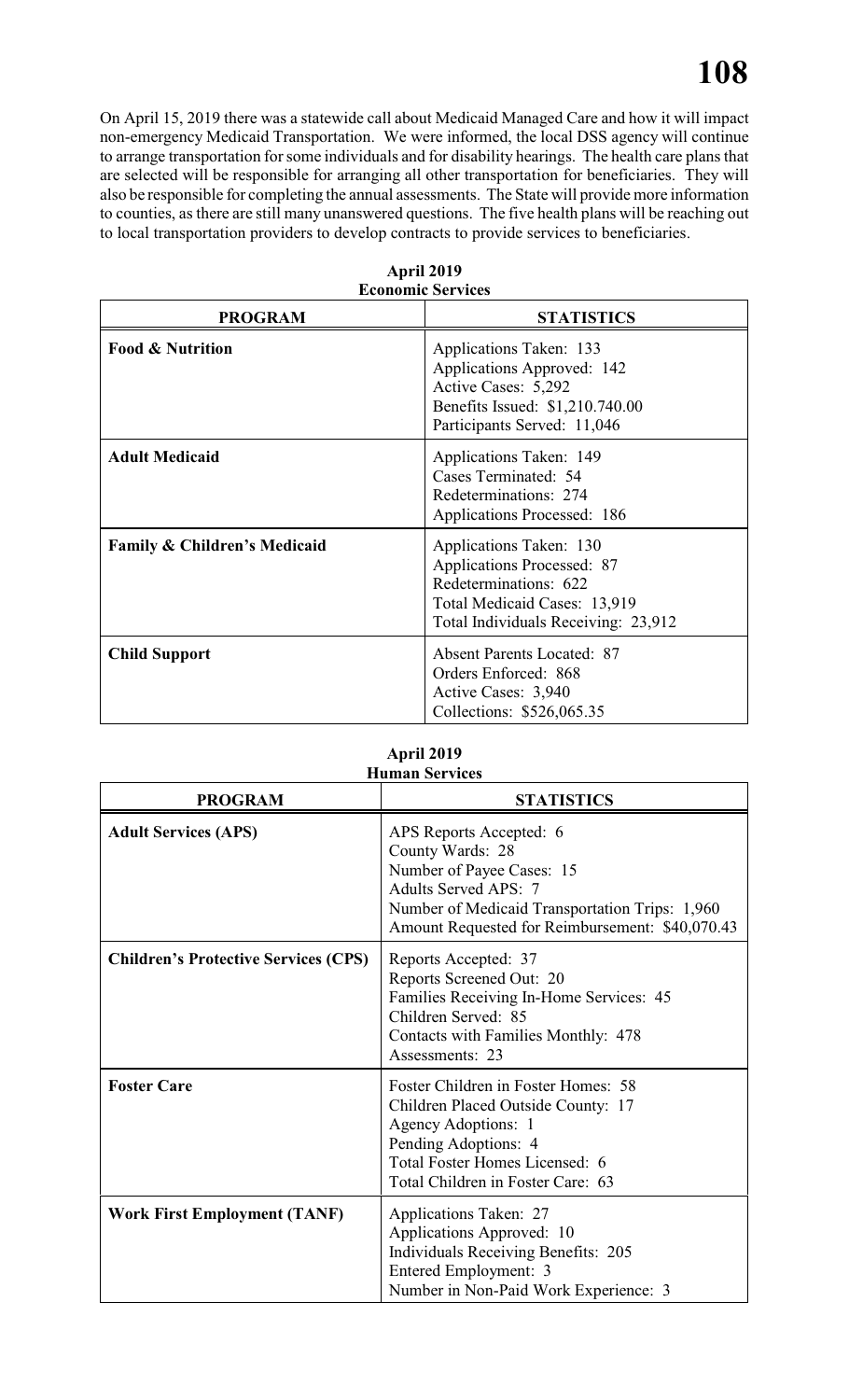| <b>Program Integrity</b> | Collections for Fraud: \$17,193.00<br>New Referrals: 14<br>Cases Established: 12                                                    |
|--------------------------|-------------------------------------------------------------------------------------------------------------------------------------|
| Day Care                 | Children Receiving Day Care Assistance: 491<br>Children on the Waiting List: 374<br>Amount Spent on Day Care Services: \$201,530.00 |

## **Economic Services Program Narrative**

Child Support/Paralegal and Work First Cash/Medicaid Transportation/Maintenance and Housekeeping Food and Nutrition and Family and Children's Medicaid

Adult Medicaid//Rest Home and Nursing Home/Community Alternatives Program (CAP)

### Submitted by Cyndi Hammonds, Income Maintenance Administrator **Reporting Month: April 2019**

## **News/Updates/Vacancies**

## **Adult and Family & Children's Medicaid:**

Workers and supervisors are beginning to train and learn what will be happening as Medicaid transitions to Managed Care. Mail from the State office will be going out soon asking all of our Medicaid recipients if their address with us is correct. This will ensure that the "welcoming packets" they will soon be receiving letting them know to choose a Prepaid Health Plan goes to the correct address. If a beneficiary does not choose a Plan, they will automatically be assigned one by the Enrollment Broker. This will increase our phone calls greatly. The Medicaid teams have passed all compliance timeframes this month and continue to struggle as we continue to have staff turnover. We have 2 vacancies on the Adult Team. The Family and Children's Medicaid Team continue to help the Food and Nutrition Review team.

### **Food and Nutrition:**

April is the last month our client's benefits were issued early due to the Government Shutdown. The Review Team continues to struggle with recertifications that were due in April from the State completing automatic extensions from Hurricane Florence. Workers from other departments had to pitch in and help in order for us to get these completed timely. The Intake/Processing Team also met their compliance timeframes. We continue to have 2 vacancies, however we have interviewed and have recommended 2 for hire.

### **Child Support and Paralegal:**

Child Support was allowed 3 court days in April and prepared 274 cases for court. It is crucial for agents to try to collect as much as possible each court day in order for us to stay on track with meeting our goals of the Memorandums of Agreements the State has set forth for counties to meet.

Our new Paralegal continues to learn the process of Child Support orders and other duties that she will have.

# **Work First Cash/Medicaid Transportation/Interpreter/Maintenance and Housekeeping/Deputy:**

- Medicaid Transportation had a conference call this month explaining how Managed Care would affect the county process. Those categories of Medicaid that it will not affect will still have to use the same procedures for their transportation. Those clients that will have to choose a Prepaid Health Plan will have to go thru their Plan to arrange transportation, it will not be done on the local level beginning February 2020.
- WorkFirst/Cash continues to meet their compliance timeframes.
- Our Interpreter remains busy with interpreting and assisting in transportation when needed.
- Maintenance and Housekeeping continue to keep our facility clean.
- Our deputy continues to do a great job with security. We continue to have clients that get irate in workers' offices due to State policies where they are not eligible for things such as Medicaid or Food and Nutrition or policies they must comply with for Child Support. He also deals with irate parents when their children have been placed in Foster Care and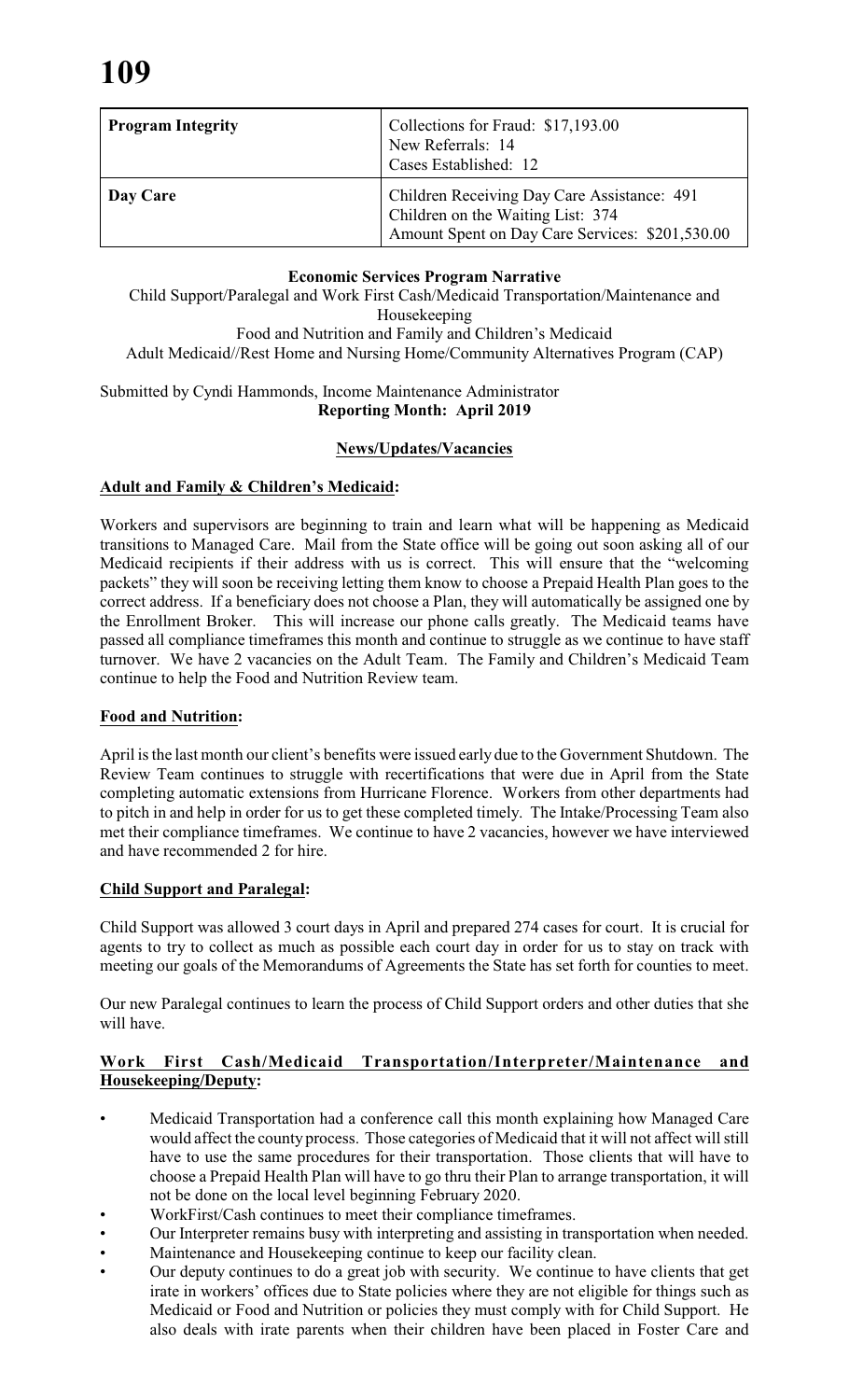sometimes an older child that is still in Foster Care "shows out", he is always there to help keep the situation in control.

> **HUMAN SERVICES BOARD REPORT** Melinda H. Lane, Program Manager

#### **Vacancies/Updates/News for April 2019**

#### **Intake/Investigation/Assessment:**

The Intake/Investigation/Assessment Unit continues to be fully staffed and very busy! Child Welfare go-live for NCFAST for Columbus County has been temporarily halted at this time due to many issues with the NCFAST system that are creating double work, incorrect data, loss of staff, and ultimately will affect the ability to meet performance measures and could affect children's safety and well-being. This Unit is currently preparing for changes in the Child Welfare Manual that will go into effect in May and an upcoming state review that is tentatively planned for June.

#### **In-Home Services:**

The In-Home Services Unit continues to be fully staffed. This Unit is currently preparing for changes in the Child Welfare Manual that will go into effect in May and an upcoming state review that is tentatively planned for June.

#### **Foster Care:**

The Foster Care/Adoptions Unit is now fully staffed due to a new hire that began in March. She will be taking the required Pre-Service training before she can begin with a caseload. Caseloads slightly higher this month, mainly due to children that are dependent and do not have a legal guardian or parent to provide for them. Most of the other new children that have recently come into custody, mainly due to parental substance abuse, have been newborns and very young. This Unit is currently preparing for changes in the Child Welfare Manual that will go into effect in May and an upcoming state review that is tentatively planned for June.

#### **Transitional Unit:**

The Transitional unit continues to plan events for LINKs foster children and Foster/Adoptive Parent Recruitment. This Unit is also very busy assisting the other Child Welfare Units with courtesy visits, etc. All staff have had busy caseloads. This Unit recently lost a Social Worker who left the agency. Interviews were recently conducted. This Unit is currently preparing for changes in the Child Welfare Manual that will go into effect in May and an upcoming state review that is tentatively planned for June.

#### **Adult Services:**

The Adult Services Unit is now short-staffed due to a Social Worker resigning in April. This Unit continues to encounter more and more issues with homeless adults and adults with mental health issues which creates other problems because of the slow response time of mental health agencies. A tremendous amount of time is being dedicated to assisting those adults with mental health issues that are unable to be independent and unable to manage their own funds, etc. Members of this Unit continue to cross-train in order to work together more efficiently. The addition of another position in this Unit may be a future request to help with the increasing caseloads.

#### **Work First Employment:**

This Unit continues to be fully staffed. The Work First Employment Unit continues to work within the NCFAST system with daily issues. This Unit continues to assist with 200% and Emergency Assistance for those eligible. Participation rates are becoming a hot topic again which will require staff to make more contacts out in the community.

#### **Child Day Care:**

The Child Day Care Unit continues to be fully staffed. This Unit continues to work within the NCFAST system dealing with daily issues and updates. The waiting list continues to grow which is a concern for staff, but this Unit continues to monitor the list and occasionally works the list in an attempt to decrease the list by small amounts.

#### **Program Integrity:**

Program Integrity continues to work hard to get caught up with program integrity duties and cases. Program Integrity went live in NCFAST in January. There are issues with NCFAST having data that correctly reflects the actual work of staff. Numbers are being reported as incorrect on reports for all counties Live in NCFAST. We are down to three temporary workers assisting in the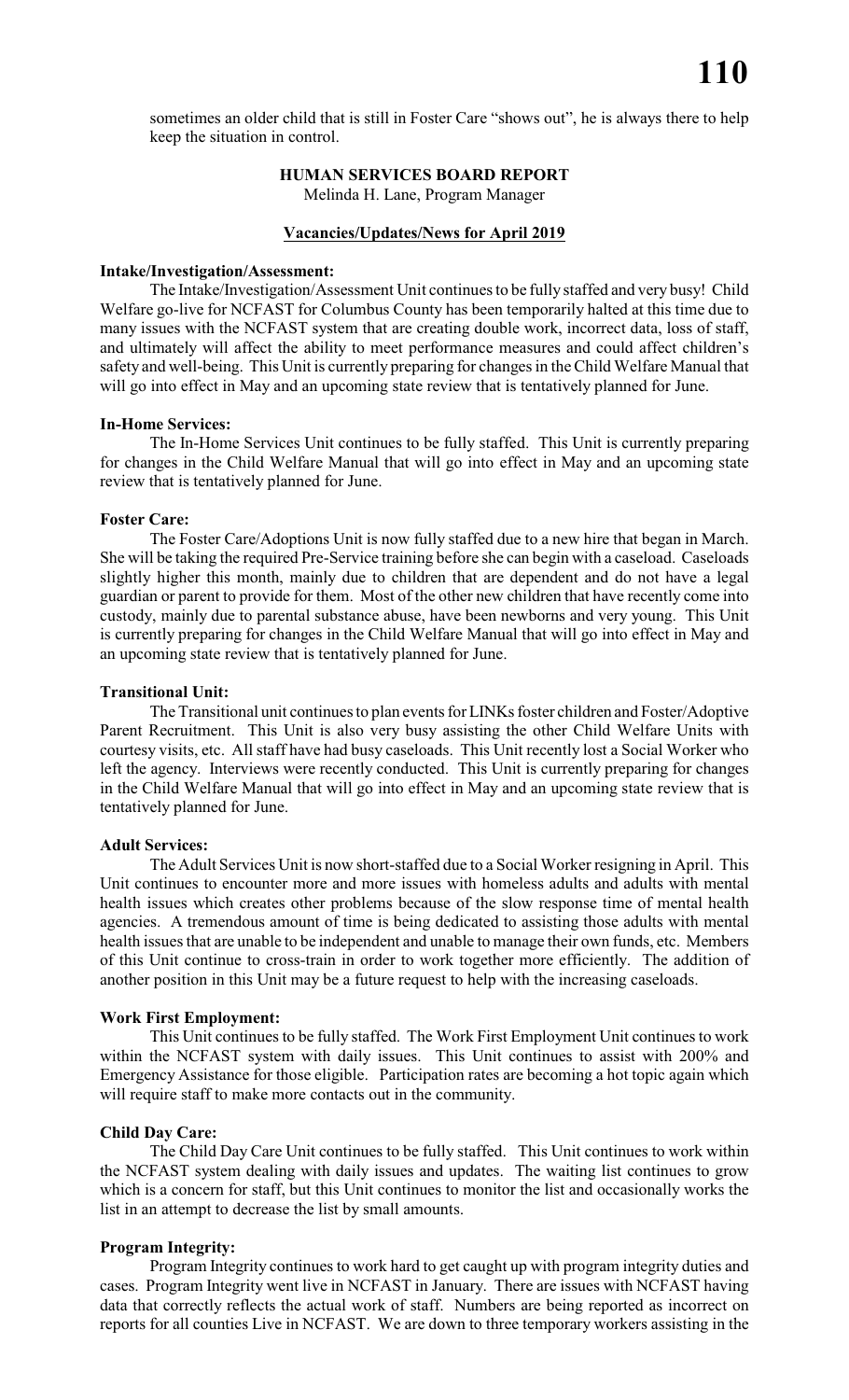Energy Programs and numbers will decrease over the next few weeks, although it will be necessary to keep at least one worker due to funding continuing to be available. A couple of these workers are currently assisting with the cleanup of our storage units that were flooded during Florence. In April, 23 applications for CIP (Crisis Intervention Program) were completed with 23 approvals and 9 applications for LIEAP (Low Income EnergyAssistance Program) were completed with 1 approval.

# **Agenda Item #10: SOCIAL SERVICES - MEMORANDUM OF UNDERSTANDING:**

Algernon McKenzie, Social Services Director, requested Board approval of the resigning of the Memorandum of Understanding (Fiscal Year 2019-20) Between the North Carolina Department of Health and Human Services and Columbus County.

Commissioner Prevatte made a motion to approve the re-signing of the Memorandum of Understanding (Fiscal Year 2019-20) Between the North Carolina Department of Health and Human Services and Columbus County, seconded by Commissioner McDowell. A copy of this document will be kept on file in the Social Services Department, and in the Clerk to the Board's Office for review.

# **Agenda Item #11: AGING - DEPARTMENTAL UPDATE:**

Amanda Harrelson, Director of Aging, delivered the following Departmental Update.

The Columbus County Department of Aging and Adult Services (CCDOA&AS) primary mission is to provide services that are needed to the Senior Citizens of Columbus County and to the adults ages 18 and up that are on Medicaid and qualify for Personal Care Services (PCS) and the Community Alternative Program for Disabled Adults (CAP/DA). We do this through our programs at the CCDOA&AS. We provide In-Home Services through our Home and Community Care Block Grant (HCCBG), Family Caregiver Grant, and Medicaid for the PCS and CAP/DA program. We also provide assistance with meals with our Home Delivered Meal Program and Congregate Meal program. We also have an Ensure program that we sell at cost provided the client has a current prescription from their doctor. This has to be updated yearly. In order to help the seniors stay healthy and active we have an exercise program at each of the 7 location, we provide trips, and activities for the seniors also, such as the Prom, Senior Day at the Fair, and a Senior Picnic every May. We provide socialization at each of the 7 locations through informative programs regarding health issues, scam alerts, crafts, etc. We have started a new exercise class at Whiteville called Geri-Fit which we hope to expand to all of the other sites. It costs \$5,000 to get two people trained which was accomplished through the Evidence Based/Health Promotion Grant. We have a staff consisting of 22 Full Time Employees (of which 1 position has been vacant since October 2018), 7 Site Managers at 20 hours per week, 2 contract workers, 4 employees provided part time through United Way, 6 volunteers and approximately 60 Certified Nursing Assistants.

The following is a breakdown of some of the services we have provided since July 1, 2018 to our clients at the Department of Aging:

### **MINOR HOME REPAIR (HCCBG money only)**

4 clients with grab bars for a total of \$785.00.

### **ENSURE PROGRAM**

350 clients has purchased \$54,750.00 of Ensure, Ensure Regular, and Glucerna.

#### **CONGREGATE MEALS**

Bolton has served 2,835 meals to 35 seniors at their location. Bug Hill has served 2,226 meals to 43 seniors at their location. Chadbourn has served 4,949 meals to 53 seniors at their location. East Columbus has served 3,390 meals to 50 seniors at their location. Fair Bluff has served 2,986 meals to 37 seniors at their location. Tabor City has served 2,471 meals to 28 seniors at their location. Whiteville has served 5,221 meals to 129 seniors at their location.

### **HOME DELIVERED MEALS**

Bolton has served 2,132 meals to the 8 clients on the program with one volunteer doing the delivery. Chadbourn has served 2,818 meals to the 11 clients on the program with two volunteers doing the delivery.

Tabor City has served 3,192 meals to the 16 clients on the program with the Site Manager doing the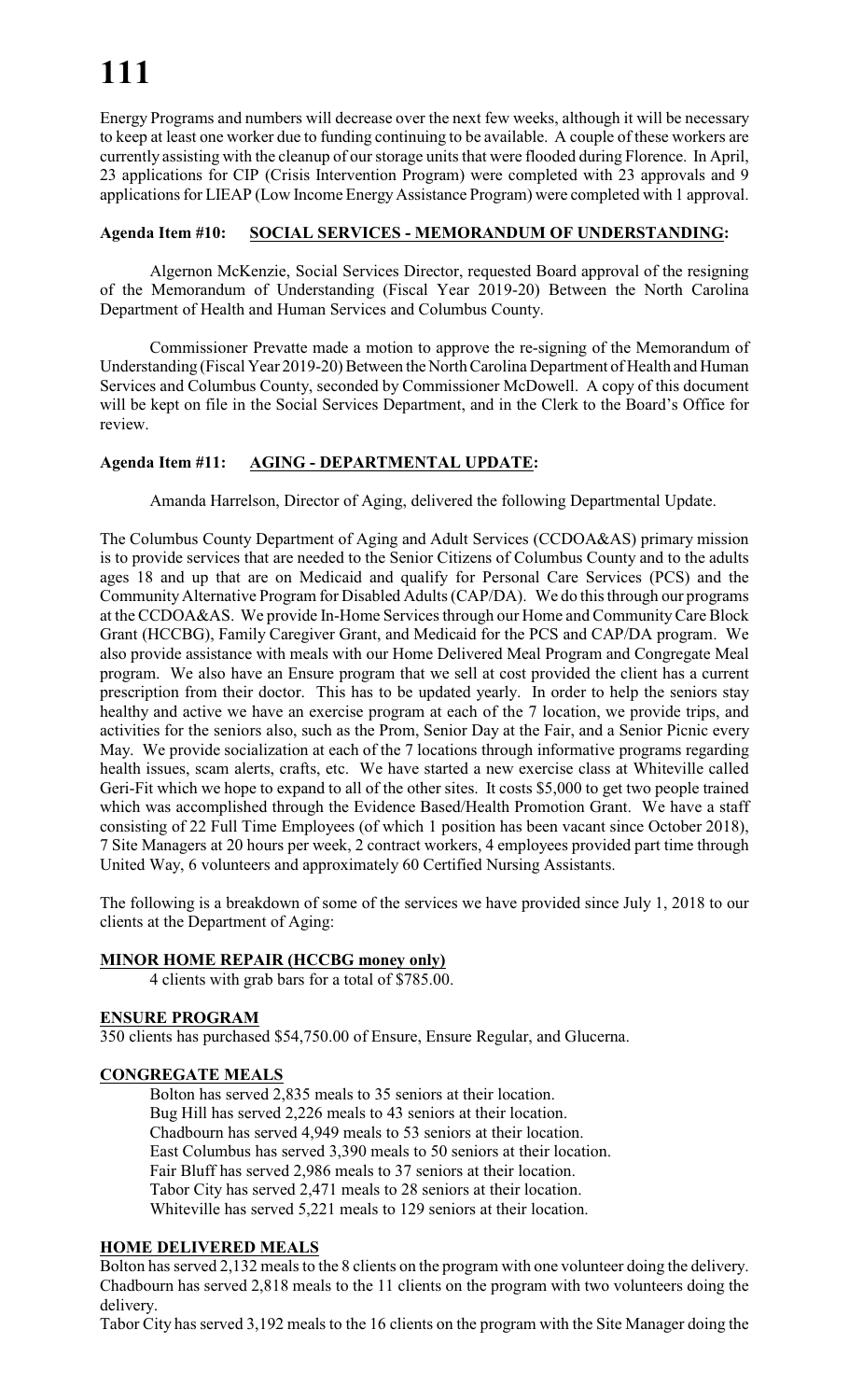delivery.

Whiteville has served 3,620 meals to the 25 clients on the programs with two volunteers doing the delivery.

### **IN-HOME SERVICES**

**CAP – CASE MANAGEMENT** We have served 148 clients a total of 12,551 units. **CAP – IN HOME SERVICES** We have served 30 clients for a total of 28, 706 hours. **PERSONAL CARE SERVICES** We have served 32 clients for a total of 12,621 hours. **HOME AND COMMUNITY BLOCK GRANT** Level II – We have served 14 clients for a total of 5,840 hours. Level III – We have served 18 clients for a total of 6,396 hours. **FAMILY CAREGIVER**

We have served 8 clients with In-Home Services for a total of 603 hours. We also have helped 2 clients with Incontinence Supplies, 2 clients with Liquid Nutritional Supplements, and 15 clients with the Personal Emergency Response Systems.

We also have the Prescription Drug Program that is provided by a Contract Employee and one Volunteer.

Presented by Amanda Harrelson 05/20/2019

## **Agenda Item #12: PROCLAMATION - LAW ENFORCEMENT OFFICERS WEEK:**

Mike Stephens, County Manager, requested Board approval and adoption of the following Law Enforcement Officers Week Proclamation.

#### **LAW ENFORCEMENT OFFICERS WEEK PROCLAMATION**

**WHEREAS,** Congress and the President of the United States of America have designated there be a National Law Enforcement Officers Week; **and**

**WHEREAS,** the members of the law enforcement agencies of North Carolina play an essential role in safeguarding the rights and freedom of the citizens; **and**

**WHEREAS,** it is important that all citizens know and understand the problems, duties and responsibilities of their law enforcement officers and agencies and that members of those agencies recognize their duty to serve the people by safeguarding life and property, by protecting them against violence or disorder, and by protecting the innocent against deception and the weak against oppression or intimidation; **and**

**WHEREAS,** the citizens of Columbus County recognize and appreciate the contributions made by law enforcement officers at all levels of government; **and**

**NOW, THEREFORE, BE IT PROCLAIMED, we,** the Columbus County Board of Commissioners call upon all citizens to observe the week of **May 20<sup>th</sup> - 27<sup>th</sup>**, 2019 as

# **"LAW ENFORCEMENT OFFICERS WEEK"**

in Columbus County, North Carolina, and that all of our peop0le join in commemorating law enforcement officers, past and present, who by their faithful and loyal devotion to their responsibilities have rendered a dedicated service to their communities. In so doing, they have established for themselves an enviable and enduring reputation for preserving the rights and security of all citizens.

**APPROVED and ADOPTED** this the  $20<sup>th</sup>$  day of May, 2019.

### *COLUMBUS COUNTY BOARD OF COMMISSIONERS*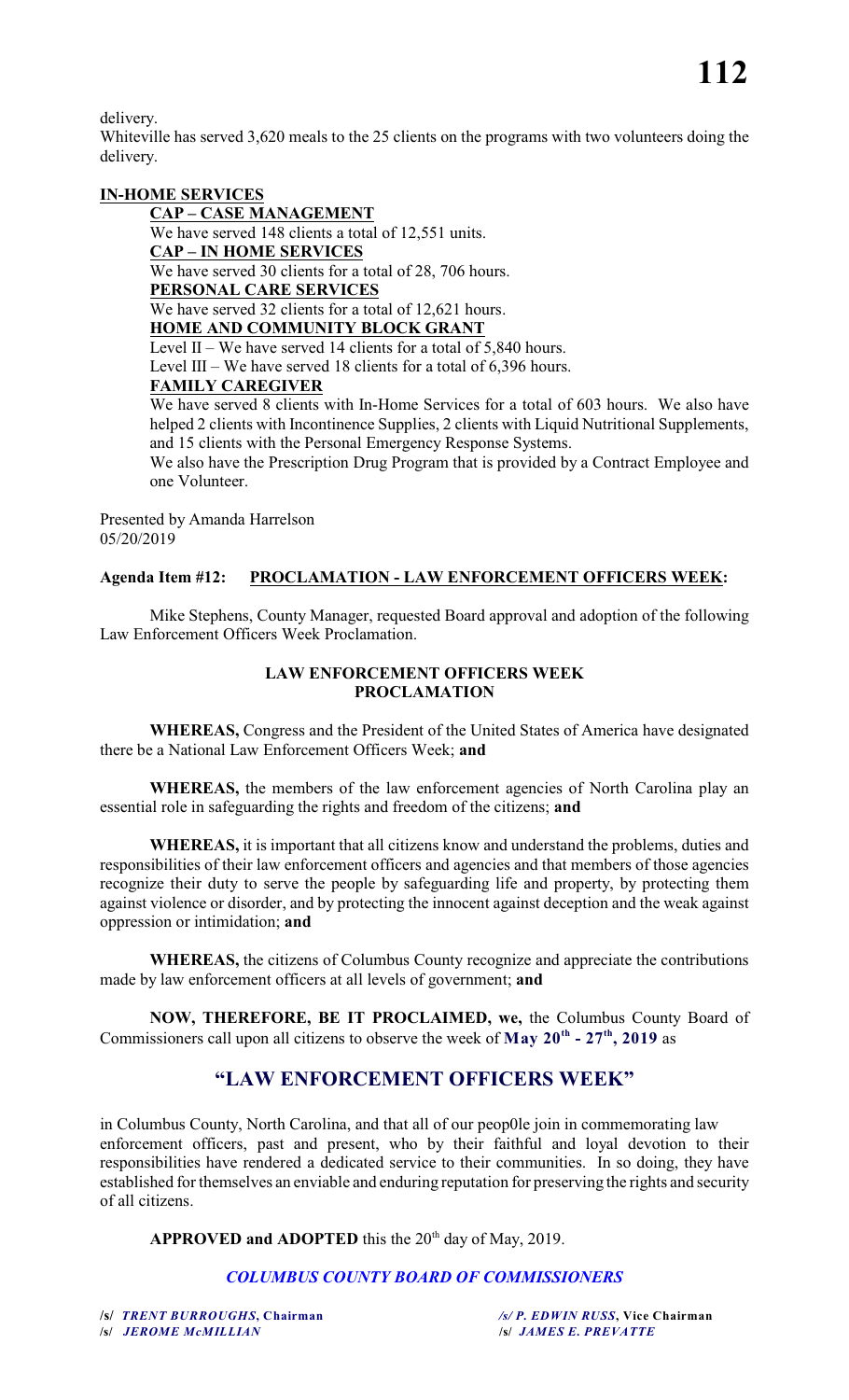*/s/ GILES E. BYRD**/s/***/** *RICKY BULLARD /s/ CHARLES T. McDOWELL* **ATTESTED BY:**

**/s/** *JUNE B. HALL***, Clerk to the Board**

#### /s/ *MICHAEL H. STEPHENS***, County Manager /s/** *AMANDA B. PRINCE***, County Attorney**

Commissioner Bullard made a motion to approve and adopt the Law Enforcement Officers Week Proclamation, seconded by Commissioner Byrd. The motion unanimously passed.

#### **Agenda Item #13: ADMINISTRATION - ESSENTIAL SINGLE FAMILY REHABILITATION LOAN POOL PROGRAM (ESFRLP):**

Michael Stephens, County Manager, requested approval of the Assistance Policy, Disbursement and Procurement Policy, Requisition Approval and Project Access Authorization, and the following Grant Project Ordinance for \$190,000 grant.

#### **COLUMBUS COUNTY ESSENTIAL SINGLE FAMILY REHABILITATION LOAN POOL 2019 GRANT PROJECT ORDINANCE Adoption Date: May 20, 2019**

**BE IT ORDAINED** by the Board of Commissioners of the County of Columbus, North Carolina, that pursuant to Chapter 159, Section 13.2 of the General Statutes of North Carolina, the following Grant Project Ordinance is HEREBY ADOPTED:

**SECTION 1.** The project authorized is for the rehabilitation of moderately deteriorated homes which are owned and occupied by elderly and/or disabled low and moderate income homeowners.

**SECTION 2.** The project manager is hereby directed to proceed with the implementation of such project.

**SECTION 3.** The project will be executed in full during fiscal years 2019-2022.

**SECTION 4.** The following revenues are anticipated to be available to the County to complete the project.

| <b>ACCOUNT#</b> | TITLE                                 | <b>AMOUNT</b> |  |
|-----------------|---------------------------------------|---------------|--|
|                 | North Carolina Housing Finance Agency | \$190,000     |  |
| <b>TOTAL:</b>   |                                       | \$190,000     |  |

**SECTION 5.** The following amounts are appropriated for the project:

| <b>ACCOUNT#</b> | <b>TITLE</b> | <b>AMOUNT</b> |
|-----------------|--------------|---------------|
|                 | Hard cost    | \$140,000     |
|                 | Soft cost    | \$50,000      |
| <b>TOTAL:</b>   |              | \$190,000     |

**SECTION 6.** The Finance Officer is directed to report quarterly on the financial status of this project. He/she shall keep the Governing Body informed at each regular meeting of any unusual occurrences.

**SECTION 7.** Copies of the Grant Project Ordinance shall be made available to the Budget Officer, and the Finance Officer for direction in carrying out this project.

**ADOPTED** this the20th day of May 2019.

#### **COLUMBUS COUNTY BOARD OF COMMISSIONERS** /s/ **TRENT BURROUGHS, CHAIRMAN**

### **ATTESTED BY:**  /s/ **JUNE B. HALL, CLERK TO BOARD**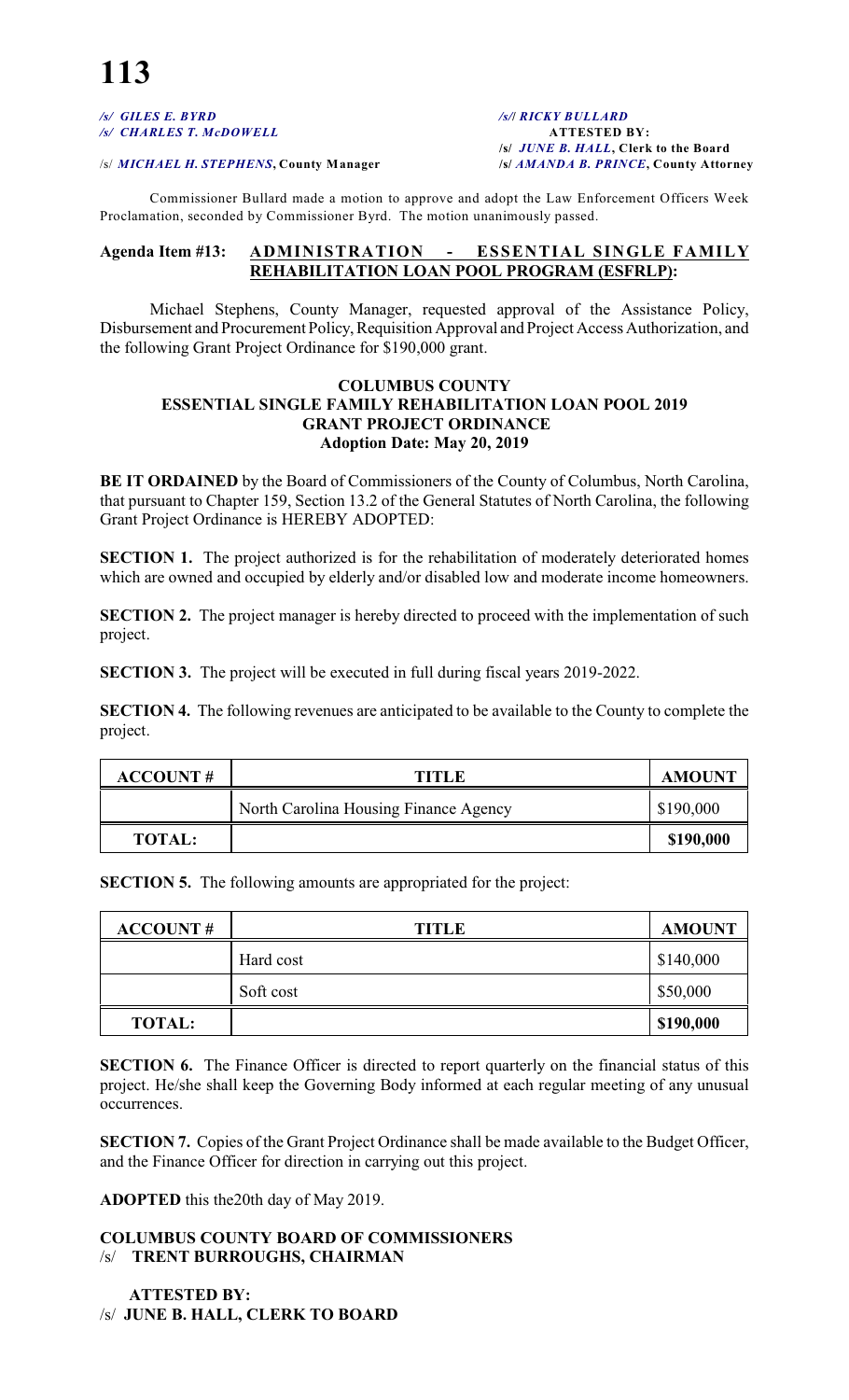Commissioner McDowell made a motion to approve the Assistance Policy, Disbursement and Procurement Policy, Requisition Approval and Project Access Authorization, and Grant Project Ordinance for the Essential Single Family Rehabilitation Loan Pool Program (ESFRLP) for a \$190,000 grant, seconded by Vice Chairman Russ. The motion unanimously passed.

## **Agenda Item #14: APPOINTMENTS TO THE FOLLOWING:**

June B. Hall, Clerk to the Board, requested appointments to be made to the following.

#### 1. **Aging Advisory Council (Region O) -COG- Columbus County Members - (carry over from the May 06, 2019 Meeting):**

After discussion was conducted based on recommendations of names by Amanda Harrelson, Director of Aging, and Gail Edwards, Administrative Assistant, Chairman Burroughs stated this would be discussed at the June 03, 2019 Meeting.

### **2. Southeastern Community Services:**

## **Barbara Featherson, 5051 Old Lumberton Road, Whiteville, NC 28472**

### **RECESS REGULAR SESSION and enter into COMBINATION MEETING of COLUMBUS COUNTY WATER and SEWER DISTRICTS I, II, III, IV and V BOARD MEETING:**

At 7:15 P.M., Commissioner Bullard made a motion to recess Regular Session and enter into a **combination meeting** of Columbus County Water and Sewer Districts I, II, III, IV and V Board Meeting, seconded by Commissioner Byrd. The motion unanimously passed.

### **Agenda Item #15: COLUMBUS COUNTY WATER and SEWER DISTRICTS I, II, III, IV and V - APPROVAL of BOARD MEETING MINUTES:**

May 06, 2019 **Combination Meeting** of Columbus County Water and Sewer Districts I, II, III, IV and V Board Meeting **(5 sets)**

This information will be recorded in Minute Book Number 2 for Columbus County Water and Sewer Districts I, II, III, IV and V.

## **ADJOURN COMBINATION MEETING of COLUMBUS COUNTY WATER and SEWER DISTRICTS I, II, III, IV and V BOARD MEETING and resume REGULAR SESSION:**

At 7:16 P.M., Commissioner McDowell made a motion to adjourn the **combination meeting** of Columbus County Water and Sewer Districts I, II, III, IV and V Board Meeting, seconded by Commissioner Bullard. The motion unanimously passed.

### **Agenda Item #16: CONSENT AGENDA ITEMS:**

Commissioner Bullard made a motion to approve the following Consent Agenda Items, seconded by Commissioner McMillian. The motion unanimously passed.

| <b>TYPE</b>         | <b>ACCOUNT</b> | <b>DETAILS</b>                                  | <b>AMOUNT</b> |
|---------------------|----------------|-------------------------------------------------|---------------|
| <b>Expenditures</b> | 10-5180-550010 | Environmental Health Non-Capital Outlay         | 6,000         |
|                     | 10-5180-535110 | <b>Environmental Health Building Repairs</b>    | 3,000         |
|                     | 10-5180-526001 | <b>Environmental Health Department Supplies</b> | 9,993         |
| <b>Revenues</b>     | 10-3510-430024 | State Food and Lodging                          | 18,993        |
| <b>Expenditures</b> | 10-4310-535300 | M & R Vehicles                                  | 5,117         |
| <b>Revenues</b>     | 10-3431-489000 | Miscellaneous Revenue                           | 5,117         |
| <b>Expenditures</b> | 10-4310-535300 | M & R Vehicles                                  | 14,808        |
| <b>Revenues</b>     | 10-3431-489000 | Miscellaneous Revenue                           | 14,808        |

### A. **Budget Amendments:**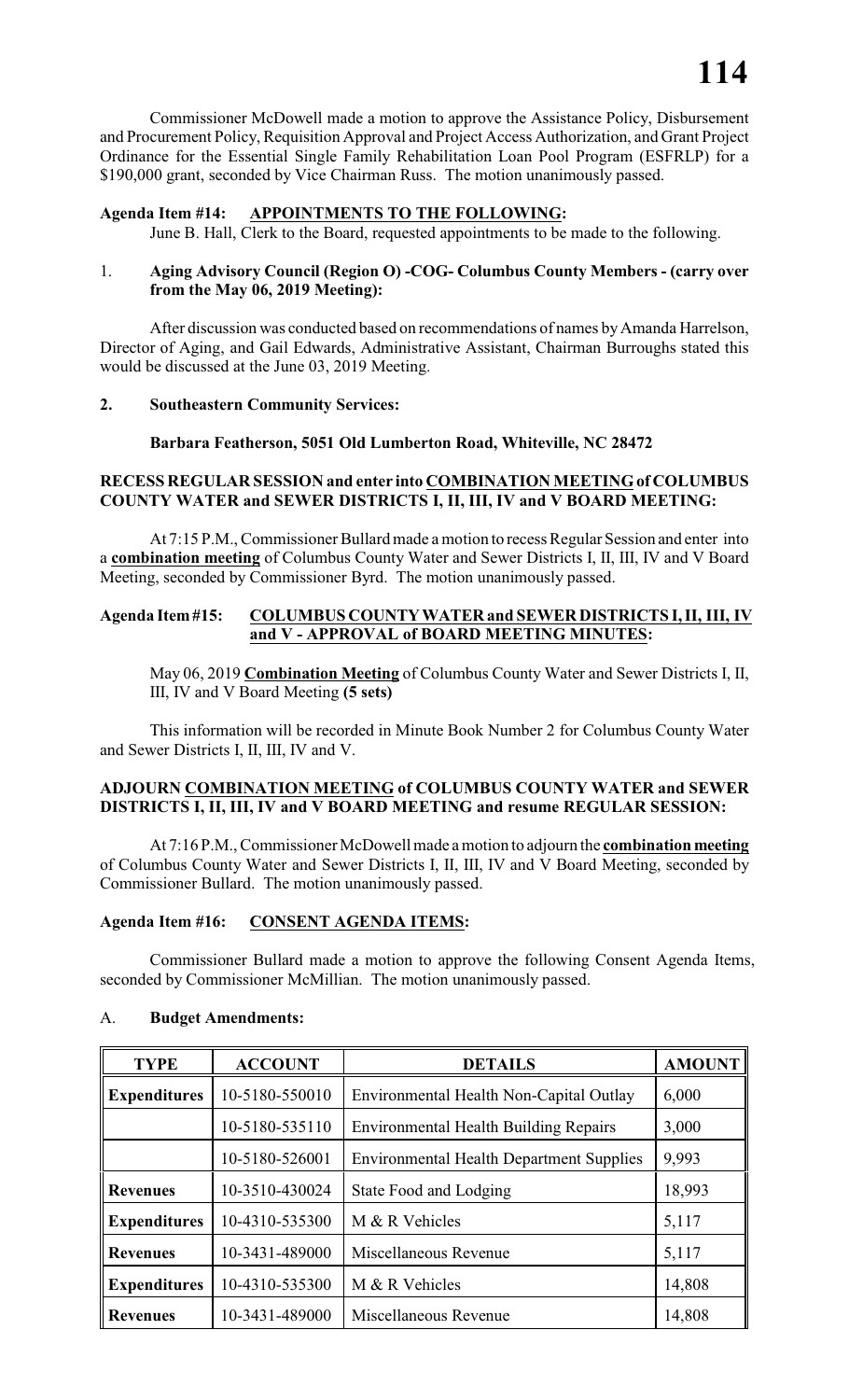| <b>TYPE</b>     | <b>ACCOUNT</b>                | <b>DETAILS</b>                        | <b>AMOUNT</b> |
|-----------------|-------------------------------|---------------------------------------|---------------|
|                 | Expenditures   10-5900-550003 | SCC Capital Outlay                    | 98,804        |
| <b>Revenues</b> |                               | 10-3991-499115   Various Fund Balance | 98,804        |

# B. **Tax Releases and Refunds:**

| Property Value                                                                           | Amount:      |       | \$96.60    |
|------------------------------------------------------------------------------------------|--------------|-------|------------|
| Bethea John T DEC & Helen<br>PROPERTY: 20647                                             | Total:       |       | \$110.70   |
| Value: \$2,000.00<br>$13 - 18$<br>Year:<br>12-01660<br>Account:                          | Bill#:       | 99999 |            |
| Release portion of value. Conveyed in 501/535 780/350T2/See 20648. Release Evergreen     |              |       |            |
| Fire $(9.60)$ release Columbus Rescue $(2.40)$ release Water II $(2.10)$                 |              |       |            |
| <b>Property Value</b>                                                                    | Amount:      |       | \$86.07    |
| Donahue, Elizabeth & Kirk<br>PROPERTY: 00000                                             | Total:       |       | \$935.42   |
| Value: \$2,380.00<br>Year:<br>$15 - 18$<br>Account:<br>12-04533                          | Bill#: 99999 |       |            |
| Release property value of SWMH. Burned in 2014. Release Evergreen Fire(8.55) release     |              |       |            |
| Columbus Rescue(2.14) release late list(9.66)                                            |              |       |            |
| Property Value                                                                           | Amount:      |       | \$621.57   |
| G W Spaulding Trucking, LLC<br>PROPERTY: 00000                                           | Total:       |       | \$683.34   |
| Value: \$77,214.00<br>Year:<br>2018<br>Account:<br>11-04612                              | Bill#: 6347  |       |            |
| Release portion of value on perm tags. Valued to high. Release St. James (46.33) release |              |       |            |
| Columbus Rescue(15.44)                                                                   |              |       |            |
| Property Value                                                                           | Amount:      |       | \$34.94    |
| Hardee, Timothy<br><b>PROPERTY: 000000</b>                                               | Total:       |       | \$44.22    |
| Value: \$6,900.00<br>13-18<br>Year:<br>09-02334<br>Account:                              | $Bill#$ :    | 99999 |            |
| Release value of boat. Incorrect listing. Release Williams Fire(2.61) release Columbus   |              |       |            |
| Rescue(.87)                                                                              |              |       |            |
| Property Value                                                                           | Amount:      |       | \$123.48   |
| Housend, Brandon & Renee<br>PROPERTY: 00000                                              | Total:       |       | \$1,660.30 |
| Value: \$1,970.00<br>Year:<br>$10-16$<br>Account:<br>09-02753                            | $Bill#$ :    | 99999 |            |
| Release value of SWMH burned in 2008. Release Williams Fire(9.16) releaseColumbus        |              |       |            |
| Rescue $(3.05)$ release late list $(11.71)$                                              |              |       |            |
| <b>Property Value</b>                                                                    | Amount:      |       | \$121.40   |
| McClain, Callie<br><b>PROPERTY: 21678</b>                                                | Total:       |       | \$153.58   |
| Value: \$1,500.00<br>Year:<br>$09-18$<br>Account:<br>12-16740                            | Bill#:       | 99999 |            |
| Release entire value. No reason for listing and no deed found. Release Evergreen         |              |       |            |
| Fire $(23.40)$ releaseColumbus Rescue $(3.00)$ release Water II $(5.78)$                 |              |       |            |
| Property Value                                                                           | Amount:      |       | \$534.74   |
| McMilliam, Ethel<br>PROPERTY: 00000                                                      | Total:       |       | \$2,874.24 |
| 12-01051<br>Value: \$4,880.00<br>$09-18$<br>Year:<br>Account:                            | $Bill#$ :    | 99999 |            |
| Release value of SWMH. Sold in 2008. Listed to current owner Acct#12-03017. Release      |              |       |            |
| Evergreen Fire(108.47) release Columbus Rescue(13.20) release Water II(28.68) release    |              |       |            |
| late list $(58.15)$                                                                      |              |       |            |
| Property Value                                                                           | Amount:      |       | \$36.24    |
| Smith, Isiah HEIRS<br>PROPERTY: 22628                                                    | Total:       |       | \$41.79    |
| Value: \$1,500.00<br>$13-18$<br>12-02712<br>Year:<br>Account:                            | Bill#:       | 99999 |            |
| Release value. No reason for listing and no deed found. Release Evergreen Fire(3.60)     |              |       |            |
| release Columbus Rescue $(.90)$ release Water II $(1.05)$                                |              |       |            |
| <b>Property Value</b>                                                                    | Amount:      |       | \$231.40   |
| Snipes, Joshua James<br>PROPERTY: 00000                                                  | Total:       |       | \$274.98   |
| Value: \$2,307.00<br>$09-18$<br>12-03942<br>Year:<br>Account:                            | Bill#:       | 99999 |            |
| Release value of boats. No longer owns. Release Columbus Rescue(5.71) release water      |              |       |            |
| $III(14.16)$ release late list(23.71)                                                    |              |       |            |
| <b>Property Value</b>                                                                    | Amount:      |       | \$216.65   |
| Spaulding, Gregory Won<br>PROPERTY: 00000                                                | Total:       |       | \$238.18   |
| Value: \$26,913.00<br>Year:<br>2018<br>Account:<br>11-03729                              | Bill#:       | 33031 |            |
| Release portion of value on perm tags. Valued to high. Release St. James (16.15) release |              |       |            |
| Columbus Rescue(5.38)                                                                    |              |       |            |
| <b>Property Value</b>                                                                    | Amount:      |       | \$524.06   |
| Squires, Danny Clyde<br><b>PROPERTY: 87898</b>                                           | Total:       |       | \$576.14   |
| Value: \$65,100.00<br>Year:<br>2018<br>04-15281<br>Account:                              | Bill#:       | 33545 |            |
| Release value. Home is gone. Release Buckhead Fire(39.06) release Columbus               |              |       |            |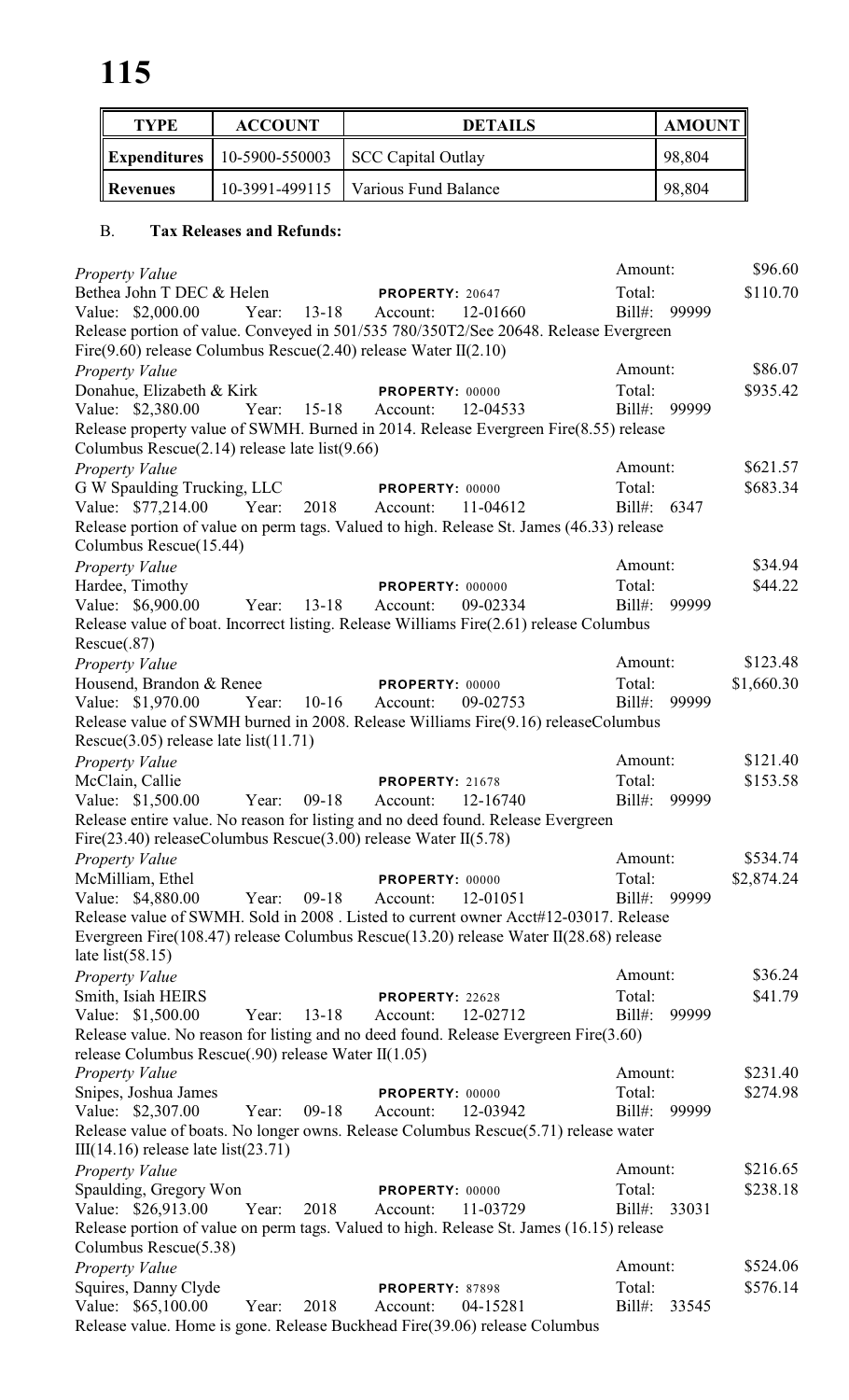| Rescue(13.02)                                                             |                                        |                        |          |
|---------------------------------------------------------------------------|----------------------------------------|------------------------|----------|
| Property Value                                                            |                                        | Amount:                | \$48.30  |
| Town of Bolton                                                            | <b>PROPERTY: 99086</b>                 | Total:                 | \$55.50  |
| Value: \$6,000.00<br>2018<br>Year:<br>Release entire value. Owned by Town | 04-51185<br>Account:                   | Bill#: 36695           |          |
| Refunds                                                                   |                                        | Amount:                | \$0.00   |
| Baldwin, Theodore                                                         | PROPERTY: 92851                        | Total:                 | \$200.00 |
| Value: \$0.00<br>2018<br>Year:                                            | 14-01400<br>Account:                   | Bill#: 92151           |          |
| Refund user fee. Vacant.                                                  |                                        |                        |          |
| Refunds                                                                   |                                        | Amount:                | \$0.00   |
| Bellamy, Anthony Tyrone                                                   | PROPERTY: 90835                        | Total:                 | \$200.00 |
| Value: \$0.00<br>Year:<br>2018<br>Refund user fee. Vacant.                | 01-04323<br>Account:                   | Bill#: 93345           |          |
|                                                                           |                                        | Amount:                | \$0.00   |
| Refunds<br>Boone, Delbert O'Neil & Linda M.                               | <b>PROPERTY: 18653</b>                 | Total:                 | \$200.00 |
| Value: \$0.00<br>2018<br>Year:                                            | 11-03180<br>Account:                   | Bill#: 94631           |          |
| Refund user fee. Dbilled.                                                 |                                        |                        |          |
| Refunds                                                                   |                                        | Amount:                | \$0.00   |
| Childress, Joanna                                                         | <b>PROPERTY: 00000</b>                 | Total:                 | \$200.00 |
| Value: \$0.00<br>Year:<br>2018                                            | 13-03525<br>Account:                   | Bill#: 98934           |          |
| Refund user fee. Vacant                                                   |                                        |                        |          |
| Refunds                                                                   |                                        | Amount:                | \$0.00   |
| Phillips, Bobby Elliott & Mary Ruth                                       | PROPERTY: 82065                        | Total:                 | \$200.00 |
| Value: \$0.00<br>2018<br>Year:                                            | 01-69561<br>Account:                   | Bill#: 25547           |          |
| Refund user fee. Dbilled.                                                 |                                        |                        | \$0.00   |
| Refunds<br>Powell, Charles Mitchell & Pattie                              | PROPERTY: 30504                        | Amount:<br>Total:      | \$200.00 |
| Value: \$0.00<br>2018<br>Year:                                            | 16-04547<br>Account:                   | Bill#: 26281           |          |
| Refund user fee. Vacant.                                                  |                                        |                        |          |
| Refunds                                                                   |                                        | Amount:                | \$0.00   |
| Wright, Johnny S                                                          | PROPERTY: 9350                         | Total:                 | \$629.00 |
| Value: \$0.00<br>Year: 15-17                                              | 04-05340<br>Account:                   | Bill#:<br>99999        |          |
| Refund user fees. Vacant.                                                 |                                        |                        |          |
| User Fee                                                                  |                                        | Amount:                | \$0.00   |
| Anders, Dedrick O'Keith Jr.                                               | <b>PROPERTY: 79917</b>                 | Total:                 | \$200.00 |
| Value: \$0.00 Year:<br>2018                                               | 15-00905<br>Account:                   | Bill#: 91336           |          |
| Release user fee. Vacant.                                                 |                                        | Amount:                | \$0.00   |
| User Fee                                                                  |                                        |                        |          |
| Anderson, Sharon ETALS<br>Value: \$0.00 Year:<br>2018                     | PROPERTY: 9755<br>05-00083<br>Account: | Total:<br>Bill#: 91405 | \$200.00 |
| Release user fee. Vacant.                                                 |                                        |                        |          |
| User Fee                                                                  |                                        | Amount:                | \$0.00   |
| Andrews, Barry Lee & Teresa Lewis                                         | <b>PROPERTY: 92450</b>                 | Total:                 | \$200.00 |
| Value: \$0.00 Year:<br>2018                                               | 11-03028<br>Account:                   | Bill#: 91429           |          |
| Release user fee. Mini storage unoccupied.                                |                                        |                        |          |
| User Fee                                                                  |                                        | Amount:                | \$0.00   |
| Arnold, Crystal W                                                         | PROPERTY: 87846                        | Total:                 | \$203.00 |
| Value: \$0.00 Year:<br>2017                                               | Account: 10-02260                      | Bill#: 48276           |          |
| Release user fee. Vacant.                                                 |                                        |                        |          |
| User Fee                                                                  |                                        | Amount:                | \$0.00   |
| Baldwin, Roy (Heirs)                                                      | PROPERTY: 26225                        | Total:                 | \$200.00 |
| Value: $$0.00$<br>2018<br>Year:<br>Release user fee. Dbilled.             | Account: 14-01360                      | Bill#: 92136           |          |
|                                                                           |                                        | Amount:                | \$0.00   |
| User Fee<br>Ball, Janice Brown                                            | PROPERTY: 60005                        | Total:                 | \$200.00 |
| Value: $$0.00$<br>2018<br>Year:                                           | Account: 05-00203                      | Bill#: 92175           |          |
| Release user fee. Vacant.                                                 |                                        |                        |          |
| User Fee                                                                  |                                        | Amount:                | \$0.00   |
| Batten, Curtis                                                            | <b>PROPERTY: 23493</b>                 | Total:                 | \$200.00 |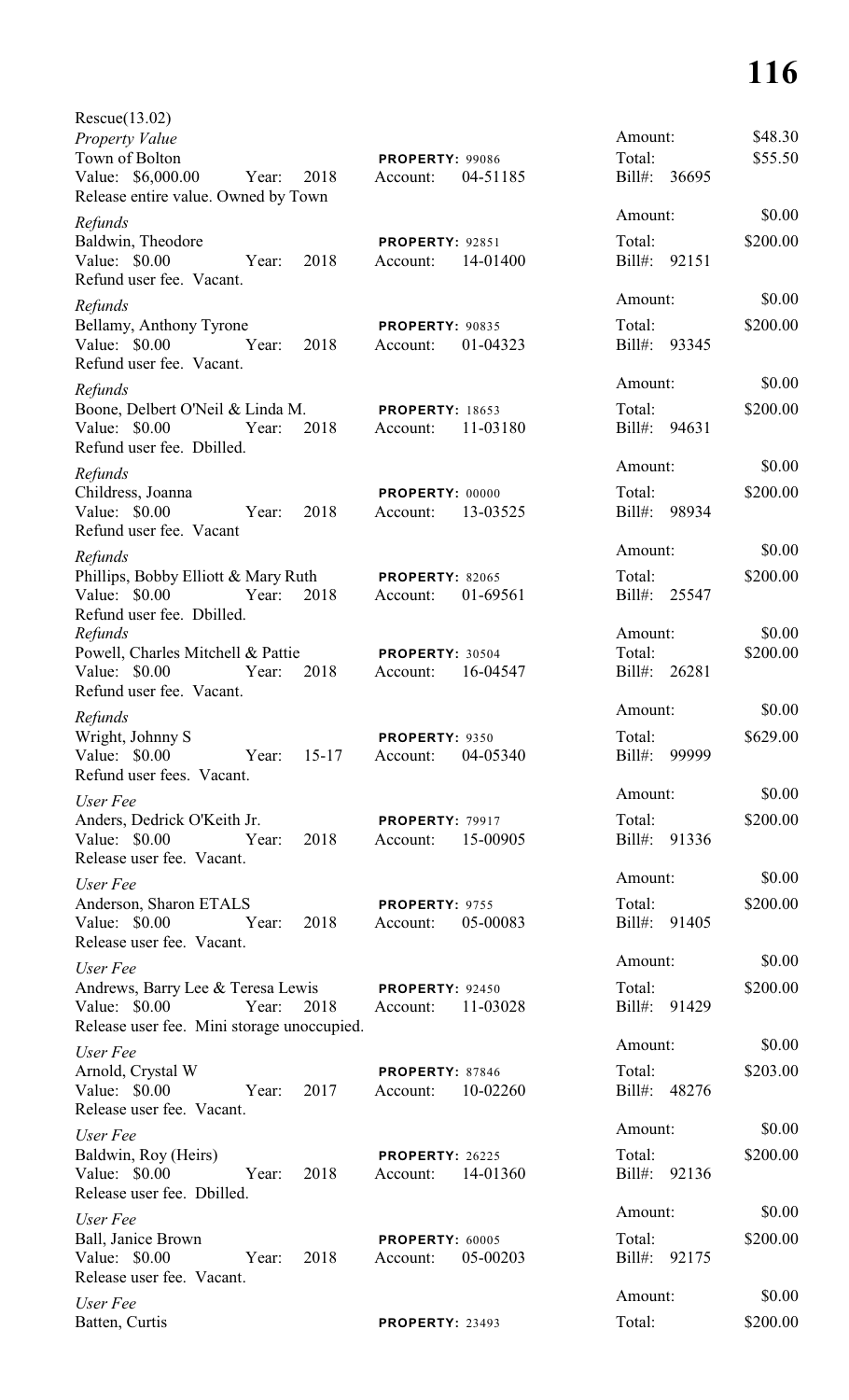| \$0.00<br>Amount:<br>Bellamy, Geneva (Heirs)<br>\$200.00<br>Total:<br><b>PROPERTY: 23510</b><br>Value: $$0.00$<br>2018<br>Year:<br>13-01800<br>Bill#: 93388<br>Account:<br>Release user fee. Vacant.<br>Amount:<br>\$0.00<br>\$1,000.00<br>Best, Luben E Rev<br>Total:<br>PROPERTY: 3896<br>Value: \$0.00<br>Year:<br>2018<br>01-05580<br>Bill#: 93877<br>Account:<br>Release user fees. Uses a commercial hauler.<br>\$0.00<br>Amount:<br>\$200.00<br>Total:<br><b>PROPERTY: 20651</b><br>Value: $$0.00$<br>2018<br>Bill#: 94151<br>Year:<br>12-01761<br>Account:<br>Release user fee. Dbilled.<br>\$0.00<br>Amount:<br>User Fee<br>\$400.00<br>Total:<br>PROPERTY: 86901<br>Value: \$0.00 Year:<br>2018<br>Bill#: 94153<br>Account:<br>06-04666<br>Release user fee. Overbilled.<br>\$0.00<br>Amount:<br>\$200.00<br>Total:<br><b>PROPERTY: 00000</b><br>Value: \$0.00 Year:<br>2018<br>Bill#: 94152<br>Account:<br>06-04861<br>Release user fee. Vacant<br>\$0.00<br>Amount:<br>\$200.00<br>Blackmon, Joseph Lee Jr. & Wanda<br>Total:<br><b>PROPERTY: 80522</b><br>Value: \$0.00 Year:<br>2018<br>Bill#: 94180<br>Account:<br>09-01519<br>Release 1 can Dbilled.<br>\$0.00<br>Amount:<br>\$200.00<br>Total:<br><b>PROPERTY: 30124</b><br>Year:<br>Value: \$0.00<br>2018<br>16-01816<br>$Bill#$ :<br>94226<br>Account:<br>Release user fee. Overbilled.<br>\$0.00<br>Amount:<br>\$200.00<br>Blaisdell Katharine G & Terry Godwin PROPERTY: 6969<br>Total:<br>Account: 03-04847<br>2018<br>Year:<br>Value: \$0.00<br>Bill#: 94353<br>Release user fee. Vacant<br>\$0.00<br>Amount:<br>\$200.00<br>Total:<br>PROPERTY: 75824<br>Value: \$0.00<br>Year:<br>2018<br>Account: 15-04310<br>Bill#: 94435<br>Release user fee. Dbilled.<br>\$0.00<br>Amount:<br>Total:<br>\$400.00<br><b>PROPERTY: 91985</b><br>Value: \$0.00<br>2018<br>15-03149<br>Bill#: 94513<br>Year:<br>Account:<br>Release user fees. Vacant.<br>\$0.00<br>Amount:<br>Total:<br>\$226.00<br>PROPERTY: 8535<br>Value: \$0.00<br>2018<br>04-00970<br>Bill#: 94654<br>Year:<br>Account:<br>Release user fees. Vacant.<br>\$0.00<br>Amount:<br>Britt, Archie Kelly Sr & Annie<br>Total:<br>\$200.00<br><b>PROPERTY: 20605</b><br>Value: \$0.00<br>Year:<br>2018<br>12-05746<br>Bill#: 95339<br>Account:<br>Release user fee. Vacant.<br>\$0.00<br>Amount:<br>Britt, Mary Catherine H.<br>\$200.00<br>Total:<br><b>PROPERTY: 29905</b><br>Value: \$0.00<br>Year:<br>2018<br>Account: 16-01505<br>Bill#: 95410<br>Release user fee. Vacant.<br>\$0.00<br>Amount:<br>\$200.00<br>Total:<br>PROPERTY: 79603<br>Value: \$0.00<br>Year:<br>2018<br>05-00683<br>Bill#: 95458<br>Account: | Value: \$0.00<br>Year:<br>Release user fees. Vacant. | 2018 | Account: | 13-01548 | $Bill#$ : | 92879 |  |
|-------------------------------------------------------------------------------------------------------------------------------------------------------------------------------------------------------------------------------------------------------------------------------------------------------------------------------------------------------------------------------------------------------------------------------------------------------------------------------------------------------------------------------------------------------------------------------------------------------------------------------------------------------------------------------------------------------------------------------------------------------------------------------------------------------------------------------------------------------------------------------------------------------------------------------------------------------------------------------------------------------------------------------------------------------------------------------------------------------------------------------------------------------------------------------------------------------------------------------------------------------------------------------------------------------------------------------------------------------------------------------------------------------------------------------------------------------------------------------------------------------------------------------------------------------------------------------------------------------------------------------------------------------------------------------------------------------------------------------------------------------------------------------------------------------------------------------------------------------------------------------------------------------------------------------------------------------------------------------------------------------------------------------------------------------------------------------------------------------------------------------------------------------------------------------------------------------------------------------------------------------------------------------------------------------------------------------------------------------------------------------------------------------------------------------------------------------------------------------------------------------------------------------------------------------------------------------------------------------------------------------------------------|------------------------------------------------------|------|----------|----------|-----------|-------|--|
|                                                                                                                                                                                                                                                                                                                                                                                                                                                                                                                                                                                                                                                                                                                                                                                                                                                                                                                                                                                                                                                                                                                                                                                                                                                                                                                                                                                                                                                                                                                                                                                                                                                                                                                                                                                                                                                                                                                                                                                                                                                                                                                                                                                                                                                                                                                                                                                                                                                                                                                                                                                                                                                 | User Fee                                             |      |          |          |           |       |  |
|                                                                                                                                                                                                                                                                                                                                                                                                                                                                                                                                                                                                                                                                                                                                                                                                                                                                                                                                                                                                                                                                                                                                                                                                                                                                                                                                                                                                                                                                                                                                                                                                                                                                                                                                                                                                                                                                                                                                                                                                                                                                                                                                                                                                                                                                                                                                                                                                                                                                                                                                                                                                                                                 |                                                      |      |          |          |           |       |  |
|                                                                                                                                                                                                                                                                                                                                                                                                                                                                                                                                                                                                                                                                                                                                                                                                                                                                                                                                                                                                                                                                                                                                                                                                                                                                                                                                                                                                                                                                                                                                                                                                                                                                                                                                                                                                                                                                                                                                                                                                                                                                                                                                                                                                                                                                                                                                                                                                                                                                                                                                                                                                                                                 |                                                      |      |          |          |           |       |  |
|                                                                                                                                                                                                                                                                                                                                                                                                                                                                                                                                                                                                                                                                                                                                                                                                                                                                                                                                                                                                                                                                                                                                                                                                                                                                                                                                                                                                                                                                                                                                                                                                                                                                                                                                                                                                                                                                                                                                                                                                                                                                                                                                                                                                                                                                                                                                                                                                                                                                                                                                                                                                                                                 | User Fee                                             |      |          |          |           |       |  |
|                                                                                                                                                                                                                                                                                                                                                                                                                                                                                                                                                                                                                                                                                                                                                                                                                                                                                                                                                                                                                                                                                                                                                                                                                                                                                                                                                                                                                                                                                                                                                                                                                                                                                                                                                                                                                                                                                                                                                                                                                                                                                                                                                                                                                                                                                                                                                                                                                                                                                                                                                                                                                                                 |                                                      |      |          |          |           |       |  |
|                                                                                                                                                                                                                                                                                                                                                                                                                                                                                                                                                                                                                                                                                                                                                                                                                                                                                                                                                                                                                                                                                                                                                                                                                                                                                                                                                                                                                                                                                                                                                                                                                                                                                                                                                                                                                                                                                                                                                                                                                                                                                                                                                                                                                                                                                                                                                                                                                                                                                                                                                                                                                                                 |                                                      |      |          |          |           |       |  |
|                                                                                                                                                                                                                                                                                                                                                                                                                                                                                                                                                                                                                                                                                                                                                                                                                                                                                                                                                                                                                                                                                                                                                                                                                                                                                                                                                                                                                                                                                                                                                                                                                                                                                                                                                                                                                                                                                                                                                                                                                                                                                                                                                                                                                                                                                                                                                                                                                                                                                                                                                                                                                                                 | User Fee                                             |      |          |          |           |       |  |
|                                                                                                                                                                                                                                                                                                                                                                                                                                                                                                                                                                                                                                                                                                                                                                                                                                                                                                                                                                                                                                                                                                                                                                                                                                                                                                                                                                                                                                                                                                                                                                                                                                                                                                                                                                                                                                                                                                                                                                                                                                                                                                                                                                                                                                                                                                                                                                                                                                                                                                                                                                                                                                                 | Blackmon, Bennie Lee                                 |      |          |          |           |       |  |
|                                                                                                                                                                                                                                                                                                                                                                                                                                                                                                                                                                                                                                                                                                                                                                                                                                                                                                                                                                                                                                                                                                                                                                                                                                                                                                                                                                                                                                                                                                                                                                                                                                                                                                                                                                                                                                                                                                                                                                                                                                                                                                                                                                                                                                                                                                                                                                                                                                                                                                                                                                                                                                                 |                                                      |      |          |          |           |       |  |
|                                                                                                                                                                                                                                                                                                                                                                                                                                                                                                                                                                                                                                                                                                                                                                                                                                                                                                                                                                                                                                                                                                                                                                                                                                                                                                                                                                                                                                                                                                                                                                                                                                                                                                                                                                                                                                                                                                                                                                                                                                                                                                                                                                                                                                                                                                                                                                                                                                                                                                                                                                                                                                                 |                                                      |      |          |          |           |       |  |
|                                                                                                                                                                                                                                                                                                                                                                                                                                                                                                                                                                                                                                                                                                                                                                                                                                                                                                                                                                                                                                                                                                                                                                                                                                                                                                                                                                                                                                                                                                                                                                                                                                                                                                                                                                                                                                                                                                                                                                                                                                                                                                                                                                                                                                                                                                                                                                                                                                                                                                                                                                                                                                                 | Blackmon, Cheryl                                     |      |          |          |           |       |  |
|                                                                                                                                                                                                                                                                                                                                                                                                                                                                                                                                                                                                                                                                                                                                                                                                                                                                                                                                                                                                                                                                                                                                                                                                                                                                                                                                                                                                                                                                                                                                                                                                                                                                                                                                                                                                                                                                                                                                                                                                                                                                                                                                                                                                                                                                                                                                                                                                                                                                                                                                                                                                                                                 |                                                      |      |          |          |           |       |  |
|                                                                                                                                                                                                                                                                                                                                                                                                                                                                                                                                                                                                                                                                                                                                                                                                                                                                                                                                                                                                                                                                                                                                                                                                                                                                                                                                                                                                                                                                                                                                                                                                                                                                                                                                                                                                                                                                                                                                                                                                                                                                                                                                                                                                                                                                                                                                                                                                                                                                                                                                                                                                                                                 | User Fee                                             |      |          |          |           |       |  |
|                                                                                                                                                                                                                                                                                                                                                                                                                                                                                                                                                                                                                                                                                                                                                                                                                                                                                                                                                                                                                                                                                                                                                                                                                                                                                                                                                                                                                                                                                                                                                                                                                                                                                                                                                                                                                                                                                                                                                                                                                                                                                                                                                                                                                                                                                                                                                                                                                                                                                                                                                                                                                                                 | Blackmon, Cheryl                                     |      |          |          |           |       |  |
|                                                                                                                                                                                                                                                                                                                                                                                                                                                                                                                                                                                                                                                                                                                                                                                                                                                                                                                                                                                                                                                                                                                                                                                                                                                                                                                                                                                                                                                                                                                                                                                                                                                                                                                                                                                                                                                                                                                                                                                                                                                                                                                                                                                                                                                                                                                                                                                                                                                                                                                                                                                                                                                 |                                                      |      |          |          |           |       |  |
|                                                                                                                                                                                                                                                                                                                                                                                                                                                                                                                                                                                                                                                                                                                                                                                                                                                                                                                                                                                                                                                                                                                                                                                                                                                                                                                                                                                                                                                                                                                                                                                                                                                                                                                                                                                                                                                                                                                                                                                                                                                                                                                                                                                                                                                                                                                                                                                                                                                                                                                                                                                                                                                 | User Fee                                             |      |          |          |           |       |  |
|                                                                                                                                                                                                                                                                                                                                                                                                                                                                                                                                                                                                                                                                                                                                                                                                                                                                                                                                                                                                                                                                                                                                                                                                                                                                                                                                                                                                                                                                                                                                                                                                                                                                                                                                                                                                                                                                                                                                                                                                                                                                                                                                                                                                                                                                                                                                                                                                                                                                                                                                                                                                                                                 |                                                      |      |          |          |           |       |  |
|                                                                                                                                                                                                                                                                                                                                                                                                                                                                                                                                                                                                                                                                                                                                                                                                                                                                                                                                                                                                                                                                                                                                                                                                                                                                                                                                                                                                                                                                                                                                                                                                                                                                                                                                                                                                                                                                                                                                                                                                                                                                                                                                                                                                                                                                                                                                                                                                                                                                                                                                                                                                                                                 |                                                      |      |          |          |           |       |  |
|                                                                                                                                                                                                                                                                                                                                                                                                                                                                                                                                                                                                                                                                                                                                                                                                                                                                                                                                                                                                                                                                                                                                                                                                                                                                                                                                                                                                                                                                                                                                                                                                                                                                                                                                                                                                                                                                                                                                                                                                                                                                                                                                                                                                                                                                                                                                                                                                                                                                                                                                                                                                                                                 | User Fee                                             |      |          |          |           |       |  |
|                                                                                                                                                                                                                                                                                                                                                                                                                                                                                                                                                                                                                                                                                                                                                                                                                                                                                                                                                                                                                                                                                                                                                                                                                                                                                                                                                                                                                                                                                                                                                                                                                                                                                                                                                                                                                                                                                                                                                                                                                                                                                                                                                                                                                                                                                                                                                                                                                                                                                                                                                                                                                                                 | Blackwell, Billy Jo                                  |      |          |          |           |       |  |
|                                                                                                                                                                                                                                                                                                                                                                                                                                                                                                                                                                                                                                                                                                                                                                                                                                                                                                                                                                                                                                                                                                                                                                                                                                                                                                                                                                                                                                                                                                                                                                                                                                                                                                                                                                                                                                                                                                                                                                                                                                                                                                                                                                                                                                                                                                                                                                                                                                                                                                                                                                                                                                                 |                                                      |      |          |          |           |       |  |
|                                                                                                                                                                                                                                                                                                                                                                                                                                                                                                                                                                                                                                                                                                                                                                                                                                                                                                                                                                                                                                                                                                                                                                                                                                                                                                                                                                                                                                                                                                                                                                                                                                                                                                                                                                                                                                                                                                                                                                                                                                                                                                                                                                                                                                                                                                                                                                                                                                                                                                                                                                                                                                                 | User Fee                                             |      |          |          |           |       |  |
|                                                                                                                                                                                                                                                                                                                                                                                                                                                                                                                                                                                                                                                                                                                                                                                                                                                                                                                                                                                                                                                                                                                                                                                                                                                                                                                                                                                                                                                                                                                                                                                                                                                                                                                                                                                                                                                                                                                                                                                                                                                                                                                                                                                                                                                                                                                                                                                                                                                                                                                                                                                                                                                 |                                                      |      |          |          |           |       |  |
|                                                                                                                                                                                                                                                                                                                                                                                                                                                                                                                                                                                                                                                                                                                                                                                                                                                                                                                                                                                                                                                                                                                                                                                                                                                                                                                                                                                                                                                                                                                                                                                                                                                                                                                                                                                                                                                                                                                                                                                                                                                                                                                                                                                                                                                                                                                                                                                                                                                                                                                                                                                                                                                 |                                                      |      |          |          |           |       |  |
|                                                                                                                                                                                                                                                                                                                                                                                                                                                                                                                                                                                                                                                                                                                                                                                                                                                                                                                                                                                                                                                                                                                                                                                                                                                                                                                                                                                                                                                                                                                                                                                                                                                                                                                                                                                                                                                                                                                                                                                                                                                                                                                                                                                                                                                                                                                                                                                                                                                                                                                                                                                                                                                 | User Fee                                             |      |          |          |           |       |  |
|                                                                                                                                                                                                                                                                                                                                                                                                                                                                                                                                                                                                                                                                                                                                                                                                                                                                                                                                                                                                                                                                                                                                                                                                                                                                                                                                                                                                                                                                                                                                                                                                                                                                                                                                                                                                                                                                                                                                                                                                                                                                                                                                                                                                                                                                                                                                                                                                                                                                                                                                                                                                                                                 | Blanks, Bobby R                                      |      |          |          |           |       |  |
|                                                                                                                                                                                                                                                                                                                                                                                                                                                                                                                                                                                                                                                                                                                                                                                                                                                                                                                                                                                                                                                                                                                                                                                                                                                                                                                                                                                                                                                                                                                                                                                                                                                                                                                                                                                                                                                                                                                                                                                                                                                                                                                                                                                                                                                                                                                                                                                                                                                                                                                                                                                                                                                 |                                                      |      |          |          |           |       |  |
|                                                                                                                                                                                                                                                                                                                                                                                                                                                                                                                                                                                                                                                                                                                                                                                                                                                                                                                                                                                                                                                                                                                                                                                                                                                                                                                                                                                                                                                                                                                                                                                                                                                                                                                                                                                                                                                                                                                                                                                                                                                                                                                                                                                                                                                                                                                                                                                                                                                                                                                                                                                                                                                 | User Fee                                             |      |          |          |           |       |  |
|                                                                                                                                                                                                                                                                                                                                                                                                                                                                                                                                                                                                                                                                                                                                                                                                                                                                                                                                                                                                                                                                                                                                                                                                                                                                                                                                                                                                                                                                                                                                                                                                                                                                                                                                                                                                                                                                                                                                                                                                                                                                                                                                                                                                                                                                                                                                                                                                                                                                                                                                                                                                                                                 | Blanks, Wilbert A                                    |      |          |          |           |       |  |
|                                                                                                                                                                                                                                                                                                                                                                                                                                                                                                                                                                                                                                                                                                                                                                                                                                                                                                                                                                                                                                                                                                                                                                                                                                                                                                                                                                                                                                                                                                                                                                                                                                                                                                                                                                                                                                                                                                                                                                                                                                                                                                                                                                                                                                                                                                                                                                                                                                                                                                                                                                                                                                                 |                                                      |      |          |          |           |       |  |
|                                                                                                                                                                                                                                                                                                                                                                                                                                                                                                                                                                                                                                                                                                                                                                                                                                                                                                                                                                                                                                                                                                                                                                                                                                                                                                                                                                                                                                                                                                                                                                                                                                                                                                                                                                                                                                                                                                                                                                                                                                                                                                                                                                                                                                                                                                                                                                                                                                                                                                                                                                                                                                                 | User Fee                                             |      |          |          |           |       |  |
|                                                                                                                                                                                                                                                                                                                                                                                                                                                                                                                                                                                                                                                                                                                                                                                                                                                                                                                                                                                                                                                                                                                                                                                                                                                                                                                                                                                                                                                                                                                                                                                                                                                                                                                                                                                                                                                                                                                                                                                                                                                                                                                                                                                                                                                                                                                                                                                                                                                                                                                                                                                                                                                 | Boone, Marie A                                       |      |          |          |           |       |  |
|                                                                                                                                                                                                                                                                                                                                                                                                                                                                                                                                                                                                                                                                                                                                                                                                                                                                                                                                                                                                                                                                                                                                                                                                                                                                                                                                                                                                                                                                                                                                                                                                                                                                                                                                                                                                                                                                                                                                                                                                                                                                                                                                                                                                                                                                                                                                                                                                                                                                                                                                                                                                                                                 |                                                      |      |          |          |           |       |  |
|                                                                                                                                                                                                                                                                                                                                                                                                                                                                                                                                                                                                                                                                                                                                                                                                                                                                                                                                                                                                                                                                                                                                                                                                                                                                                                                                                                                                                                                                                                                                                                                                                                                                                                                                                                                                                                                                                                                                                                                                                                                                                                                                                                                                                                                                                                                                                                                                                                                                                                                                                                                                                                                 | User Fee                                             |      |          |          |           |       |  |
|                                                                                                                                                                                                                                                                                                                                                                                                                                                                                                                                                                                                                                                                                                                                                                                                                                                                                                                                                                                                                                                                                                                                                                                                                                                                                                                                                                                                                                                                                                                                                                                                                                                                                                                                                                                                                                                                                                                                                                                                                                                                                                                                                                                                                                                                                                                                                                                                                                                                                                                                                                                                                                                 |                                                      |      |          |          |           |       |  |
|                                                                                                                                                                                                                                                                                                                                                                                                                                                                                                                                                                                                                                                                                                                                                                                                                                                                                                                                                                                                                                                                                                                                                                                                                                                                                                                                                                                                                                                                                                                                                                                                                                                                                                                                                                                                                                                                                                                                                                                                                                                                                                                                                                                                                                                                                                                                                                                                                                                                                                                                                                                                                                                 |                                                      |      |          |          |           |       |  |
|                                                                                                                                                                                                                                                                                                                                                                                                                                                                                                                                                                                                                                                                                                                                                                                                                                                                                                                                                                                                                                                                                                                                                                                                                                                                                                                                                                                                                                                                                                                                                                                                                                                                                                                                                                                                                                                                                                                                                                                                                                                                                                                                                                                                                                                                                                                                                                                                                                                                                                                                                                                                                                                 | User Fee                                             |      |          |          |           |       |  |
|                                                                                                                                                                                                                                                                                                                                                                                                                                                                                                                                                                                                                                                                                                                                                                                                                                                                                                                                                                                                                                                                                                                                                                                                                                                                                                                                                                                                                                                                                                                                                                                                                                                                                                                                                                                                                                                                                                                                                                                                                                                                                                                                                                                                                                                                                                                                                                                                                                                                                                                                                                                                                                                 |                                                      |      |          |          |           |       |  |
|                                                                                                                                                                                                                                                                                                                                                                                                                                                                                                                                                                                                                                                                                                                                                                                                                                                                                                                                                                                                                                                                                                                                                                                                                                                                                                                                                                                                                                                                                                                                                                                                                                                                                                                                                                                                                                                                                                                                                                                                                                                                                                                                                                                                                                                                                                                                                                                                                                                                                                                                                                                                                                                 |                                                      |      |          |          |           |       |  |
|                                                                                                                                                                                                                                                                                                                                                                                                                                                                                                                                                                                                                                                                                                                                                                                                                                                                                                                                                                                                                                                                                                                                                                                                                                                                                                                                                                                                                                                                                                                                                                                                                                                                                                                                                                                                                                                                                                                                                                                                                                                                                                                                                                                                                                                                                                                                                                                                                                                                                                                                                                                                                                                 | User Fee                                             |      |          |          |           |       |  |
|                                                                                                                                                                                                                                                                                                                                                                                                                                                                                                                                                                                                                                                                                                                                                                                                                                                                                                                                                                                                                                                                                                                                                                                                                                                                                                                                                                                                                                                                                                                                                                                                                                                                                                                                                                                                                                                                                                                                                                                                                                                                                                                                                                                                                                                                                                                                                                                                                                                                                                                                                                                                                                                 | Britt, William & Laura                               |      |          |          |           |       |  |
|                                                                                                                                                                                                                                                                                                                                                                                                                                                                                                                                                                                                                                                                                                                                                                                                                                                                                                                                                                                                                                                                                                                                                                                                                                                                                                                                                                                                                                                                                                                                                                                                                                                                                                                                                                                                                                                                                                                                                                                                                                                                                                                                                                                                                                                                                                                                                                                                                                                                                                                                                                                                                                                 | Release user fee. Vacant.                            |      |          |          |           |       |  |
| \$0.00<br>Amount:                                                                                                                                                                                                                                                                                                                                                                                                                                                                                                                                                                                                                                                                                                                                                                                                                                                                                                                                                                                                                                                                                                                                                                                                                                                                                                                                                                                                                                                                                                                                                                                                                                                                                                                                                                                                                                                                                                                                                                                                                                                                                                                                                                                                                                                                                                                                                                                                                                                                                                                                                                                                                               | User Fee                                             |      |          |          |           |       |  |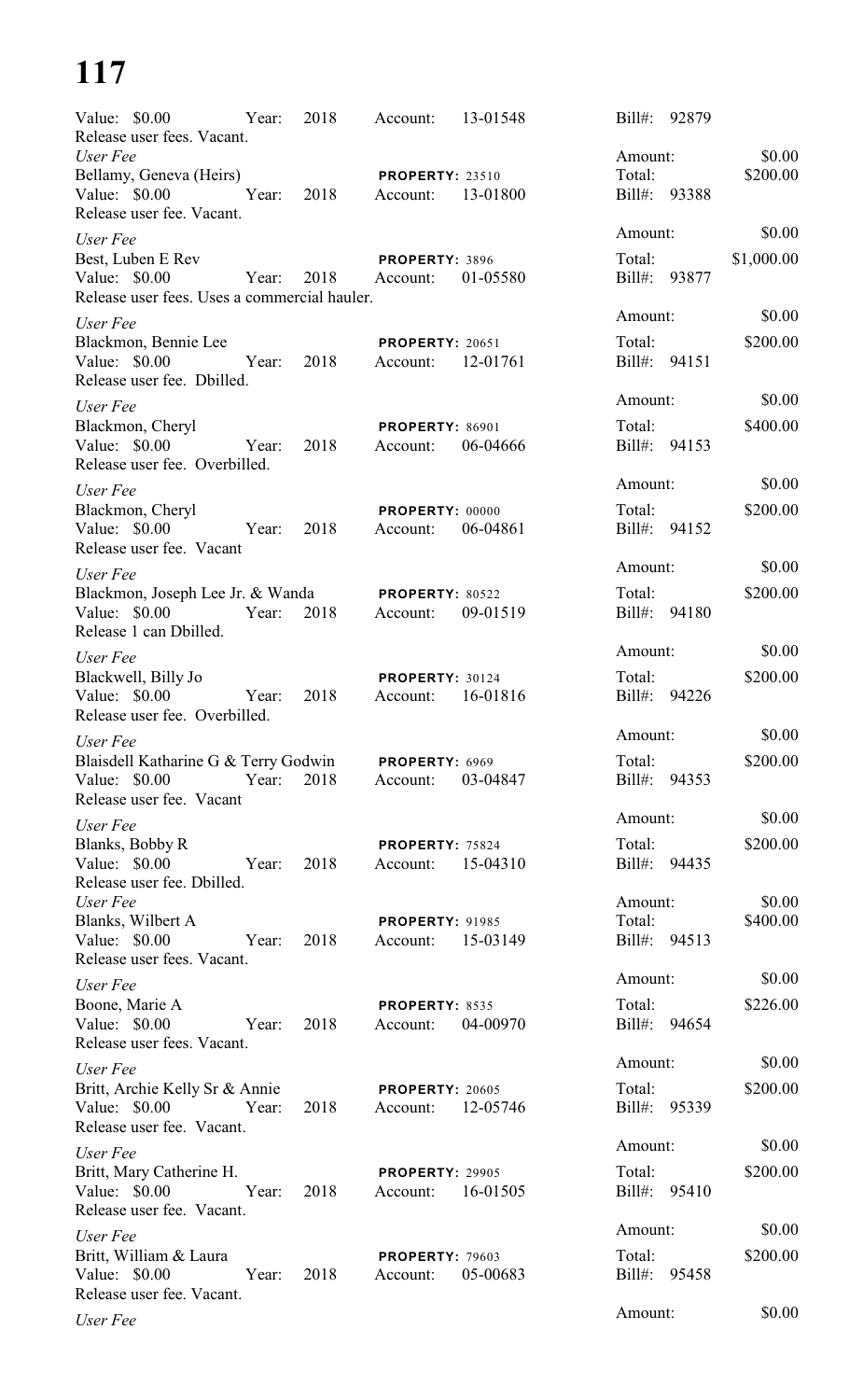| Bullard, Carlos D<br>Value: \$0.00<br>Release user fee. Vacant.                                                   | Year: | 2018 | PROPERTY: 27834<br>Account:        | 15-04962 | Total:                           | Bill#: 96542 | \$200.00           |
|-------------------------------------------------------------------------------------------------------------------|-------|------|------------------------------------|----------|----------------------------------|--------------|--------------------|
| User Fee                                                                                                          |       |      |                                    |          | Amount:                          |              | \$0.00             |
| Butler, Raymond H. & Candace<br>Value: $$0.00$                                                                    | Year: | 2018 | <b>PROPERTY: 26088</b><br>Account: | 13-05318 | Total:                           | Bill#: 97134 | \$200.00           |
| Refund user fee. Dbilled                                                                                          |       |      |                                    |          | Amount:                          |              | \$0.00             |
| User Fee<br>Carroll, Tony Marvin<br>Value: \$0.00                                                                 | Year: | 2018 | <b>PROPERTY: 61755</b><br>Account: | 15-09007 | Total:                           | Bill#: 98149 | \$96.63            |
| Release interest. Computer error. Release Landfill.                                                               |       |      |                                    |          |                                  |              |                    |
| User Fee<br>Cartrette Jerry F<br>Value: \$0.00                                                                    | Year: | 2018 | <b>PROPERTY: 825</b><br>Account:   | 01-13443 | Amount:<br>Total:                | Bill#: 98424 | \$0.00<br>\$200.00 |
| Release user fee. Dbilled.<br>User Fee<br>Cartrette, Elbert<br>Value: \$0.00<br>Release user fee. Dbilled.        | Year: | 2018 | <b>PROPERTY: 15478</b><br>Account: | 09-03180 | Amount:<br>Total:                | Bill#: 98376 | \$0.00<br>\$200.00 |
|                                                                                                                   |       |      |                                    |          | Amount:                          |              | \$0.00             |
| User Fee<br>Clark, B Hudgins Living Trust<br>Value: \$0.00<br>Release user fee. Vacant.                           | Year: | 2018 | <b>PROPERTY: 12411</b><br>Account: | 06-02276 | Total:<br>Bill#:                 | 99057        | \$200.00           |
| User Fee                                                                                                          |       |      |                                    |          | Amount:                          |              | \$0.00             |
| Creech, David James<br>Value: \$0.00<br>Release user fee. Dbilled                                                 | Year: | 2018 | PROPERTY: 3642<br>Account:         | 02-02248 | Total:<br>Bill#: 553             |              | \$200.00           |
|                                                                                                                   |       |      |                                    |          | Amount:                          |              | \$0.00             |
| User Fee<br>Cross, Flora S (Heirs)<br>Value: \$0.00<br>Release user fee. Vacant.                                  | Year: | 2018 | PROPERTY: 23942<br>Account:        | 13-09500 | Total:<br>Bill#:                 | 872          | \$200.00           |
| User Fee                                                                                                          |       |      |                                    |          | Amount:                          |              | \$0.00             |
| Daniels, Betty Heirs<br>Value: \$0.00<br>Release user fee. Vacant.                                                | Year: | 2018 | <b>PROPERTY: 15667</b><br>Account: | 09-06537 | Total:<br>Bill#:                 | 1159         | \$200.00           |
| User Fee                                                                                                          |       |      |                                    |          | Amount:                          |              | \$0.00             |
| Daniels, Leymon & Renea L<br>Value: \$0.00<br>Release user fee. Vacant                                            | Year: | 2018 | PROPERTY: 89427<br>Account:        | 15-04028 | Total:<br>Bill#:                 | 1202         | \$200.00           |
| User Fee                                                                                                          |       |      |                                    |          | Amount:                          |              | \$0.00             |
| Delaney William W II<br>Value: \$0.00<br>Release user fee. Vacant.                                                | Year: | 2018 | <b>PROPERTY: 14624</b><br>Account: | 08-01142 | Total:<br>Bill#: 1798            |              | \$200.00           |
| User Fee                                                                                                          |       |      |                                    |          | Amount:                          |              | \$0.00             |
| Duncan, Richard Nelson & Sonya<br>Value: \$0.00<br>Release user fee. Dbilled                                      | Year: | 2018 | <b>PROPERTY: 93781</b><br>Account: | 07-04144 | Total:<br>Bill#: 2759            |              | \$200.00           |
|                                                                                                                   |       |      |                                    |          | Amount:                          |              | \$0.00             |
| User Fee<br>Duncan, Worth Nelson (Heirs)<br>Value: \$0.00                                                         | Year: | 2018 | <b>PROPERTY: 12884</b><br>Account: | 07-01201 | Total:<br>Bill#: 2807            |              | \$400.00           |
| Release user fees. Both vacant.<br>User Fee<br><b>Ellison Sallie</b><br>Value: \$0.00<br>Release user fee. Vacant | Year: | 2018 | PROPERTY: 8706<br>Account:         | 04-03780 | Amount:<br>Total:<br>Bill#: 3601 |              | \$0.00<br>\$200.00 |
| User Fee                                                                                                          |       |      |                                    |          | Amount:                          |              | \$0.00             |
| Enzor, Dwayne L.<br>Value: \$0.00<br>Release user fee. Vacant.                                                    | Year: | 2018 | <b>PROPERTY: 17582</b><br>Account: | 10-03233 | Total:<br>$Bill#$ :              | 3706         | \$200.00           |
| User Fee                                                                                                          |       |      |                                    |          | Amount:                          |              | \$0.00             |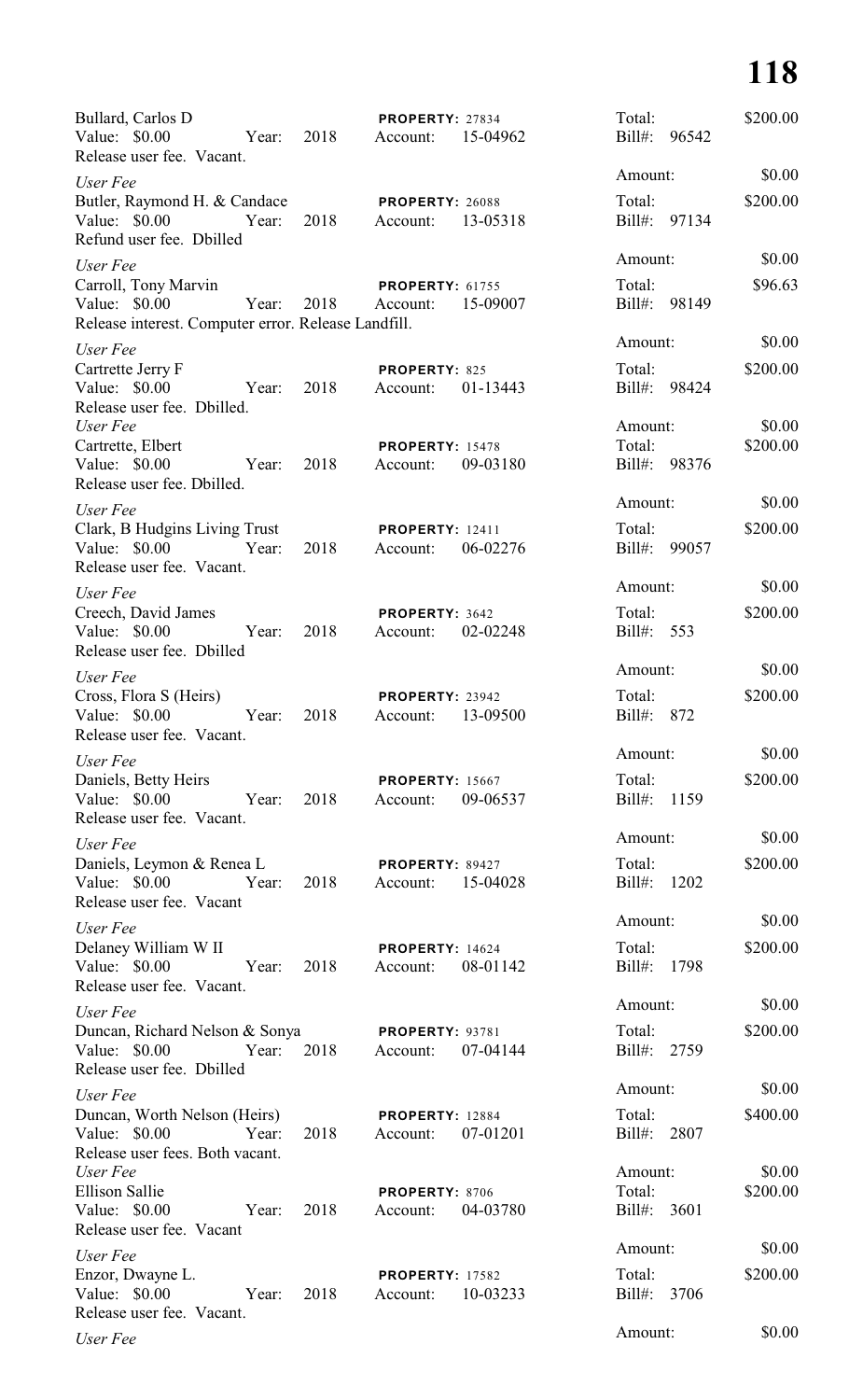| Enzor, Lawrence A & Alice<br>Value: $$0.00$<br>Release user fee. Can listed with Mobile home.                            | Year: | 2018      | <b>PROPERTY: 30071</b><br>Account: | 16-04140 | Total:<br>Bill#:               | 3750  | \$200.00           |
|--------------------------------------------------------------------------------------------------------------------------|-------|-----------|------------------------------------|----------|--------------------------------|-------|--------------------|
| User Fee                                                                                                                 |       |           |                                    |          | Amount:                        |       | \$0.00             |
| Enzor, Lawrence Bill<br>Value: \$0.00<br>Release user fee.                                                               | Year: | $17 - 18$ | <b>PROPERTY: 18301</b><br>Account: | 10-00358 | Total:<br>$Bill#$ :            | 99999 | \$229.00           |
| User Fee                                                                                                                 |       |           |                                    |          | Amount:                        |       | \$0.00             |
| Etheridge, Joseph Michael & Pamela<br>Value: $$0.00$<br>Release user fee. Vacant.                                        | Year: | 2018      | <b>PROPERTY: 88211</b><br>Account: | 03-02322 | Total:<br>Bill#:               | 3896  | \$200.00           |
| User Fee                                                                                                                 |       |           |                                    |          | Amount:                        |       | \$0.00             |
| Evers, Nancy Lynn & David James<br>Value: $$0.00$<br>Release user fee. Overbilled.                                       | Year: | 2018      | PROPERTY: 29424<br>Account:        | 15-03017 | Total:<br>$Bill#$ :            | 4098  | \$200.00           |
| User Fee                                                                                                                 |       |           |                                    |          | Amount:                        |       | \$0.00             |
| Ezzell, Timothy Edward & Christopher PROPERTY: 98102<br>Value: $$0.00$<br>Release user fees, Overbilled. Prop#98102/6805 | Year: | 2018      | Account:                           | 03-05925 | Total:<br>$Bill#$ :            | 99999 | \$400.00           |
| User Fee                                                                                                                 |       |           |                                    |          | Amount:                        |       | \$0.00             |
| Farmer Ruby Lee & Graham<br>Value: \$0.00<br>Release user fee. No house                                                  | Year: | 2018      | <b>PROPERTY: 28183</b><br>Account: | 15-03374 | Total:<br>Bill#:               | 4306  | \$200.00           |
| User Fee                                                                                                                 |       |           |                                    |          | Amount:                        |       | \$0.00             |
| Farmer, Graham Scott<br>Value: \$0.00<br>Release user fee. Vacant                                                        | Year: | 2018      | PROPERTY: 96983<br>Account:        | 15-04205 | Total:<br>Bill#: 4297          |       | \$200.00           |
| User Fee<br>Fisher, Hilda Norris<br>Value: \$0.00<br>Release user fee. Vacant                                            | Year: | 2018      | <b>PROPERTY: 25218</b><br>Account: | 13-03618 | Amount:<br>Total:<br>$Bill#$ : | 4861  | \$0.00<br>\$113.00 |
| User Fee                                                                                                                 |       |           |                                    |          | Amount:                        |       | \$0.00             |
| Floyd, David E<br>Value: $$0.00$<br>Release user fee. Dbilled.                                                           | Year: | 2018      | <b>PROPERTY: 76635</b><br>Account: | 07-04612 | Total:<br>Bill#: 5040          |       | \$200.00           |
| User Fee                                                                                                                 |       |           |                                    |          | Amount:                        |       | \$0.00             |
| Floyd, William Page<br>Value: \$0.00<br>Release user fee. Vacant                                                         | Year: | 2018      | <b>PROPERTY: 17658</b><br>Account: | 10-05658 | Total:<br>Bill#: 5138          |       | \$200.00           |
| User Fee                                                                                                                 |       |           |                                    |          | Amount:                        |       | \$0.00             |
| Frink, Reginald J. & Connie Brown<br>Value: $$0.00$<br>Release user fee. Overbilled.                                     | Year: | 2018      | <b>PROPERTY: 82224</b><br>Account: | 07-06021 | Total:<br>Bill#: 6274          |       | \$200.00           |
| User Fee                                                                                                                 |       |           |                                    |          | Amount:                        |       | \$0.00             |
| Gagnon, Esther<br>Value: $$0.00$<br>Release user fee. Vacant                                                             | Year: | 2018      | <b>PROPERTY: 87996</b><br>Account: | 06-13028 | Total:<br>Bill#: 6364          |       | \$200.00           |
| User Fee                                                                                                                 |       |           |                                    |          | Amount:                        |       | \$0.00             |
| George, Lee Drew<br>Value: \$0.00<br>Release user fee. Vacant                                                            | Year: | 2018      | PROPERTY: 20236<br>Account:        | 11-01810 | Total:<br>Bill#: 6944          |       | \$200.00           |
| User Fee                                                                                                                 |       |           |                                    |          | Amount:                        |       | \$0.00             |
| Gibson, Ned<br>Value: \$0.00<br>Release user fee. Vacant                                                                 | Year: | 2018      | <b>PROPERTY: 85508</b><br>Account: | 11-00959 | Total:<br>Bill#: 7166          |       | \$200.00           |
| User Fee                                                                                                                 |       |           |                                    |          | Amount:                        |       | \$0.00             |
| Glory Tabernacle of Columbus Co.<br>Value: \$0.00<br>Release user fee. Vacant                                            | Year: | 2018      | PROPERTY: 00000<br>Account:        | 18-05146 | Total:<br>$Bill#$ :            | 42803 | \$200.00           |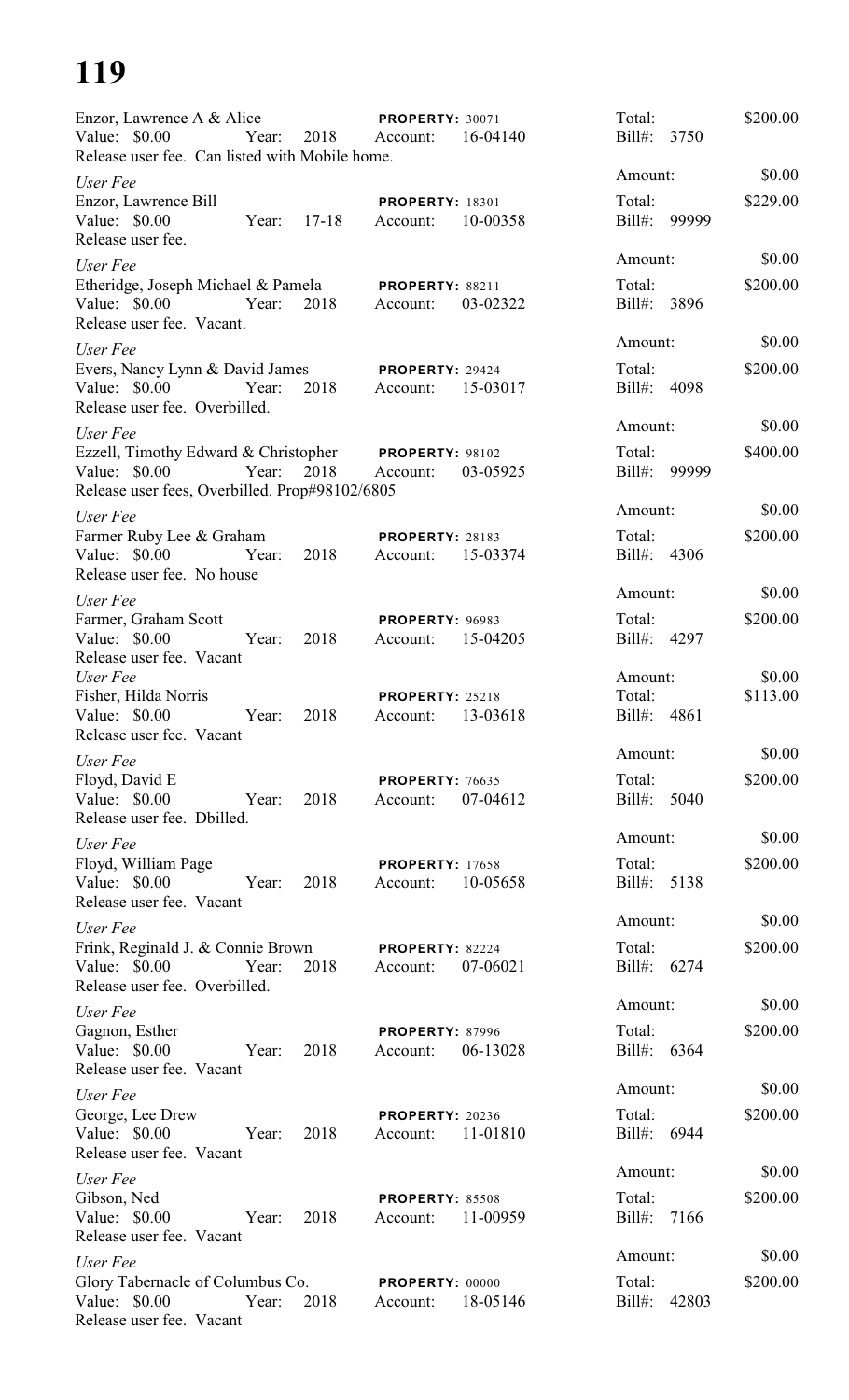| User Fee                                                                               |       |      |                                    |          | Amount:                          |       | \$0.00             |
|----------------------------------------------------------------------------------------|-------|------|------------------------------------|----------|----------------------------------|-------|--------------------|
| Gore, Jerry L.<br>Value: \$0.00<br>Release user fee. Vacant                            | Year: | 2018 | <b>PROPERTY: 13159</b><br>Account: | 07-06401 | Total:<br>Bill#:                 | 8002  | \$200.00           |
| User Fee<br>Gore, Jerry L.<br>Value: \$0.00<br>Year:<br>Release user fee. Vacant.      |       | 2018 | <b>PROPERTY: 13164</b><br>Account: | 07-06400 | Amount:<br>Total:<br>Bill#: 8000 |       | \$0.00<br>\$200.00 |
| User Fee                                                                               |       |      |                                    |          | Amount:                          |       | \$0.00             |
| Gore, William Lee<br>Value: \$0.00<br>Release user fee. Partial year.                  | Year: | 2018 | <b>PROPERTY: 98431</b><br>Account: | 15-05042 | Total:<br>Bill#: 8372            |       | \$64.27            |
| User Fee                                                                               |       |      |                                    |          | Amount:                          |       | \$0.00             |
| Graham, Clara Mae Dixon<br>Value: \$0.00<br>Release user fee. Dbilled.                 | Year: | 2018 | PROPERTY: 76487<br>Account:        | 06-15587 | Total:<br>Bill#: 8512            |       | \$200.00           |
| User Fee                                                                               |       |      |                                    |          | Amount:                          |       | \$0.00             |
| Graham, Ida<br>Value: \$0.00<br>Release user fees. Paid on other accounts.             | Year: | 2018 | <b>PROPERTY: 28369</b><br>Account: | 15-16280 | Total:<br>Bill#: 8636            |       | \$600.00           |
| User Fee                                                                               |       |      |                                    |          | Amount:                          |       | \$0.00             |
| Grainger Land Co., LLC<br>Value: \$0.00<br>Release user fees. Dbilled Prop#2898 & 5383 | Year: | 2018 | PROPERTY: 00000<br>Account:        | 01-06387 | Total:<br>Bill#: 99999           |       | \$313.00           |
| User Fee                                                                               |       |      |                                    |          | Amount:                          |       | \$0.00             |
| Grainger, Clinton & Carolyn<br>Value: \$0.00<br>Release user fees. Dbilled             | Year: | 2018 | PROPERTY: 2018<br>Account:         | 01-34360 | Total:<br>$Bill#$ :              | 8858  | \$226.00           |
| User Fee                                                                               |       |      |                                    |          | Amount:                          |       | \$0.00             |
| Grice, Johnny F<br>Value: \$0.00<br>Release user fee. Never had a can.                 | Year: | 2018 | PROPERTY: 00000<br>Account:        | 07-07900 | Total:<br>$Bill#$ :              | 9406  | \$200.00           |
| User Fee                                                                               |       |      |                                    |          | Amount:                          |       | \$0.00             |
| Hall, Abern Gus<br>Value: $$0.00$<br>Release user fee. Dbilled                         | Year: | 2018 | PROPERTY: 29082<br>Account:        | 15-02350 | Total:<br>Bill#: 9671            |       | \$200.00           |
| User Fee                                                                               |       |      |                                    |          | Amount:                          |       | \$0.00             |
| Hamilton, Ricky & Wendy Sue<br>Value: \$0.00 Year:<br>Release user fee. Dbilled.       |       | 2018 | PROPERTY: 80090<br>Account:        | 01-36297 | Total:<br>Bill#: 9872            |       | \$200.00           |
| User Fee                                                                               |       |      |                                    |          | Amount:                          |       | \$0.00             |
| Hardie, Roger L. (ETAL<br>Value: \$0.00<br>Release user fee. Vacant.                   | Year: | 2018 | PROPERTY: 24453<br>Account:        | 13-04243 | Total:<br>Bill#: 10255           |       | \$200.00           |
| User Fee                                                                               |       |      |                                    |          | Amount:                          |       | \$0.00             |
| Harmon, Thelma Spaulding<br>Value: \$0.00 Year:<br>Release user fee. Vacant.           |       | 2018 | PROPERTY: 00000<br>Account:        | 08-08180 | Total:<br>Bill#: 10452           |       | \$200.00           |
| User Fee                                                                               |       |      |                                    |          | Amount:                          |       | \$0.00             |
| Harmon, Thelma Spaulding<br>Value: \$0.00 Year:<br>Release user fee. Vacant.           |       | 2018 | PROPERTY: 26588<br>Account:        | 14-06500 | Total:<br>Bill#: 10453           |       | \$400.00           |
| User Fee                                                                               |       |      |                                    |          | Amount:                          |       | \$0.00             |
| Hayes, Herman Jr & Josephine<br>Value: \$0.00<br>Release user fees. Vacant             | Year: | 2018 | PROPERTY: 00000<br>Account:        | 03-10720 | Total:<br>$Bill#$ :              | 99999 | \$600.00           |
| User Fee                                                                               |       |      |                                    |          | Amount:                          |       | \$0.00             |
| Hayes, Milton N.<br>Value: \$0.00                                                      | Year: | 2018 | PROPERTY: 10002<br>Account:        | 05-02919 | Total:<br>Bill#: 10986           |       | \$200.00           |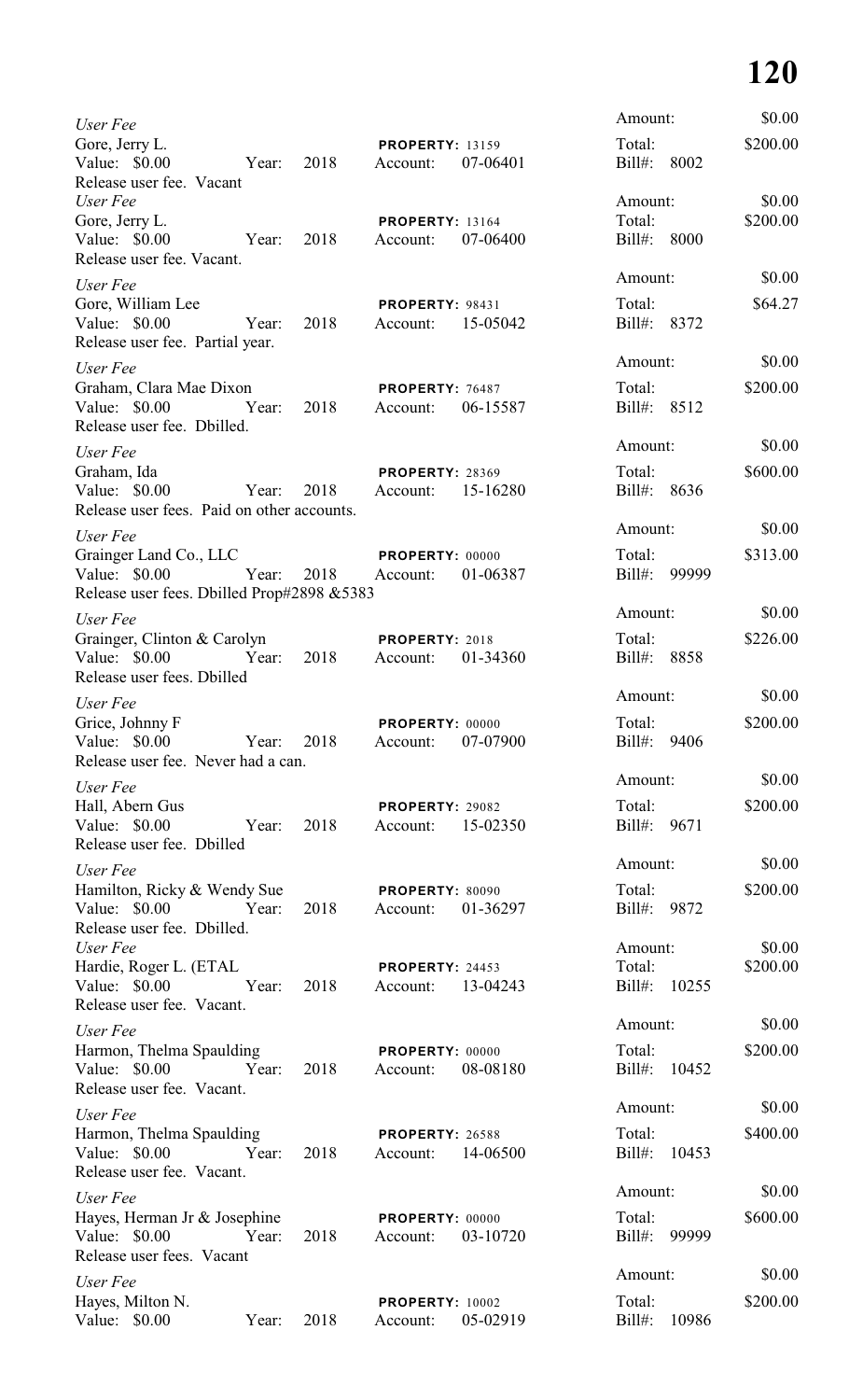| Release user fee. Vacant.                                                                                     |                    |                                                |                                         |                    |
|---------------------------------------------------------------------------------------------------------------|--------------------|------------------------------------------------|-----------------------------------------|--------------------|
| User Fee<br>Heavener Belinda J<br>Value: \$0.00<br>Release user fee. Dbilled                                  | 2018<br>Year:      | <b>PROPERTY: 78198</b><br>07-08243<br>Account: | Amount:<br>Total:<br>Bill#: 11229       | \$0.00<br>\$200.00 |
| User Fee<br>Help-N-U-Home, LLC<br>Value: \$0.00<br>Release user fee. Vacant                                   | $15 - 18$<br>Year: | PROPERTY: 79437<br>12-00156<br>Account:        | Amount:<br>Total:<br>Bill#: 99999       | \$0.00<br>\$836.00 |
| User Fee<br>Hernandez, Arturo & Juana<br>Value: \$0.00 Year:<br>Release user fee. Vacant.                     | 2018               | <b>PROPERTY: 92105</b><br>03-01859<br>Account: | Amount:<br>Total:<br>Bill#: 11470       | \$0.00<br>\$200.00 |
| User Fee<br>Hill, Sandra Marie Jones<br>Value: \$0.00<br>Release user fee. House burned.                      | Year:<br>2018      | PROPERTY: 6736<br>Account:<br>03-00838         | Amount:<br>Total:<br>Bill#: 12092       | \$0.00<br>\$200.00 |
| User Fee<br>Hinson, Linda Sadler<br>Value: $$0.00$<br>Year:<br>Release user fee. Vacant.                      | 2018               | <b>PROPERTY: 83771</b><br>09-03818<br>Account: | Amount:<br>Total:<br>Bill#: 12379       | \$0.00<br>\$200.00 |
| User Fee<br>Hooks Regina Sue<br>Value: \$0.00 Year:<br>Release user fee. Vacant                               | 2018               | PROPERTY: 76940<br>Account: 11-03412           | Amount:<br>Total:<br>Bill#: 12852       | \$0.00<br>\$200.00 |
| User Fee<br>Horne, Simon Edward & Cynthia Creech PROPERTY: 86848<br>Value: \$0.00<br>Release user fee. Vacant | 2018<br>Year:      | 12-02213<br>Account:                           | Amount:<br>Total:<br>Bill#: 12994       | \$0.00<br>\$200.00 |
| User Fee<br>Huggins, Ricky Wayne & Jennifer<br>Value: \$0.00 Year: 2018<br>Release user fee. Dbilled.         |                    | <b>PROPERTY: 81783</b><br>01-44641<br>Account: | Amount:<br>Total:<br>Bill#: 13208       | \$0.00<br>\$400.00 |
| User Fee<br>Hunt, Charlyne & Barty Jacobs<br>Value: \$0.00<br>Year:<br>Release user fee. House burned.        | 2018               | <b>PROPERTY: 19499</b><br>11-05705<br>Account: | Amount:<br>Total:<br>Bill#: 13335       | \$0.00<br>\$200.00 |
| User Fee<br>Inman, Arthur Jackson Jr<br>Value: \$0.00<br>Release user fee. Dbilled                            | Year:<br>2018      | PROPERTY: 2675<br>01-07116<br>Account:         | Amount:<br>Total:<br>Bill#: 13506       | \$0.00<br>\$200.00 |
| User Fee<br>Jacobs, Claudie Allen & Lori Anne<br>Value: \$0.00<br>Year:<br>Release user fee. Vacant           | 2018               | PROPERTY: 8990<br>04-07940<br>Account:         | Amount:<br>Total:<br>Bill#:<br>14065    | \$0.00<br>\$200.00 |
| User Fee<br>Jacobs, Claudie Allen & Lori Anne<br>Value: \$0.00<br>Year:<br>Release user fee. Vacant           | 2018               | <b>PROPERTY: 8958</b><br>04-03848<br>Account:  | Amount:<br>Total:<br>$Bill#$ :<br>14064 | \$0.00<br>\$200.00 |
| User Fee<br>Jacobs, Donna<br>Value: \$0.00<br>Year:<br>Release user fee. Vacant                               | 2018               | PROPERTY: 87970<br>03-04228<br>Account:        | Amount:<br>Total:<br>$Bill#$ :<br>14089 | \$0.00<br>\$200.00 |
| User Fee<br>Jacobs, Ezzell & Daphine<br>Value: \$0.00<br>Year:<br>Release user fee. Vacant.                   | 2018               | PROPERTY: 85324<br>11-14207<br>Account:        | Amount:<br>Total:<br>Bill#: 14116       | \$0.00<br>\$200.00 |
| User Fee<br>Jacobs, Harden R                                                                                  |                    | <b>PROPERTY: 19019</b>                         | Amount:<br>Total:                       | \$0.00<br>\$200.00 |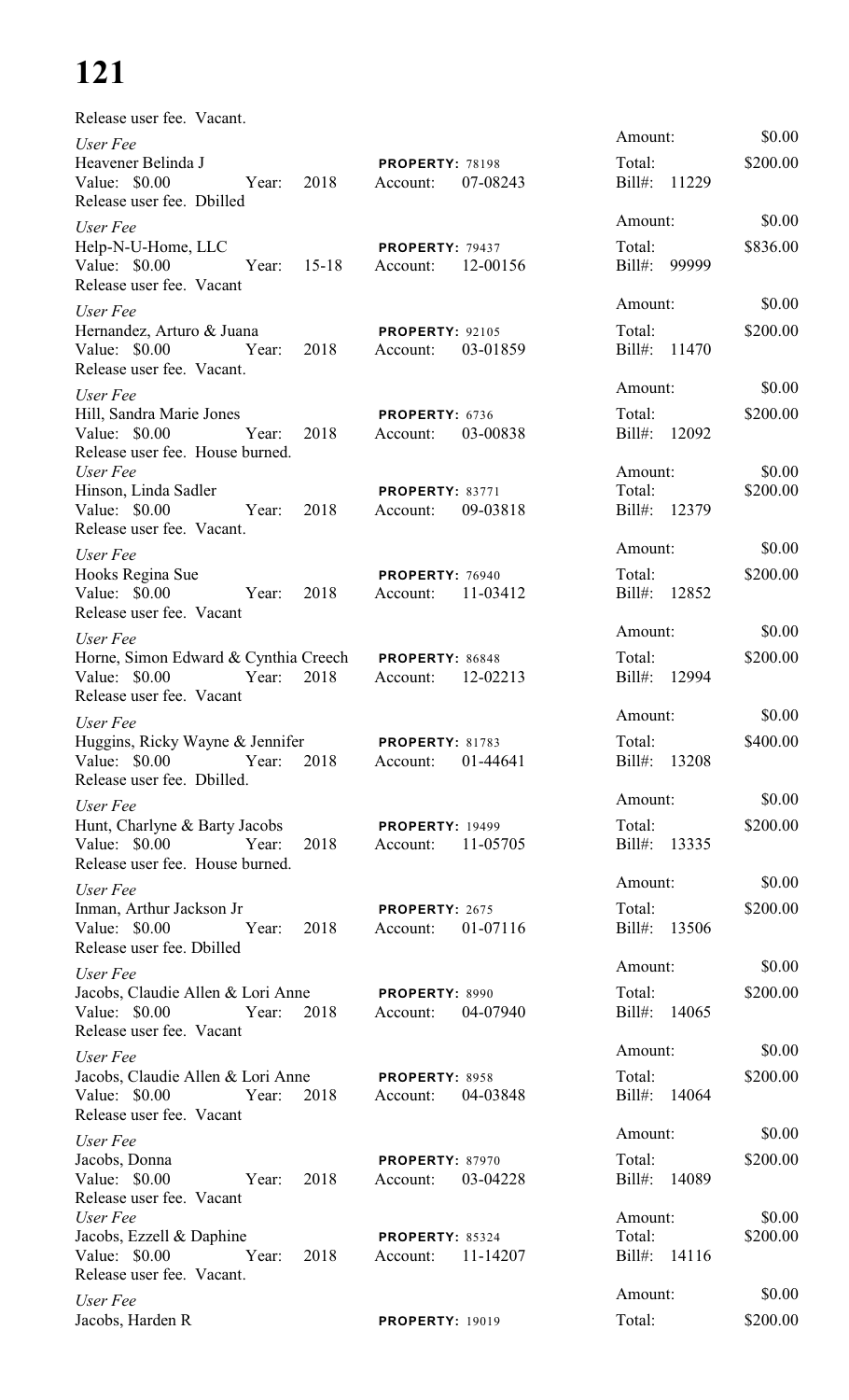| Value: \$0.00<br>Release user fee. Vacant                                                                              | Year: | 2018 | Account:                           | 11-14215 | $Bill#$ :<br>14131        |          |
|------------------------------------------------------------------------------------------------------------------------|-------|------|------------------------------------|----------|---------------------------|----------|
| User Fee                                                                                                               |       |      |                                    |          | Amount:                   | \$0.00   |
| Jenkins, Stacey & Lillian<br>Value: $$0.00$<br>Release 2 cans. Vacant.                                                 | Year: | 2018 | <b>PROPERTY: 27713</b><br>Account: | 15-00558 | Total:<br>Bill#: 14625    | \$400.00 |
| User Fee                                                                                                               |       |      |                                    |          | Amount:                   | \$0.00   |
| Johnson, Michael Gene & Tammy <b>PROPERTY</b> : 94541<br>Value: \$0.00 Year: 2018 Account:<br>Release user fee. Vacant |       |      |                                    | 04-05037 | Total:<br>Bill#:<br>15006 | \$200.00 |
| User Fee                                                                                                               |       |      |                                    |          | Amount:                   | \$0.00   |
| Jolly, Jimmy<br>Value: \$0.00<br>Release user fee. Dbilled.                                                            | Year: | 2018 | PROPERTY: 00000<br>Account:        | 09-03643 | Total:<br>Bill#:<br>15183 | \$200.00 |
| User Fee                                                                                                               |       |      |                                    |          | Amount:                   | \$0.00   |
| Jolly, Jimmy<br>Value: \$0.00<br>Release user fee. Vacant                                                              | Year: | 2018 | PROPERTY: 00000<br>Account:        | 09-04354 | Total:<br>Bill#: 15184    | \$200.00 |
| User Fee                                                                                                               |       |      |                                    |          | Amount:                   | \$0.00   |
| Jolly, Patricia S<br>Value: \$0.00<br>Release user fee. Vacant.                                                        | Year: | 2018 | <b>PROPERTY: 21437</b><br>Account: | 12-13680 | Total:<br>Bill#:<br>15191 | \$200.00 |
| User Fee                                                                                                               |       |      |                                    |          | Amount:                   | \$0.00   |
| Jolly, Teresa Lynn<br>Value: \$0.00<br>Release user fee. Vacant                                                        | Year: | 2018 | PROPERTY: 00000<br>Account:        | 06-51115 | Total:<br>Bill#: 15193    | \$200.00 |
| User Fee                                                                                                               |       |      |                                    |          | Amount:                   | \$0.00   |
| Jones, Billy J & shirley<br>Value: \$0.00<br>Release user fee. Overbilled.                                             | Year: | 2018 | <b>PROPERTY: 13327</b><br>Account: | 07-09740 | Total:<br>Bill#:<br>15245 | \$200.00 |
| User Fee                                                                                                               |       |      |                                    |          | Amount:                   | \$0.00   |
| Jones, Levi A<br>Value: \$0.00<br>Release user fee. Vacant                                                             | Year: | 2018 | PROPERTY: 7224<br>Account:         | 03-07440 | Total:<br>Bill#: 15399    | \$200.00 |
| User Fee                                                                                                               |       |      |                                    |          | Amount:                   | \$0.00   |
| Jones, Mildred Heirs<br>Value: \$0.00<br>Release user fee. Vacant                                                      | Year: | 2018 | PROPERTY: 7235<br>Account:         | 03-12340 | Total:<br>Bill#: 15435    | \$200.00 |
| User Fee                                                                                                               |       |      |                                    |          | Amount:                   | \$0.00   |
| King, Terry Alan<br>Value: \$0.00<br>Release user fee. Dbilled.                                                        | Year: | 2018 | PROPERTY: 6490<br>Account:         | 03-12570 | Total:<br>Bill#: 16227    | \$200.00 |
| User Fee                                                                                                               |       |      |                                    |          | Amount:                   | \$0.00   |
| Lacewell, Rosemary Moore & Ricky PROPERTY: 86498<br>Value: \$0.00<br>Release user fee. Overbilled.                     | Year: | 2018 | Account:                           | 05-05733 | Total:<br>Bill#: 16578    | \$200.00 |
| User Fee                                                                                                               |       |      |                                    |          | Amount:                   | \$0.00   |
| Lagunas Antonio Castaneda<br>Value: \$0.00<br>Release user fee. Vacant.                                                | Year: | 2018 | <b>PROPERTY: 82106</b><br>Account: | 07-10011 | Total:<br>Bill#: 16594    | \$200.00 |
| User Fee                                                                                                               |       |      |                                    |          | Amount:                   | \$0.00   |
| Lee, John Wayne<br>Value: \$0.00<br>Release user fee. Vacant.                                                          | Year: | 2018 | PROPERTY: 90837<br>Account:        | 03-01759 | Total:<br>Bill#: 17038    | \$200.00 |
| User Fee                                                                                                               |       |      |                                    |          | Amount:                   | \$0.00   |
| Lennon, Catherine H.<br>Value: \$0.00<br>Release user fee. Vcant.                                                      | Year: | 2018 | <b>PROPERTY: 76179</b><br>Account: | 05-03663 | Total:<br>Bill#: 17243    | \$200.00 |
| User Fee                                                                                                               |       |      |                                    |          | Amount:                   | \$0.00   |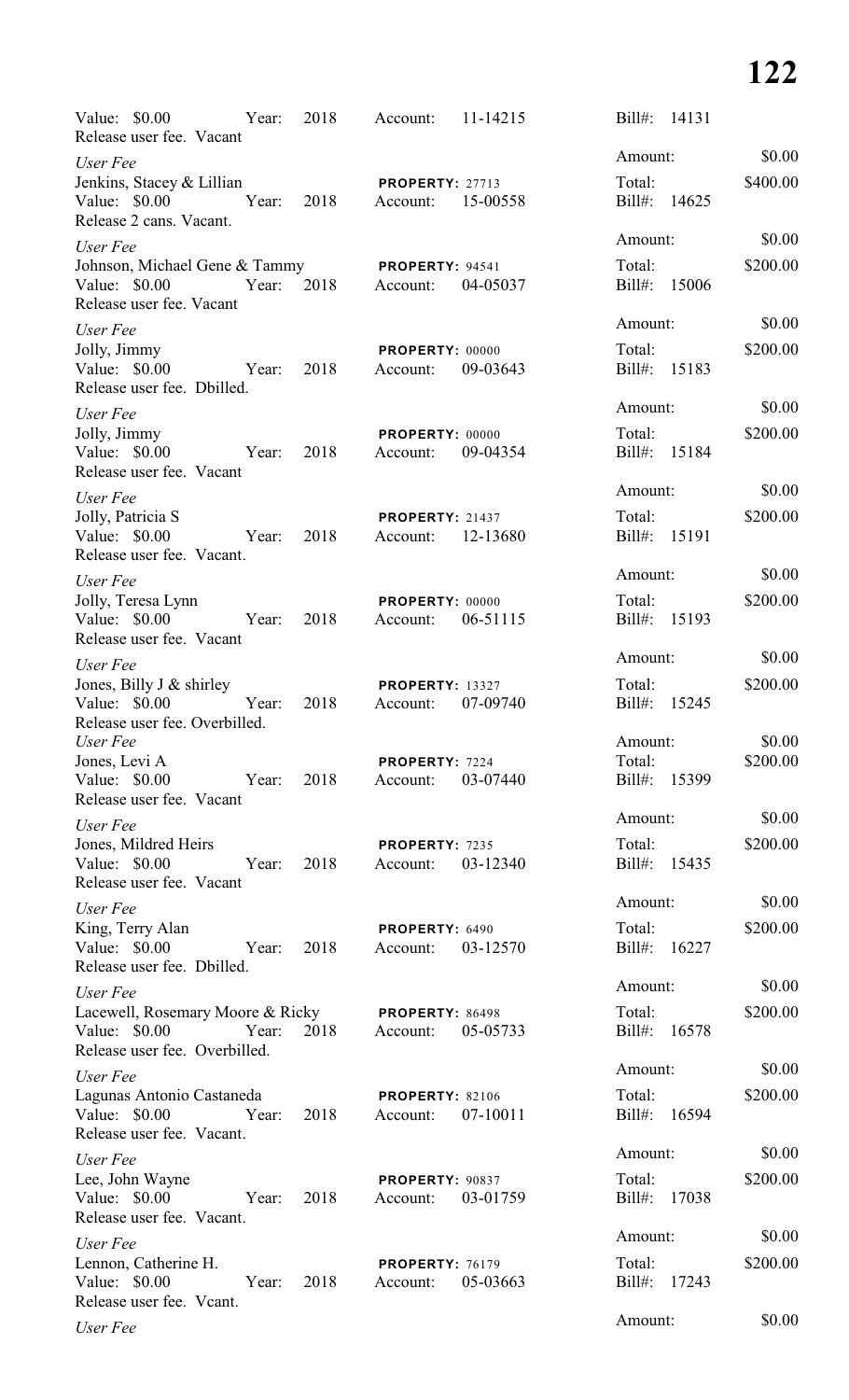| Lewis, James Martin                                                                                              | <b>PROPERTY: 00000</b>                         | Total:                            | \$400.00           |
|------------------------------------------------------------------------------------------------------------------|------------------------------------------------|-----------------------------------|--------------------|
| Value: \$0.00<br>2018<br>Year:<br>Release user fee. Overbilled.                                                  | Account:<br>15-23960                           | Bill#:<br>17648                   |                    |
| User Fee                                                                                                         |                                                | Amount:                           | \$0.00             |
| Lewis, Joquetta Tyleisha<br>Value: \$0.00<br>Year:<br>2018<br>Release user fee. Vacant                           | <b>PROPERTY: 29716</b><br>15-05079<br>Account: | Total:<br>Bill#: 17650            | \$200.00           |
| User Fee<br>Long, Allene K.<br>Value: \$0.00<br>2018<br>Year:<br>Release user fee. Vacant.                       | <b>PROPERTY: 00000</b><br>03-01517<br>Account: | Amount:<br>Total:<br>Bill#: 56190 | \$0.00<br>\$200.00 |
| User Fee                                                                                                         |                                                | Amount:                           | \$0.00             |
| Long, James ETAL<br>Value: \$0.00<br>Year:<br>2018<br>Release user fee. Vacant                                   | <b>PROPERTY: 13431</b><br>07-10587<br>Account: | Total:<br>$Bill#$ :<br>18257      | \$200.00           |
| User Fee                                                                                                         |                                                | Amount:                           | \$0.00             |
| Long, Tamera Anne Arwood<br>Value: \$0.00<br>Year:<br>2018<br>Release user fee. Overbilled.                      | PROPERTY: 7300<br>03-05105<br>Account:         | Total:<br>$Bill#$ :<br>18478      | \$400.00           |
| User Fee                                                                                                         |                                                | Amount:                           | \$0.00             |
| Long, Tommy<br>Value: \$0.00<br>Year:<br>2018<br>Release user fee. Vacant                                        | <b>PROPERTY: 83577</b><br>03-4248<br>Account:  | Total:<br>$Bill#$ :<br>18518      | \$200.00           |
| User Fee                                                                                                         |                                                | Amount:                           | \$0.00             |
| Martinez, Oscar Valdez<br>Value: \$0.00<br>Year:<br>2018<br>Release user fee. Vacant                             | <b>PROPERTY: 96310</b><br>01-07229<br>Account: | Total:<br>$Bill#$ :<br>19514      | \$200.00           |
| User Fee                                                                                                         |                                                | Amount:                           | \$0.00             |
| MCDowell, Harley M. & Clara Lewis PROPERTY: 11431<br>Value: \$0.00<br>2018<br>Year:<br>Release user fee. Vacant. | 06-24315<br>Account:                           | Total:<br>$Bill#$ :<br>20101      | \$200.00           |
| User Fee                                                                                                         |                                                | Amount:                           | \$0.00             |
| McKeithan, TimothyM. & Tammie PROPERTY: 25109<br>Value: \$0.00 Year:<br>Release user fee. Dbilled.               | 2018 Account: 13-03349                         | Total:<br>Bill#: 20377            | \$200.00           |
| User Fee                                                                                                         |                                                | Amount:                           | \$0.00             |
| McKelvie John Henry<br>Value: \$0.00 Year:<br>2018<br>Release user fee. Dbilled.                                 | <b>PROPERTY: 29670</b><br>Account: 15-04957    | Total:<br>Bill#: 20381            | \$200.00           |
| User Fee                                                                                                         |                                                | Amount:                           | \$0.00             |
| McKenzie, Katherina<br>2018<br>Value: \$0.00 Year:<br>Release user fee. Dbilled.                                 | <b>PROPERTY: 91621</b><br>05-03230<br>Account: | Total:<br>Bill#: 20427            | \$200.00           |
| User Fee                                                                                                         |                                                | Amount:                           | \$0.00             |
| McLelland, Joel L Jr.<br>Year:<br>Value: $$0.00$<br>2018<br>Release user fee. Unliveable Mold.                   | PROPERTY: 30445<br>Account: 16-10600           | Total:<br>Bill#: 20663            | \$200.00           |
| User Fee                                                                                                         |                                                | Amount:                           | \$0.00             |
| MCPherson, Roby Alan<br>Value: \$0.00 Year: 2018<br>Release user fee. Vacant                                     | <b>PROPERTY: 76573</b><br>07-02547<br>Account: | Total:<br>Bill#: 21137            | \$200.00           |
| User Fee                                                                                                         |                                                | Amount:                           | \$0.00             |
| McPherson, Roby Alan Jr. PROPERTY: 10081<br>Value: \$0.00 Year: 2018<br>Release user fee. Vacant                 | Account: 06-03467                              | Total:<br>Bill#: 21136            | \$200.00           |
| User Fee                                                                                                         |                                                | Amount:                           | \$0.00             |
| McQueen, Mary<br>Value: \$0.00 Year:<br>2018<br>Release user fee. Vacant                                         | <b>PROPERTY: 21789</b><br>Account: 12-18200    | Total:<br>Bill#: 21261            | \$200.00           |
| User Fee                                                                                                         |                                                | Amount:                           | \$0.00             |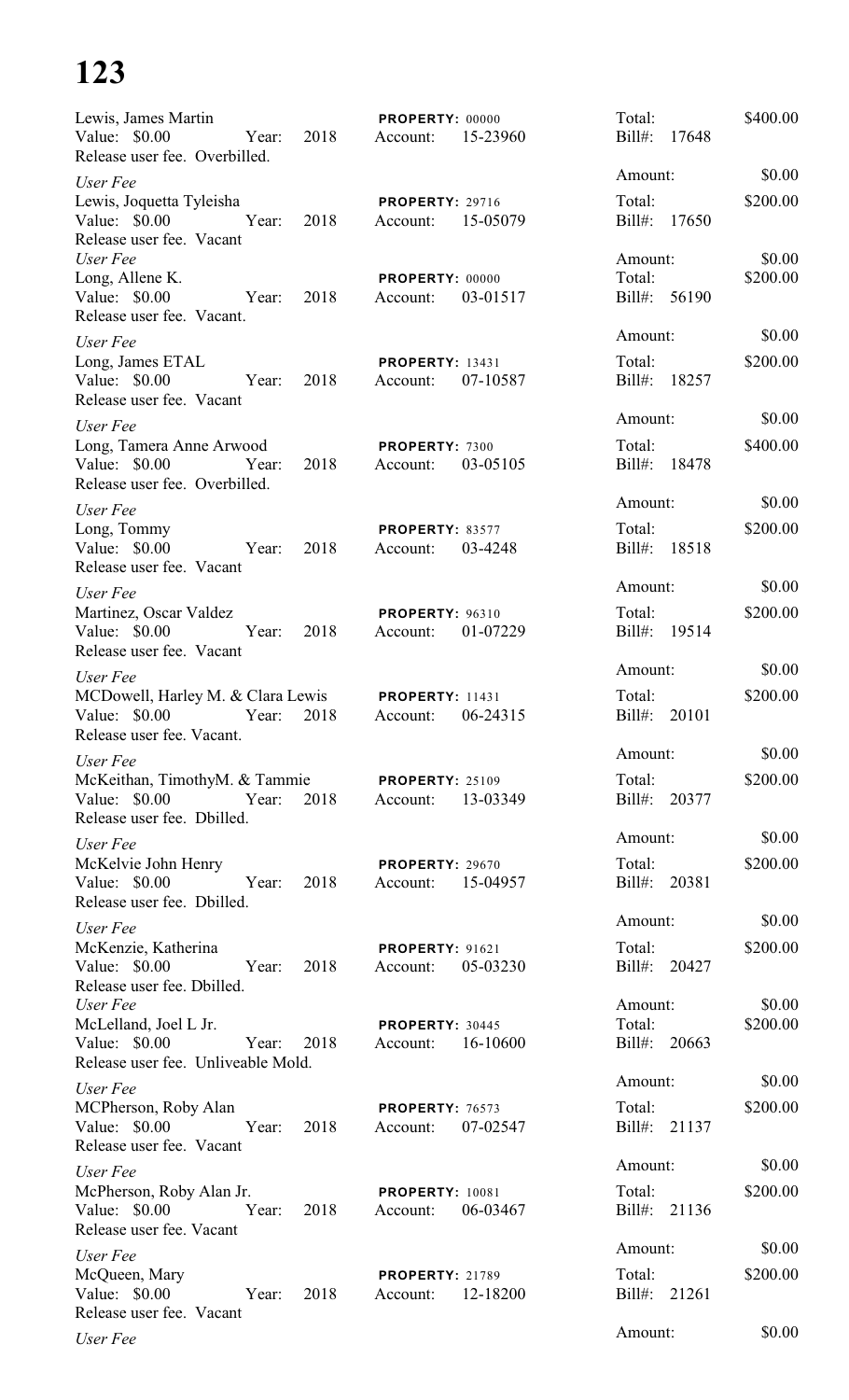| Miller, Hazel Greene Heirs & Wayne<br>Value: $$0.00$<br>Year:<br>Release user fee. Vacant  | 2018 | PROPERTY: 23672<br>Account:        | 13-03358 | Total:<br>$Bill#$ :    | 21759 | \$400.00           |
|--------------------------------------------------------------------------------------------|------|------------------------------------|----------|------------------------|-------|--------------------|
| User Fee                                                                                   |      |                                    |          | Amount:                |       | \$0.00             |
| Miller, Jamey<br>Value: \$0.00<br>Year:                                                    | 2018 | <b>PROPERTY: 87387</b><br>Account: | 06-02721 | Total:<br>Bill#: 21762 |       | \$200.00           |
| Release user fee. Land only.                                                               |      |                                    |          | Amount:                |       | \$0.00             |
| User Fee<br>Millican J D                                                                   |      | PROPERTY: 25014                    |          | Total:                 |       | \$400.00           |
| Value: \$0.00<br>Year:<br>Release user fees./ Not a SWMH on property and house is vacant.  | 2018 | Account:                           | 13-27840 | Bill#: 21852           |       |                    |
| User Fee                                                                                   |      |                                    |          | Amount:                |       | \$0.00             |
| Mitchell, Pearlie Mae<br>Value: \$0.00<br>Year:<br>Release user fee. Vacant                | 2018 | <b>PROPERTY: 21839</b><br>Account: | 12-19065 | Total:<br>Bill#: 22228 |       | \$200.00           |
| User Fee                                                                                   |      |                                    |          | Amount:                |       | \$0.00             |
| Morgan, Eddy S & Betty<br>Value: $$0.00$<br>Year:<br>Release user fee. Vacant              | 2018 | PROPERTY: 84411<br>Account:        | 03-05844 | Total:<br>Bill#:       | 22764 | \$200.00           |
| User Fee                                                                                   |      |                                    |          | Amount:                |       | \$0.00             |
| Mullins, Joseph Nathaniel & Yvonne<br>Value: \$0.00<br>Year:<br>Release user fee. Dbilled. | 2018 | <b>PROPERTY: 78193</b><br>Account: | 13-28373 | Total:<br>Bill#: 22922 |       | \$200.00           |
| User Fee                                                                                   |      |                                    |          | Amount:                |       | \$0.00             |
| Nobles, Sabrina E                                                                          |      | <b>PROPERTY: 00000</b>             |          | Total:                 |       | \$200.00           |
| Value: \$0.00<br>Year:<br>Release user fee. Vacant.                                        | 2018 | Account:                           | 13-01325 | Bill#: 23961           |       |                    |
| User Fee                                                                                   |      |                                    |          | Amount:                |       | \$0.00             |
| Noyola Maribel Andres<br>Value: \$0.00<br>Year:<br>Release user fee. Dbilled.              | 2018 | <b>PROPERTY: 89919</b><br>Account: | 11-02829 | Total:<br>Bill#:       | 24383 | \$200.00           |
| User Fee                                                                                   |      |                                    |          | Amount:                |       | \$0.00             |
| Oxendine, Alfred<br>Value: \$0.00<br>Year:<br>Release user fee. Vacant                     | 2018 | PROPERTY: 3368<br>Account:         | 02-03453 | Total:<br>Bill#: 24649 |       | \$200.00           |
| User Fee                                                                                   |      |                                    |          | Amount:                |       | \$0.00             |
| Patrick Larry Ray Sr & Deborah Sue<br>Value: \$0.00 Year:<br>Release user fee. Vacant      | 2018 | <b>PROPERTY: 75699</b><br>Account: | 04-00058 | Total:<br>Bill#: 25141 |       | \$200.00           |
| User Fee                                                                                   |      |                                    |          | Amount:                |       | \$0.00             |
| Peterson, Ronnie Ray<br>Value: \$0.00<br>Year:<br>Release user fee. Dbilled.               | 2018 | <b>PROPERTY: 85536</b><br>Account: | 15-00444 | Total:<br>Bill#: 25493 |       | \$200.00           |
| User Fee                                                                                   |      |                                    |          | Amount:                |       | \$0.00             |
| Pierce, Hampton Scott<br>Value: $$0.00$<br>Year:                                           | 2018 | PROPERTY: 27232<br>Account:        | 14-11965 | Total:<br>Bill#: 25725 |       | \$200.00           |
| Release user fee. Vacant.                                                                  |      |                                    |          | Amount:                |       | \$0.00             |
| User Fee<br>Powell, Alaine Gore                                                            |      | PROPERTY: 88252                    |          | Total:                 |       | \$200.00           |
| Value: $$0.00$<br>Year:                                                                    | 2018 | Account:                           | 16-03244 | Bill#: 26201           |       |                    |
| Release user fee. Uses a commercial hauler.                                                |      |                                    |          |                        |       |                    |
| User Fee                                                                                   |      |                                    |          | Amount:                |       | \$0.00             |
| Pugh, Patricia Ann & Patsy Pugh<br>Value: \$0.00<br>Year:<br>Release user fee. Just land.  | 2018 | PROPERTY: 81964<br>Account:        | 06-30461 | Total:<br>Bill#: 27243 |       | \$200.00           |
| User Fee<br>Quattlebaum, Kimberly Kay                                                      |      | <b>PROPERTY: 26361</b>             |          | Amount:<br>Total:      |       | \$0.00<br>\$200.00 |
| Value: $$0.00$<br>Year:<br>Release user fee. Home burned.                                  | 2018 | Account:                           | 14-00044 | Bill#: 27278           |       |                    |
| User Fee                                                                                   |      |                                    |          | Amount:                |       | \$0.00             |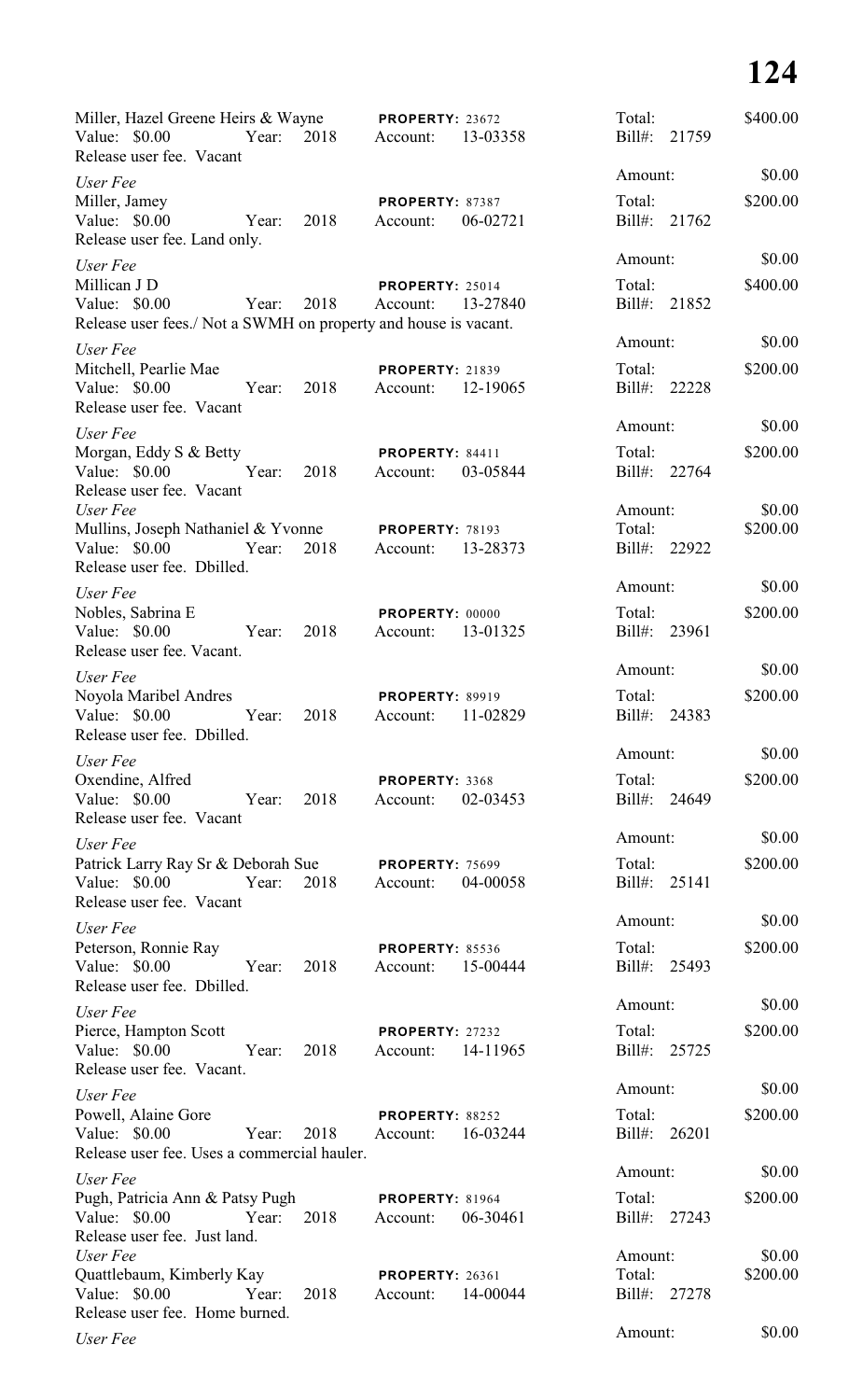| Ray, Melvin Thomas JR.<br>Value: $$0.00$                                              | Year: | 2018      | PROPERTY: 4762<br>Account:         | 01-07154 | Total:                 | Bill#: 27604 | \$200.00   |
|---------------------------------------------------------------------------------------|-------|-----------|------------------------------------|----------|------------------------|--------------|------------|
| Release user fee. Vacant home burned.                                                 |       |           |                                    |          |                        |              |            |
| User Fee                                                                              |       |           |                                    |          | Amount:                |              | \$0.00     |
| Reeves, Tyler Morgan<br>Value: \$0.00<br>Release user fee. Dbilled                    | Year: | 2018      | <b>PROPERTY: 93836</b><br>Account: | 03-05523 | Total:                 | Bill#: 27948 | \$200.00   |
| User Fee                                                                              |       |           |                                    |          | Amount:                |              | \$0.00     |
| Register, Holly Rana<br>Value: \$0.00<br>Release user fee. Vacant                     | Year: | 2018      | <b>PROPERTY: 92560</b><br>Account: | 03-02333 | Total:                 | Bill#: 27989 | \$200.00   |
| User Fee                                                                              |       |           |                                    |          | Amount:                |              | \$0.00     |
| Reye, Adriana<br>Value: $$0.00$<br>Release user fee. Dbilled.                         | Year: | 2018      | PROPERTY: 82234<br>Account:        | 03-04535 | Total:                 | Bill#: 28147 | \$200.00   |
| User Fee                                                                              |       |           |                                    |          | Amount:                |              | \$0.00     |
| Rhodes, Joan D<br>Value: \$0.00<br>Release user fee. Vacant                           | Year: | 2018      | PROPERTY: 00000<br>Account:        | 11-05530 | Total:                 | Bill#: 28225 | \$200.00   |
| User Fee                                                                              |       |           |                                    |          | Amount:                |              | \$0.00     |
| Riggins, Joann<br>Value: $$0.00$<br>Release 1 can Dbilled.                            | Year: | 2018      | <b>PROPERTY: 11787</b><br>Account: | 06-31212 | Total:                 | Bill#: 28394 | \$200.00   |
| User Fee                                                                              |       |           |                                    |          | Amount:                |              | \$0.00     |
| Sarvis, James & Louise<br>Value: \$0.00<br>Release user fee. Dbilled.                 | Year: | 2018      | PROPERTY: 7733<br>Account:         | 03-20460 | Total:                 | Bill#: 29478 | \$200.00   |
| User Fee                                                                              |       |           |                                    |          | Amount:                |              | \$0.00     |
| Saucedo Maria Deloanegeles<br>Value: \$0.00 Year:<br>Release user fees. Prop#844 #843 |       | 2018      | PROPERTY: 844<br>Account:          | 01-06677 | Total:<br>Bill#:       | 99999        | \$400.00   |
| User Fee                                                                              |       |           |                                    |          | Amount:                |              | \$0.00     |
| Scott, William Norris Jr<br>Value: \$0.00<br>Release user fee. Dbilled                | Year: | 2018      | <b>PROPERTY: 11866</b><br>Account: | 06-04126 | Total:<br>$Bill#$ :    | 29843        | \$200.00   |
| User Fee                                                                              |       |           |                                    |          | Amount:                |              | \$0.00     |
| Sealey, Judy Ann Heirs<br>Value: \$0.00<br>Release user fees. No power since Dec 2000 | Year: | $12 - 18$ | PROPERTY: 22876<br>Account:        | 12-24083 | Total:<br>$Bill#$ :    | 99999        | \$1,265.00 |
| User Fee                                                                              |       |           |                                    |          | Amount:                |              | \$0.00     |
| Shelley C W & Margaret G Heirs<br>Value: \$0.00<br>Release user fees.                 | Year: | $17 - 18$ | PROPERTY: 82388<br>Account:        | 10-15251 | Total:<br>$Bill#$ :    | 99999        | \$403.00   |
| User Fee                                                                              |       |           |                                    |          | Amount:                |              | \$0.00     |
| Shipman, Marissa<br>Value: \$0.00<br>Release user fee. Dbilled.                       | Year: | 2018      | <b>PROPERTY: 91847</b><br>Account: | 06-03542 | Total:                 | Bill#: 30688 | \$200.00   |
| User Fee                                                                              |       |           |                                    |          | Amount:                |              | \$0.00     |
| Simmons, Robert & Billie Ann Heirs<br>Value: \$0.00<br>Release user fee. Vacant       | Year: | 2018      | PROPERTY: 29434<br>Account:        | 15-34000 | Total:                 | Bill#: 31096 | \$200.00   |
| User Fee                                                                              |       |           |                                    |          | Amount:                |              | \$0.00     |
| Singletary, Graham Sr & Connie<br>Value: \$0.00<br>Release user fee. Vacant           | Year: | 2018      | PROPERTY: 7837<br>Account:         | 03-21904 | Total:<br>Bill#: 31247 |              | \$200.00   |
| User Fee                                                                              |       |           |                                    |          | Amount:                |              | \$0.00     |
| Smith, Cody Donald & Wanda Faye<br>Value: \$0.00<br>release user fee. Dbilled.        | Year: | 2018      | <b>PROPERTY: 16809</b><br>Account: | 09-27083 | Total:<br>$Bill#$ :    | 31707        | \$200.00   |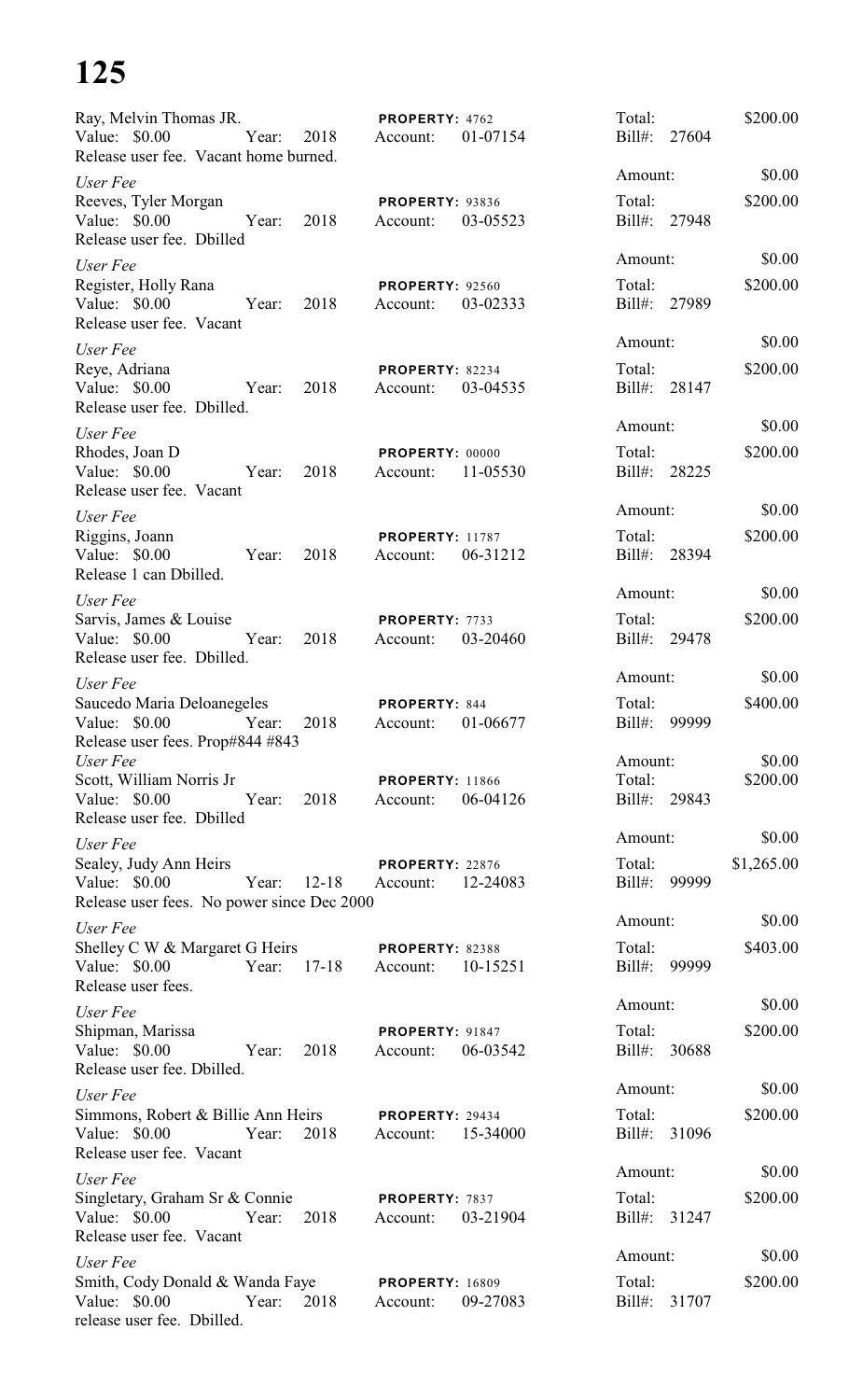| User Fee                                                                                         |         |                                             |          | Amount:                                 | \$0.00             |
|--------------------------------------------------------------------------------------------------|---------|---------------------------------------------|----------|-----------------------------------------|--------------------|
| Smith, David A<br>Value: \$0.00<br>Year:<br>Release user fee. House burned.                      | $16-18$ | PROPERTY: 360<br>Account:                   | 01-03003 | Total:<br>Bill#:<br>99999               | \$608.00           |
| User Fee<br>Smith, Elizabeth Floyd<br>Value: \$0.00<br>Year:<br>Release user fee. Land only.     | 2018    | <b>PROPERTY: 12323</b><br>Account:          | 06-33343 | Amount:<br>Total:<br>$Bill#$ :<br>31801 | \$0.00<br>\$200.00 |
| User Fee<br>Smith, James Lee<br>Value: \$0.00<br>Year:<br>Release user fee. Vacant.              | 2018    | PROPERTY: 00000<br>Account:                 | 06-33460 | Amount:<br>Total:<br>Bill#:<br>31977    | \$0.00<br>\$200.00 |
| User Fee<br>Smith, Jim<br>Value: \$0.00<br>Year:<br>Release user fee. Vacant.                    | 2018    | <b>PROPERTY: 13264</b><br>Account:          | 07-05104 | Amount:<br>Total:<br>Bill#:<br>32038    | \$0.00<br>\$200.00 |
| User Fee<br>Smith, Johnathan L.<br>Value: \$0.00<br>Year:<br>Release user fee. Dbilled.          | 2018    | PROPERTY: 83840<br>Account:                 | 16-04432 | Amount:<br>Total:<br>$Bill#$ :<br>32061 | \$0.00<br>\$200.00 |
| User Fee<br>Smith, Kavien Navor Lamont<br>Value: \$0.00<br>Year:<br>Release user fee. Dbilled.   | 2018    | PROPERTY: 86594<br>Account:                 | 02-03727 | Amount:<br>Total:<br>Bill#:<br>32092    | \$0.00<br>\$200.00 |
| User Fee<br>Smith, Linda Diane<br>Value: \$0.00<br>Year:<br>Release user fee. Vacant.            | 2018    | PROPERTY: 9391<br>Account:                  | 04-14829 | Amount:<br>Total:<br>Bill#:<br>32134    | \$0.00<br>\$313.00 |
| User Fee<br>Soles, Eddie<br>Value: \$0.00<br>Year:<br>Release user fee. Vacant.                  | 2018    | PROPERTY: 00000<br>Account:                 | 07-00220 | Amount:<br>Total:<br>Bill#: 32545       | \$0.00<br>\$200.00 |
| User Fee<br>Solomon, Vester Spencer<br>Value: \$0.00 Year:<br>Release user fee. Vacant           | 2018    | PROPERTY: 77981<br>Account:                 | 14-00246 | Amount:<br>Total:<br>Bill#: 32748       | \$0.00<br>\$200.00 |
| User Fee<br>Stancil, Monique q<br>Value: \$0.00 Year:<br>Release user fee. Vacant                | 2018    | <b>PROPERTY: 92521</b><br>Account:          | 10-02651 | Amount:<br>Total:<br>Bill#: 33641       | \$0.00<br>\$200.00 |
| User Fee<br>Stanley, Creggie<br>Value: \$0.00 Year:<br>Release user fee. Dbilled.                | 2018    | <b>PROPERTY: 76855</b><br>Account:          | 09-28781 | Amount:<br>Total:<br>Bill#: 33685       | \$0.00<br>\$200.00 |
| User Fee<br>Stanley, Gary E & Gina<br>Value: \$0.00<br>Year:<br>Release user fee. Dlisted.       | 2018    | <b>PROPERTY: 75176</b><br>Account:          | 09-05439 | Amount:<br>Total:<br>Bill#: 33732       | \$0.00<br>\$200.00 |
| User Fee<br><b>Stanley, Scott Monroe</b><br>Value: \$0.00<br>Year:<br>Release user fee. Dbilled. | 2018    | <b>PROPERTY: 16284</b><br>Account:          | 09-29182 | Amount:<br>Total:<br>Bill#: 33881       | \$0.00<br>\$200.00 |
| User Fee<br>Strickland, Allen Wayne<br>Value: \$0.00 Year:<br>Release user fee. Vacant.          | 2016    | <b>PROPERTY: 30061</b><br>Account: 16-03612 |          | Amount:<br>Total:<br>Bill#: 26508       | \$0.00<br>\$208.00 |
| User Fee<br>Strickland, Gloria Jean Harrelson PROPERTY: 80751<br>Value: \$0.00<br>Year:          | 2018    | Account:                                    | 16-03501 | Amount:<br>Total:<br>Bill#:<br>34788    | \$0.00<br>\$200.00 |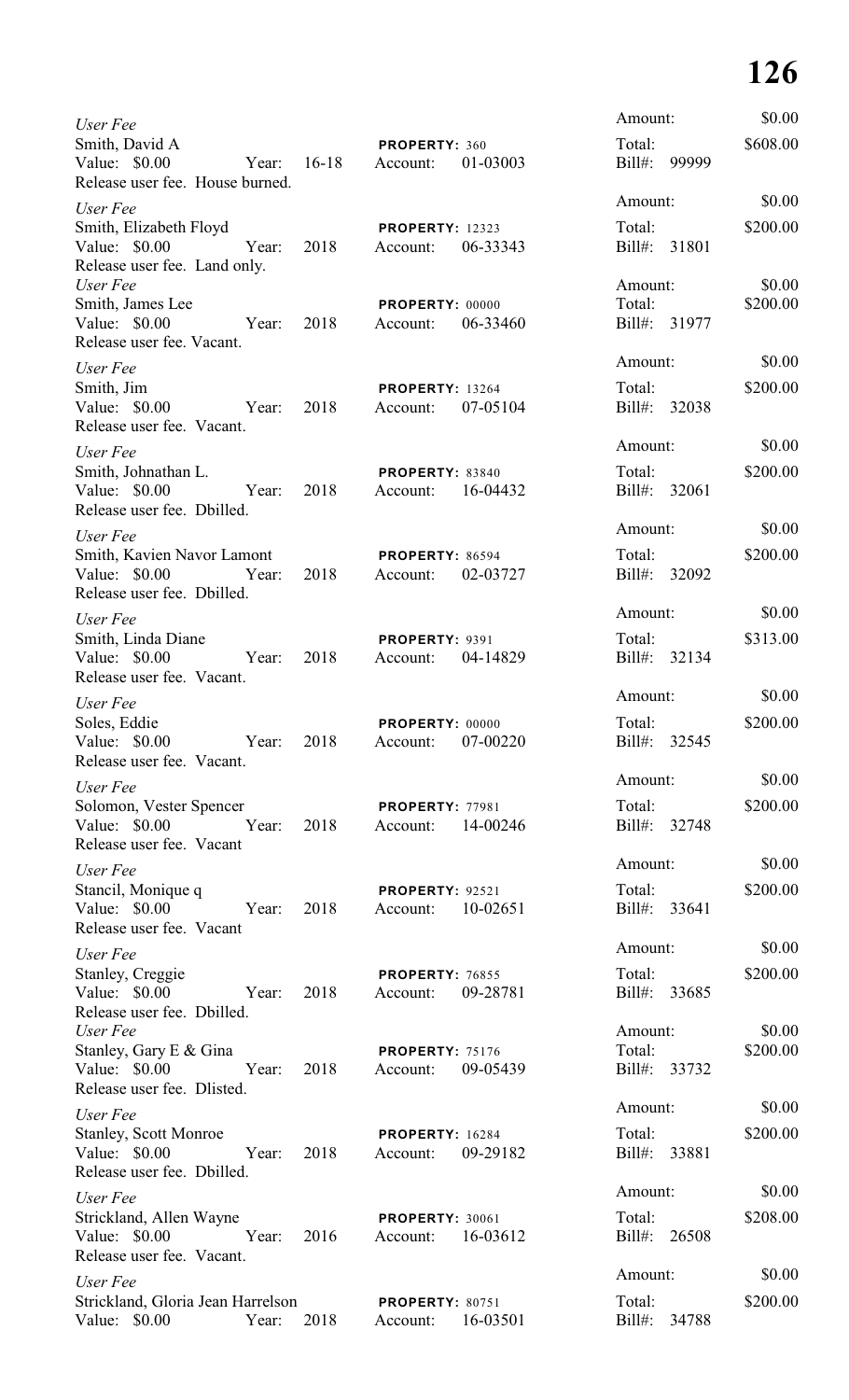| Release user fee. Vacant                                                                                         |                                                |                                   |                    |
|------------------------------------------------------------------------------------------------------------------|------------------------------------------------|-----------------------------------|--------------------|
| User Fee<br>Suggs, Joseph E<br>Value: \$0.00<br>2018<br>Year:<br>Release user fee. Dbilled.                      | <b>PROPERTY: 63105</b><br>03-24735<br>Account: | Amount:<br>Total:<br>Bill#: 35169 | \$0.00<br>\$200.00 |
| User Fee                                                                                                         |                                                | Amount:                           | \$0.00             |
| Thomas, John Henry JR<br>Year:<br>Value: \$0.00<br>2018<br>Release user fee. Vacant.                             | PROPERTY: 84053<br>06-00202<br>Account:        | Total:<br>Bill#: 35882            | \$200.00           |
| User Fee                                                                                                         |                                                | Amount:                           | \$0.00             |
| Thomas, Terry James<br>Value: $$0.00$<br>2018<br>Year:<br>Release user fee. Billed to Act#06-39801               | PROPERTY: 79673<br>06-39809<br>Account:        | Total:<br>Bill#: 35922            | \$200.00           |
| User Fee                                                                                                         |                                                | Amount:                           | \$0.00             |
| Thompkins, Bradley & Candace<br>Value: $$0.00$<br>2018<br>Year:<br>Release user fee. Dbilled.                    | <b>PROPERTY: 90579</b><br>06-02171<br>Account: | Total:<br>Bill#: 35932            | \$200.00           |
| User Fee                                                                                                         |                                                | Amount:                           | \$0.00             |
| Turner, David Earl<br>Value: \$0.00<br>Year:<br>2018<br>Release user fee. Vacant.                                | PROPERTY: 94749<br>12-03544<br>Account:        | Total:<br>Bill#: 37058            | \$200.00           |
| User Fee                                                                                                         |                                                | Amount:                           | \$0.00             |
| Vereen, Lee & Sarah<br>Value: \$0.00<br>2018<br>Year:<br>Release 2 cans. Overbilled.                             | PROPERTY: 86564<br>06-02544<br>Account:        | Total:<br>Bill#: 37490            | \$400.00           |
| User Fee                                                                                                         |                                                | Amount:                           | \$0.00             |
| Waddell, Deloras W<br>Value: $$0.00$<br>2018<br>Year:<br>Release user fee. Vacant                                | PROPERTY: 29782<br>15-36791<br>Account:        | Total:<br>Bill#: 37686            | \$200.00           |
| User Fee                                                                                                         |                                                | Amount:                           | \$0.00             |
| Ward, Terether J<br>2018<br>Value: $$0.00$<br>Year:<br>Release user fee. Vacant.                                 | PROPERTY: 25843<br>Account: 13-42460           | Total:<br>Bill#: 38983            | \$200.00           |
| User Fee                                                                                                         |                                                | Amount:                           | \$0.00             |
| Ward, Warren Dale<br>Value: \$0.00<br>2018<br>Year:<br>Release user fee. Dbilled.                                | <b>PROPERTY: 17164</b><br>09-32740<br>Account: | Total:<br>Bill#: 39060            | \$200.00           |
| User Fee                                                                                                         |                                                | Amount:                           | \$0.00             |
| Ward, Wendy Ann ETAL<br>Value: $$0.00$<br>Year:<br>2018<br>Release user fee. Vacant.                             | PROPERTY: 94052<br>01-06135<br>Account:        | Total:<br>Bill#: 39064            | \$200.00           |
| User Fee                                                                                                         |                                                | Amount:                           | \$0.00             |
| Watkins, Linda Kelly<br>Value: \$0.00<br>Year:<br>2018<br>Release user fee. Uses a commercial hauler.            | PROPERTY: 88949<br>15-03724<br>Account:        | Total:<br>Bill#: 39162            | \$200.00           |
| User Fee                                                                                                         |                                                | Amount:                           | \$0.00             |
| Watts, Brentley Ray & Jennifer Todd PROPERTY: 89265<br>Value: \$0.00 Year:<br>2018<br>Release user fee. Dbilled. | 09-02754<br>Account:                           | Total:<br>Bill#: 39250            | \$200.00           |
| User Fee                                                                                                         |                                                | Amount:                           | \$0.00             |
| Watts, Jessie Daniel<br>Value: \$0.00 Year:<br>2018<br>Release user fee. Vacant.                                 | PROPERTY: 00000<br>04-05833<br>Account:        | Total:<br>Bill#: 39340            | \$200.00           |
| User Fee                                                                                                         |                                                | Amount:                           | \$0.00             |
| Whaley, Beverly<br>Value: \$0.00 Year:<br>2018<br>Release user fees. Vacant Prop#96808 & 5385                    | <b>PROPERTY: 99999</b><br>Account:<br>01-07745 | Total:<br>Bill#: 99999            | \$400.00           |
| User Fee                                                                                                         |                                                | Amount:                           | \$0.00             |
| Whitaker, Geraldine Dawson                                                                                       | PROPERTY: 76154                                | Total:                            | \$200.00           |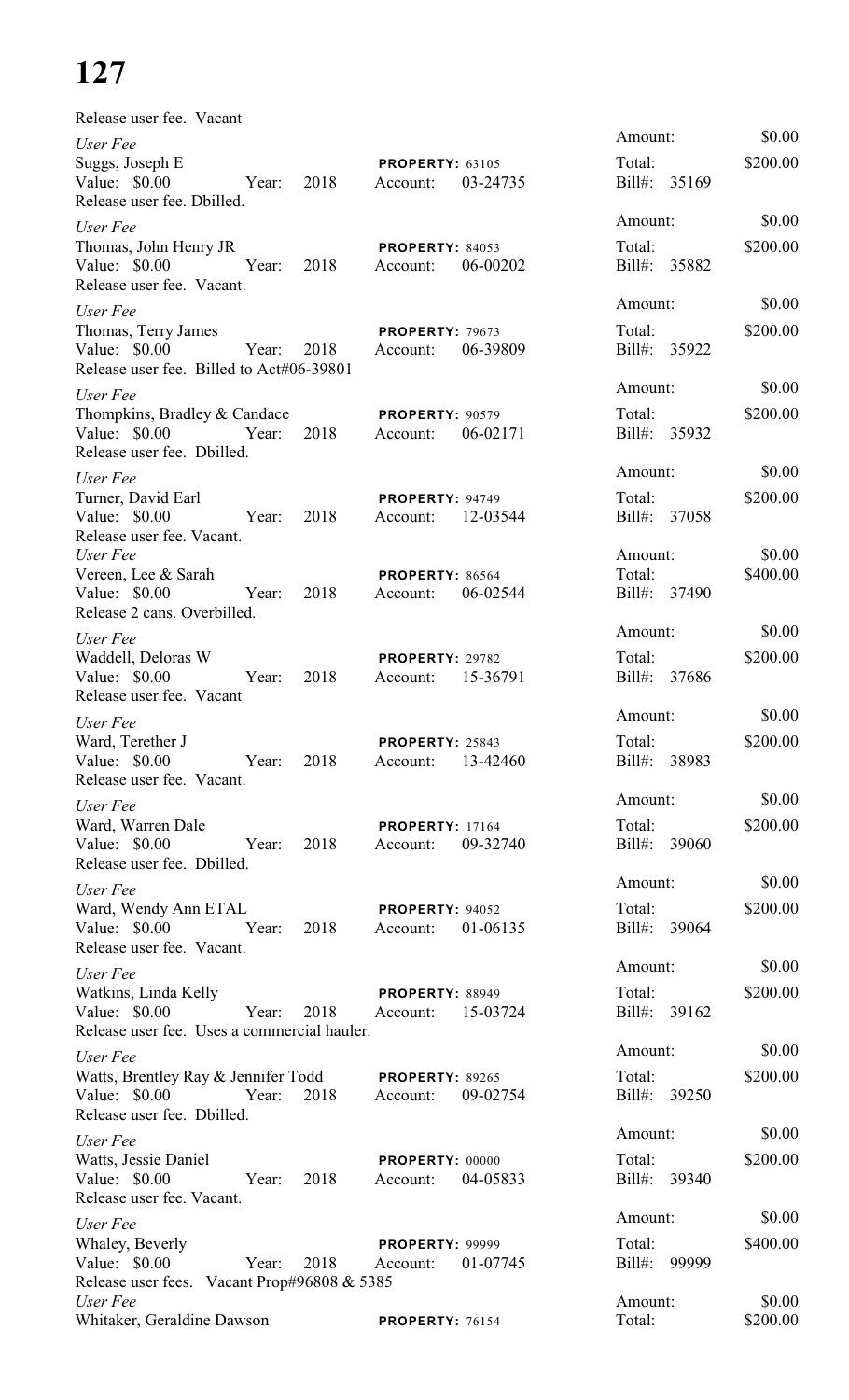| Value: \$0.00<br>Year:<br>Release user fee. Dbilled.                                                       | 2018 | Account:                           | 02-04203 | Bill#: 39899                      |                    |
|------------------------------------------------------------------------------------------------------------|------|------------------------------------|----------|-----------------------------------|--------------------|
| User Fee                                                                                                   |      |                                    |          | Amount:                           | \$0.00             |
| White, Inez<br>Value: $$0.00$<br>Year:<br>Release user fee. Dbilled.                                       | 2018 | <b>PROPERTY: 81819</b><br>Account: | 03-29180 | Total:<br>Bill#: 39986            | \$200.00           |
| User Fee                                                                                                   |      |                                    |          | Amount:                           | \$0.00             |
| Williams, Ronald D Jr<br>Value: $$0.00$<br>Year:<br>Release user fee. Vacant                               | 2018 | <b>PROPERTY: 82150</b><br>Account: | 09-33677 | Total:<br>Bill#: 40783            | \$200.00           |
| User Fee                                                                                                   |      |                                    |          | Amount:                           | \$0.00             |
| Williams, Thadas E JR<br>Value: $$0.00$<br>Year:<br>Release user fee. Vacant                               | 2018 | PROPERTY: 60300<br>Account:        | 12-01118 | Total:<br>Bill#: 40846            | \$200.00           |
| User Fee                                                                                                   |      |                                    |          | Amount:                           | \$0.00             |
| Williamson, Jason Delane<br>Value: $$0.00$<br>Year: 17-18<br>Release user fees. Vacant.                    |      | PROPERTY: 30061<br>Account:        | 16-02006 | Total:<br>$Bill#$ :<br>99999      | \$403.00           |
| User Fee                                                                                                   |      |                                    |          | Amount:                           | \$0.00             |
| Williamson, Mark<br>Value: $$0.00$<br>Year:<br>Release user fee. Dbilled.                                  | 2018 | <b>PROPERTY: 94613</b><br>Account: | 12-31443 | Total:<br>Bill#:<br>41184         | \$200.00           |
| User Fee                                                                                                   |      |                                    |          | Amount:                           | \$0.00             |
| Williamson, Randy Paul & Grace Ann PROPERTY: 86185<br>Value: $$0.00$<br>Year:<br>Release user fee. Vacant. | 2018 | Account:                           | 12-05506 | Total:<br>Bill#: 41227            | \$200.00           |
| User Fee                                                                                                   |      |                                    |          | Amount:                           | \$0.00             |
| Willoughby, Larry G<br>Value: \$0.00<br>Year:<br>Release user fee. Vacant.                                 | 2018 | <b>PROPERTY: 23318</b><br>Account: | 12-03336 | Total:<br>Bill#:<br>41384         | \$400.00           |
| User Fee                                                                                                   |      |                                    |          | Amount:                           | \$0.00             |
| Willoughby, Larry G<br>Value: $$0.00$<br>Year:<br>Release user fee. Vacant.                                | 2018 | <b>PROPERTY: 23316</b><br>Account: | 12-32260 | Total:<br>Bill#: 41382            | \$200.00           |
| User Fee<br>Wright, Johnny S<br>Value: \$0.00<br>Year:<br>Release user fee. Vacant.                        | 2018 | PROPERTY: 9350<br>Account:         | 04-05340 | Amount:<br>Total:<br>Bill#: 42068 | \$0.00<br>\$200.00 |

### **Agenda Item #17: PUBLIC INPUT:**

Chairman Burroughs opened the floor for Public Input. No Public Input was received either orally or written.

#### **Agenda Item #19: SOUTHEASTERN COMMUNITY COLLEGE - USE of LOCAL OPERATIONAL FUNDS to PROVIDE SUPPLEMENTAL COMPENSATION for the PRESIDENT:**

Henry Edmund, Chairman, SCC Board of Trustees, requested Board approval to use local operational funds to provide supplemental compensation for the President when needed.

Mr. Edmund stated the following:

- I am Chairman of the Southeastern Community College Board of Trustees;
- I request that the Board allow Southeastern Community College to use local operating funds to provide supplemental compensation to our President;
- We need it as an incentive to retain that person that we feel is well deserving of leading our college;
- This request is fully supported by the complete Board of Trustees and the College Foundation Board;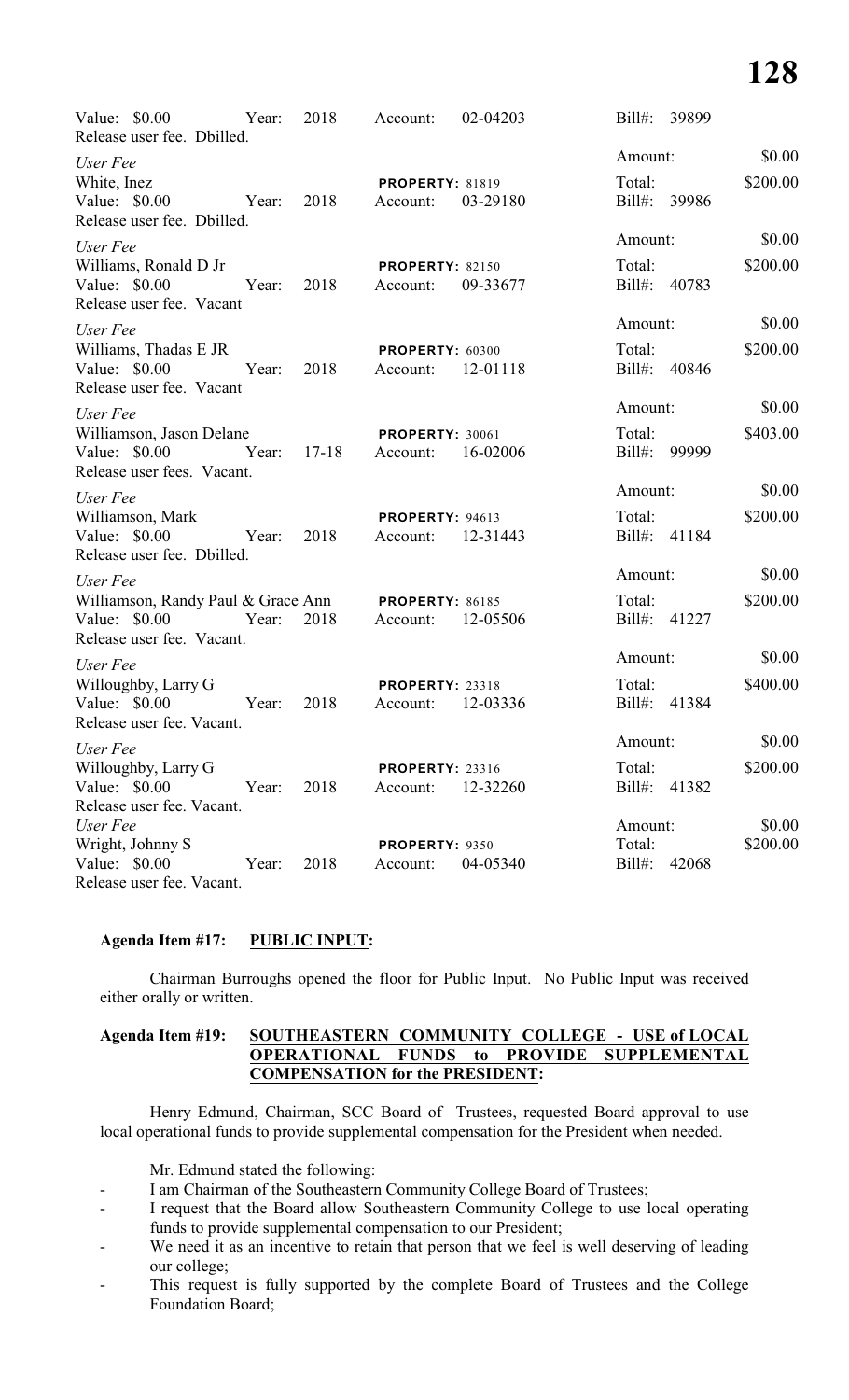- Until approximately five (5) years ago, we used operating funds to supplement packages for our president:
- Through communication, we were told we could no longer use the operating funds to support that supplement;
- We want to use these funds at our discretion;
- Through research, I discovered we are the only community college in North Carolina that does not pay a supplement for the president;
- Our president's salary is a Class 1, Tier 1 and is a \$142,000 salary;
- Our president is the lowest paid president in North Carolina; **and**
- We want to be able to use these funds at our discretion.

# **MOTION:**

After discussion was conducted, Commissioner McDowell made a motion to table the Agenda item until the next meeting, seconded by Commissioner Prevatte.

### **SUBSTITUTE MOTION:**

Commissioner Bullard made a **substitute motion** to allow the Southeastern Community College Board of Trustees to make the decision to use the operating funds to supplement the President's salary to an amount not to exceed twenty thousand and  $00/100$  (\$20,000.00) dollars. The motion did not receive a second. The motion dies for a lack of a second.

The **original motion** unanimously passed.

## **Agenda Item #18: COMMENTS:**

## A. **Department Manager:**

**Algernon McKenzie, Social Services Director:** Our Annual Summer Blast will be held on June 12, 2019, from 12:00 Noon to 2:00 P.M., and we will be sending invitations.

### B. **Board of Commissioners:**

1. **Commissioner Byrd:** stated the following:

-I would like to remind everyone about the hearing by North Carolina Department of Transportation on Thursday, May 30, 2019, at East Columbus High School Gym, from 5:00 P.M. - 7:00 P.M., dealing with Chauncey Town Road and Lake Road Interchange;

-I have spoken to some veterans lately and discovered they are not serviced by the rest homes; **and**

-I would like for this Board to send a letter to our rest homes and ask them to apply for veterans services.

2. **Vice Chairman Russ:** I attended the Farmers Market Opening and I would like to challenge the Board members to participate in the run next year.

# 3. **Commissioner McMillian:** stated the following:

-I thank everyone for attending our meeting tonight; **and** -During the budget process, we need to concentrate heavily on the pay for our employees.

4. **Commissioner Bullard:** stated the following:

-Next Monday is Memorial Day and everyone needs to thank the veterans for what they done to allow our freedom; **and** -Congratulations to Sheriff Jody Greene.

- 5. **Commissioner McDowell:** stated the following: -I would like to reiterate what Commissioner Bullard stated about our veterans; -I would like to thank our staff for their work on the budget; **and** -I would like to speak to the appropriate person to emphasize the importance of the census to be accurate.
- 6. **Chairman Burroughs:** stated the following: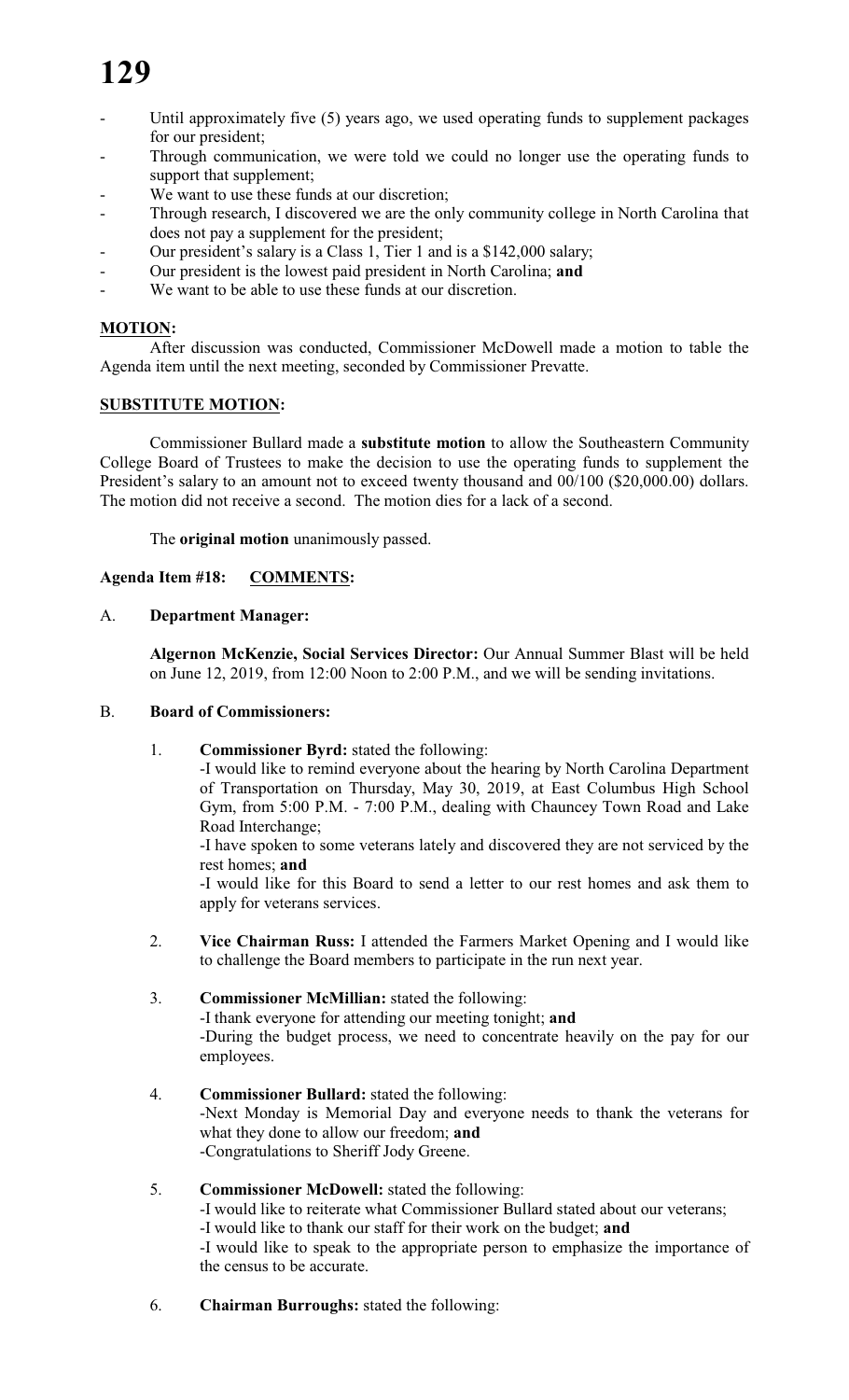-Census is very important and we will have to live with for the next several years, and needs to be accurate; **and** -I wish everyone a very nice and safe Memorial Day.

### **RECESS REGULAR SESSION and enter into CLOSED SESSION in ACCORDANCE with N.C.G.S. § 143-318.11(a) (3) ATTORNEY-CLIENT PRIVILEGE and (5) (i) REAL ESTATE:**

At 7:49 P.M., Commissioner McDowell made a motion to recess Regular Session and enter into Closed Session in accordance with N.C.G.S. § 143-318.11(a) (3) Attorney-Client Privilege and (5) (i) Real Estate, seconded by Vice Chairman Russ. The motion unanimously passed.

#### **Agenda Item #20: CLOSED SESSION in ACCORDANCE with N.C.G.S. § 143- 318.11(a) (3) ATTORNEY-CLIENT PRIVILEGE and (5) (i) REAL ESTATE:**

No action was taken.

## **ADJOURN CLOSED SESSION and resume REGULAR SESSION:**

At 8:28 P.M., Vice Chairman Russ made a motion to adjourn Closed Session and resume Regular Session, seconded by Commissioner McMillian. The motion unanimously passed.

## **READING and APPROVAL of CLOSED SESSION GENERAL ACCOUNT:**

Chairman Burroughs requested that Amanda B. Prince, County Attorney, to orally read the Closed Session General Account. Ms. Prince orally read the following: *"The County Attorney discussed with the Board of Commissioners pending litigation, and the sell and lease of County property. No action was taken"*.

Commissioner Byrd made a motion to approve the Closed Session General Account, seconded by Commissioner McDowell. The motion unanimously passed.

## **DISCUSSION - SOLID WASTE TIPPING FEES:**

Harold Nobles, Solid Waste Director, stated he received a request from volunteers in a Disaster Response Team, UMCOR, relative to the tipping fees being waived for the debris from the houses damaged during hurricanes. After discussion was conducted, it was the general consensus of the Board to not waive the tipping fees.

# **Agenda Item #21: ADJOURNMENT:**

At 8:33 P.M., Commissioner McDowell made a motion to adjourn, seconded by Commissioner McMillian. The motion unanimously passed.

### **APPROVED:**

**\_\_\_\_\_\_\_\_\_\_\_\_\_\_\_\_\_\_\_\_\_\_\_\_\_\_\_ \_\_\_\_\_\_\_\_\_\_\_\_\_\_\_\_\_\_\_\_\_\_\_\_\_\_\_\_\_\_ JUNE B. HALL, Clerk to Board TRENT BURROUGHS, Chairman**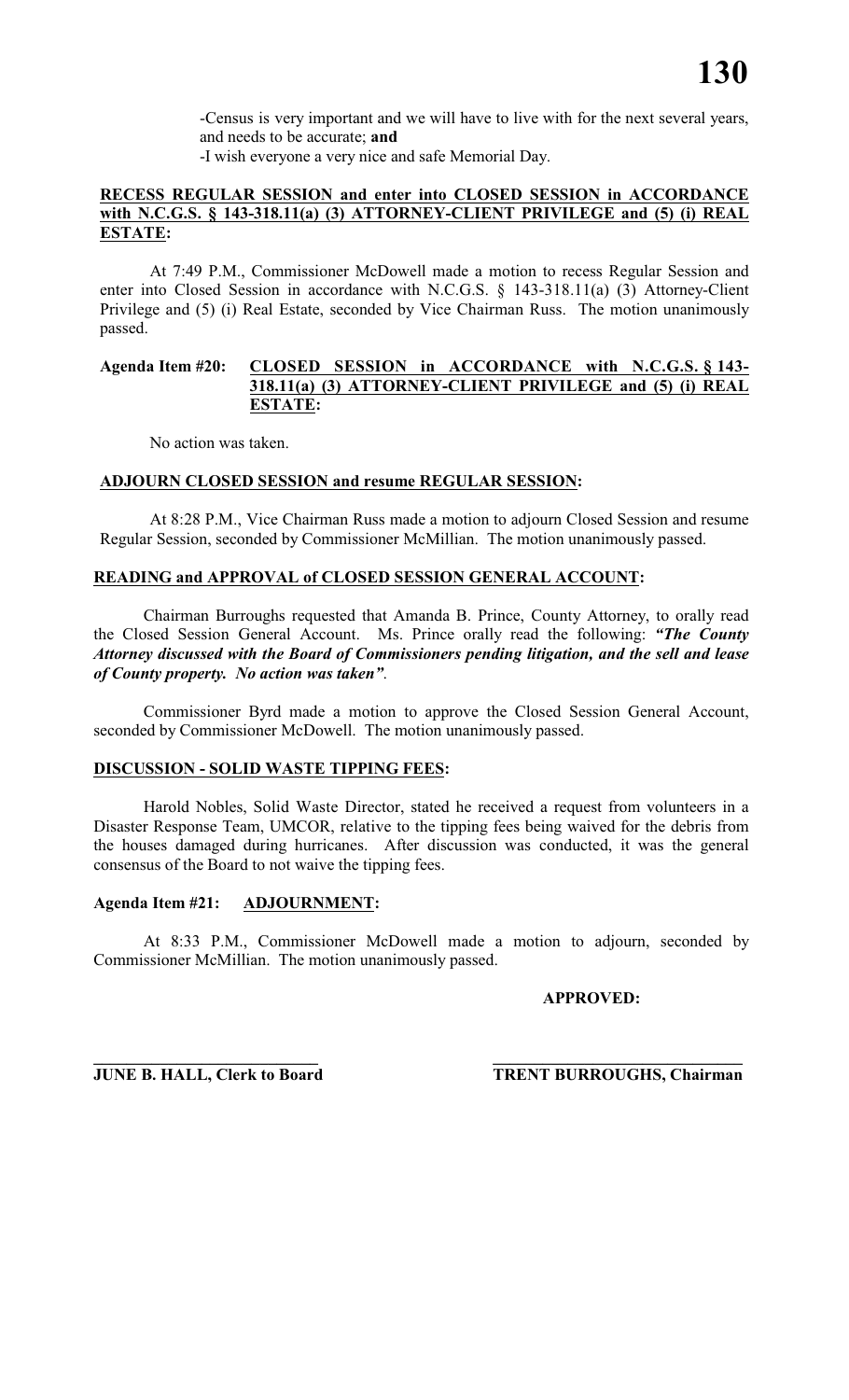**Monday, May 20, 2019 7:15 P.M.**

The Honorable Columbus County Commissioners met on the above stated date and at the above stated time in the Dempsey B. Herring Courthouse Annex Building, located at 112 West Smith Street, Whiteville, North Carolina, to act as the Columbus County Water and Sewer District I Board.

#### **COMMISSIONERS PRESENT: APPOINTEES PRESENT:**

Giles E. Byrd Ricky Bullard Charles T. McDowell

**Trent Burroughs, Chairman** Mike Stephens, **County Manager** P. Edwin Russ, Vice-Chairman Amanda B. Prince, County Attorney Jerome McMillian June B. Hall, **Clerk to the Board** James E. Prevatte Bobbie Faircloth, **Finance Officer**

#### **MEETING CALLED TO ORDER:**

At 7:15 P.M., Chairman Trent Burroughs called the **combination meeting** of Columbus County Water and Sewer Districts I, II, III, IV and V Board Meeting to order.

#### **Agenda Item #15: COLUMBUS COUNTY WATER and SEWER DISTRICTS I, II, III, IV and V - APPROVAL of BOARD MEETING MINUTES:**

May 06, 2019 **Combination Meeting** of Columbus County Water and Sewer Districts I, II, III, IV and V Board Meeting **(5 sets)**

Commissioner Byrd made a motion to approve the May 06, 2019 Columbus County Water and Sewer District IBoard Meeting Minutes, as recorded, seconded by Commissioner Prevatte. The motion unanimously passed.

#### **ADJOURNMENT:**

At 7:16 P.M., Commissioner McDowell made a motion to adjourn, seconded by Commissioner Bullard. The motion unanimously passed.

\_\_\_\_\_\_\_\_\_\_\_\_\_\_\_\_\_\_\_\_\_\_\_\_\_\_\_\_\_ \_\_\_\_\_\_\_\_\_\_\_\_\_\_\_\_\_\_\_\_\_\_\_\_\_\_\_\_\_\_\_\_\_\_\_

**APPROVED:**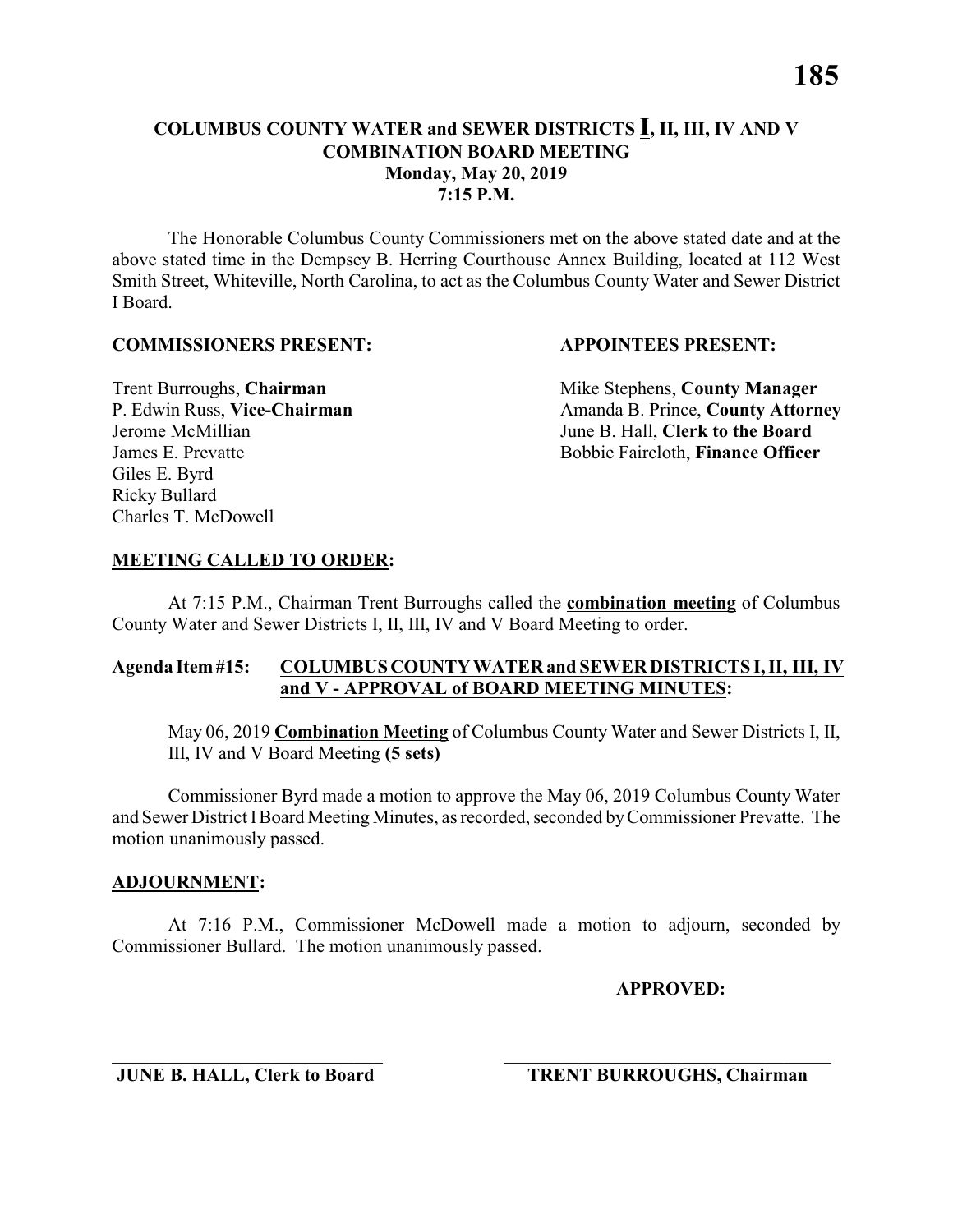The Honorable Columbus County Commissioners met on the above stated date and at the above stated time in the Dempsey B. Herring Courthouse Annex Building, located at 112 West Smith Street, Whiteville, North Carolina, to act as the Columbus County Water and Sewer District II Board.

#### **COMMISSIONERS PRESENT: APPOINTEES PRESENT:**

Giles E. Byrd Ricky Bullard Charles T. McDowell

**Trent Burroughs, Chairman** Mike Stephens, **County Manager** P. Edwin Russ, Vice-Chairman Amanda B. Prince, County Attorney Jerome McMillian June B. Hall, **Clerk to the Board** James E. Prevatte Bobbie Faircloth, **Finance Officer**

#### **MEETING CALLED TO ORDER:**

At 7:15 P.M., Chairman Trent Burroughs called the **combination meeting** of Columbus County Water and Sewer Districts I, II, III, IV and V Board Meeting to order.

#### **Agenda Item #15: COLUMBUS COUNTY WATER and SEWER DISTRICTS I, II, III, IV and V - APPROVAL of BOARD MEETING MINUTES:**

May 06, 2019 **Combination Meeting** of Columbus County Water and Sewer Districts I, II, III, IV and V Board Meeting **(5 sets)**

Commissioner Byrd made a motion to approve the May 06, 2019 Columbus County Water and Sewer District II Board Meeting Minutes, as recorded, seconded by Commissioner Prevatte. The motion unanimously passed.

#### **ADJOURNMENT:**

At 7:16 P.M., Commissioner McDowell made a motion to adjourn, seconded by Commissioner Bullard. The motion unanimously passed.

\_\_\_\_\_\_\_\_\_\_\_\_\_\_\_\_\_\_\_\_\_\_\_\_\_\_\_\_\_ \_\_\_\_\_\_\_\_\_\_\_\_\_\_\_\_\_\_\_\_\_\_\_\_\_\_\_\_\_\_\_\_\_\_\_

**APPROVED:**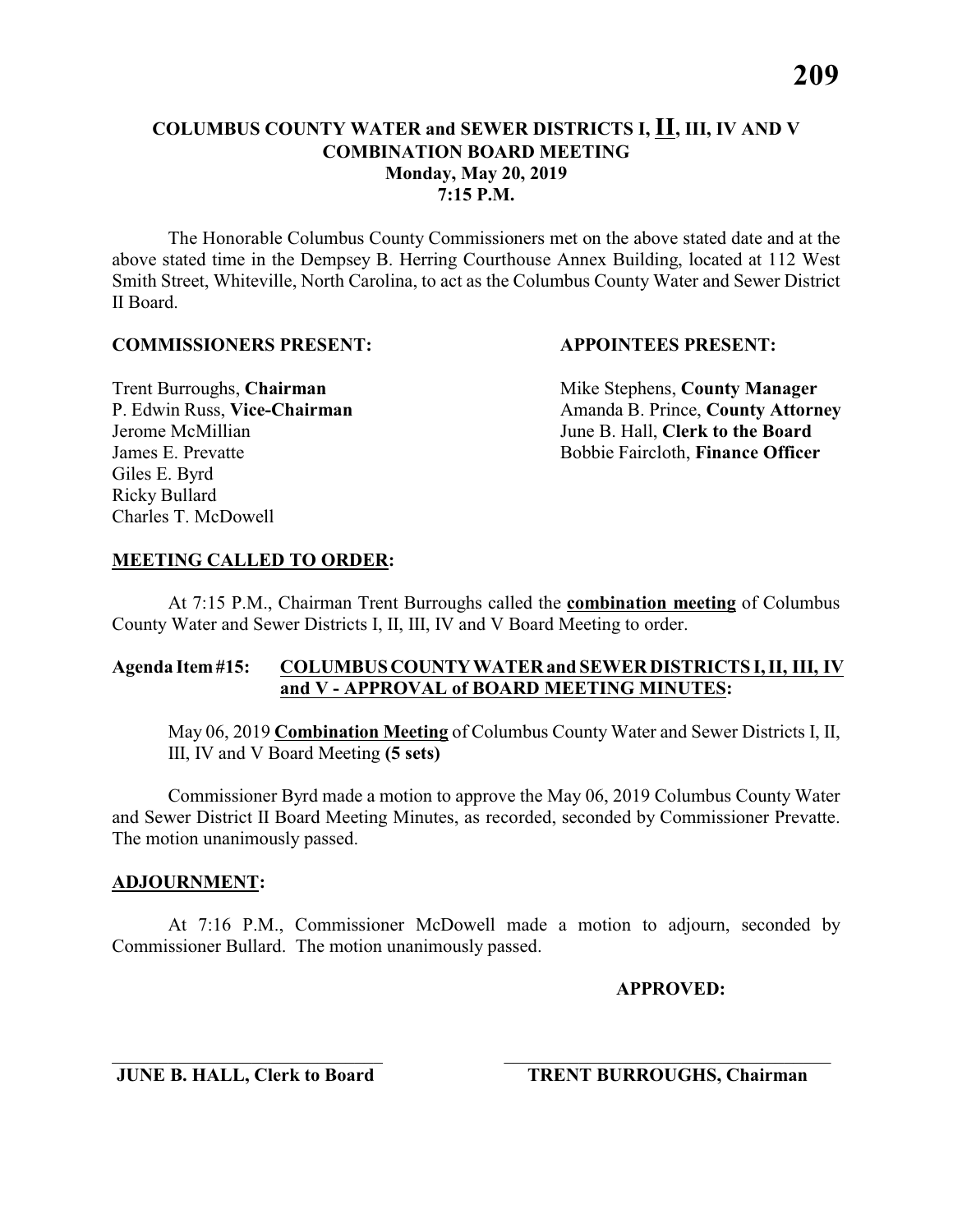### **COLUMBUS COUNTY WATER and SEWER DISTRICTS I, II, III, IV AND V COMBINATION BOARD MEETING Monday, May 20, 2019 7:15 P.M.**

The Honorable Columbus County Commissioners met on the above stated date and at the above stated time in the Dempsey B. Herring Courthouse Annex Building, located at 112 West Smith Street, Whiteville, North Carolina, to act as the Columbus County Water and Sewer District III Board.

#### **COMMISSIONERS PRESENT: APPOINTEES PRESENT:**

Giles E. Byrd Ricky Bullard Charles T. McDowell

**Trent Burroughs, Chairman** Mike Stephens, **County Manager** P. Edwin Russ, Vice-Chairman Amanda B. Prince, County Attorney Jerome McMillian June B. Hall, **Clerk to the Board** James E. Prevatte Bobbie Faircloth, **Finance Officer**

#### **MEETING CALLED TO ORDER:**

At 7:15 P.M., Chairman Trent Burroughs called the **combination meeting** of Columbus County Water and Sewer Districts I, II, III, IV and V Board Meeting to order.

#### **Agenda Item #15: COLUMBUS COUNTY WATER and SEWER DISTRICTS I, II, III, IV and V - APPROVAL of BOARD MEETING MINUTES:**

May 06, 2019 **Combination Meeting** of Columbus County Water and Sewer Districts I, II, III, IV and V Board Meeting **(5 sets)**

Commissioner Byrd made a motion to approve the May 06, 2019 Columbus County Water and Sewer District III Board Meeting Minutes, as recorded, seconded by Commissioner Prevatte. The motion unanimously passed.

#### **ADJOURNMENT:**

At 7:16 P.M., Commissioner McDowell made a motion to adjourn, seconded by Commissioner Bullard. The motion unanimously passed.

\_\_\_\_\_\_\_\_\_\_\_\_\_\_\_\_\_\_\_\_\_\_\_\_\_\_\_\_\_ \_\_\_\_\_\_\_\_\_\_\_\_\_\_\_\_\_\_\_\_\_\_\_\_\_\_\_\_\_\_\_\_\_\_\_

**APPROVED:**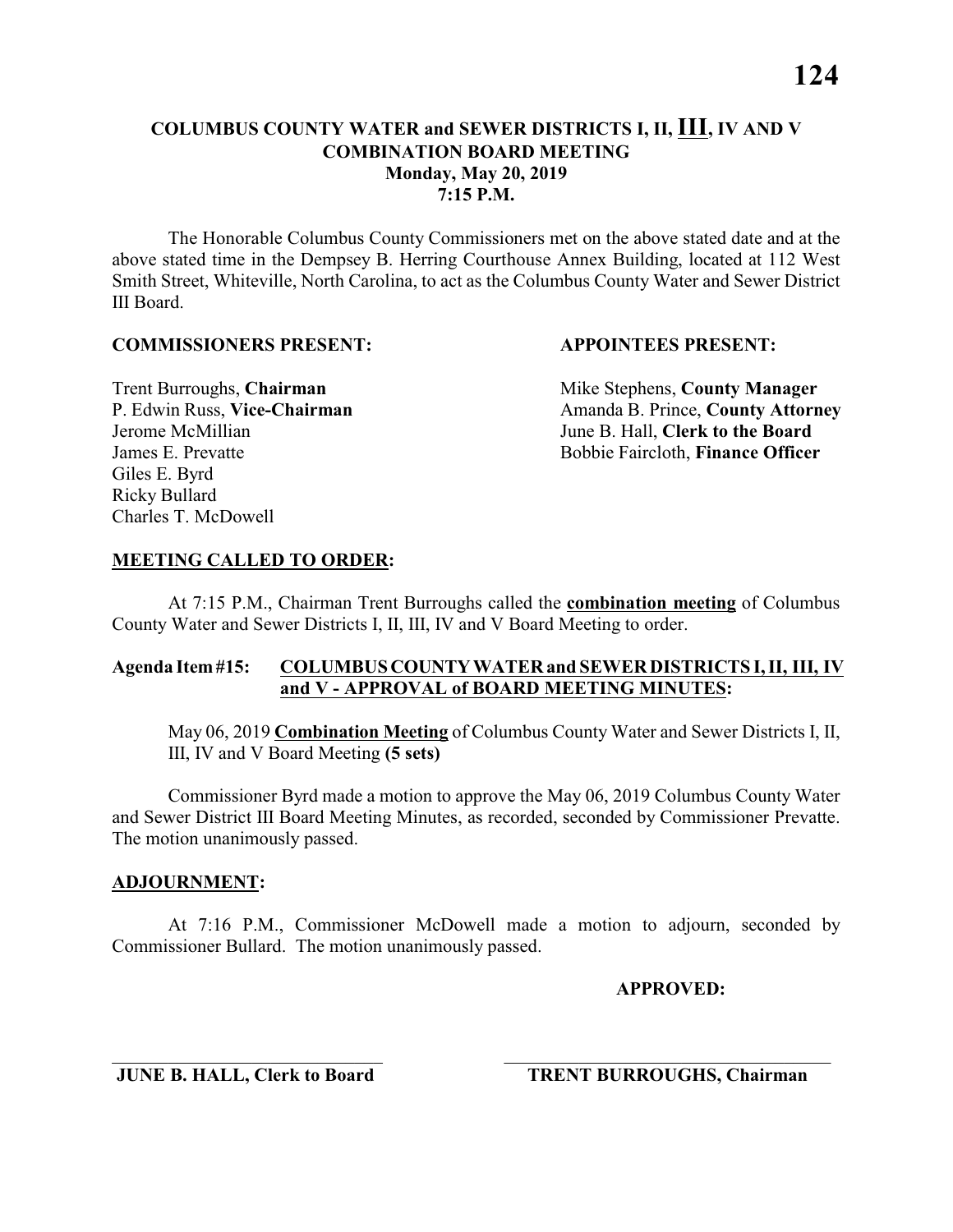#### **COLUMBUS COUNTY WATER and SEWER DISTRICTS I, II, III, IV AND V COMBINATION BOARD MEETING Monday, May 20, 2019 7:15 P.M.**

The Honorable Columbus County Commissioners met on the above stated date and at the above stated time in the Dempsey B. Herring Courthouse Annex Building, located at 112 West Smith Street, Whiteville, North Carolina, to act as the Columbus County Water and Sewer District IV Board.

#### **COMMISSIONERS PRESENT: APPOINTEES PRESENT:**

Giles E. Byrd Ricky Bullard Charles T. McDowell

**Trent Burroughs, Chairman** Mike Stephens, **County Manager** P. Edwin Russ, Vice-Chairman Amanda B. Prince, County Attorney Jerome McMillian June B. Hall, **Clerk to the Board** James E. Prevatte Bobbie Faircloth, **Finance Officer**

#### **MEETING CALLED TO ORDER:**

At 7:15 P.M., Chairman Trent Burroughs called the **combination meeting** of Columbus County Water and Sewer Districts I, II, III, IV and V Board Meeting to order.

#### **Agenda Item #15: COLUMBUS COUNTY WATER and SEWER DISTRICTS I, II, III, IV and V - APPROVAL of BOARD MEETING MINUTES:**

May 06, 2019 **Combination Meeting** of Columbus County Water and Sewer Districts I, II, III, IV and V Board Meeting **(5 sets)**

Commissioner Byrd made a motion to approve the May 06, 2019 Columbus County Water and Sewer District IV Board Meeting Minutes, as recorded, seconded by Commissioner Prevatte. The motion unanimously passed.

#### **ADJOURNMENT:**

At 7:16 P.M., Commissioner McDowell made a motion to adjourn, seconded by Commissioner Bullard. The motion unanimously passed.

\_\_\_\_\_\_\_\_\_\_\_\_\_\_\_\_\_\_\_\_\_\_\_\_\_\_\_\_\_ \_\_\_\_\_\_\_\_\_\_\_\_\_\_\_\_\_\_\_\_\_\_\_\_\_\_\_\_\_\_\_\_\_\_\_

**APPROVED:**